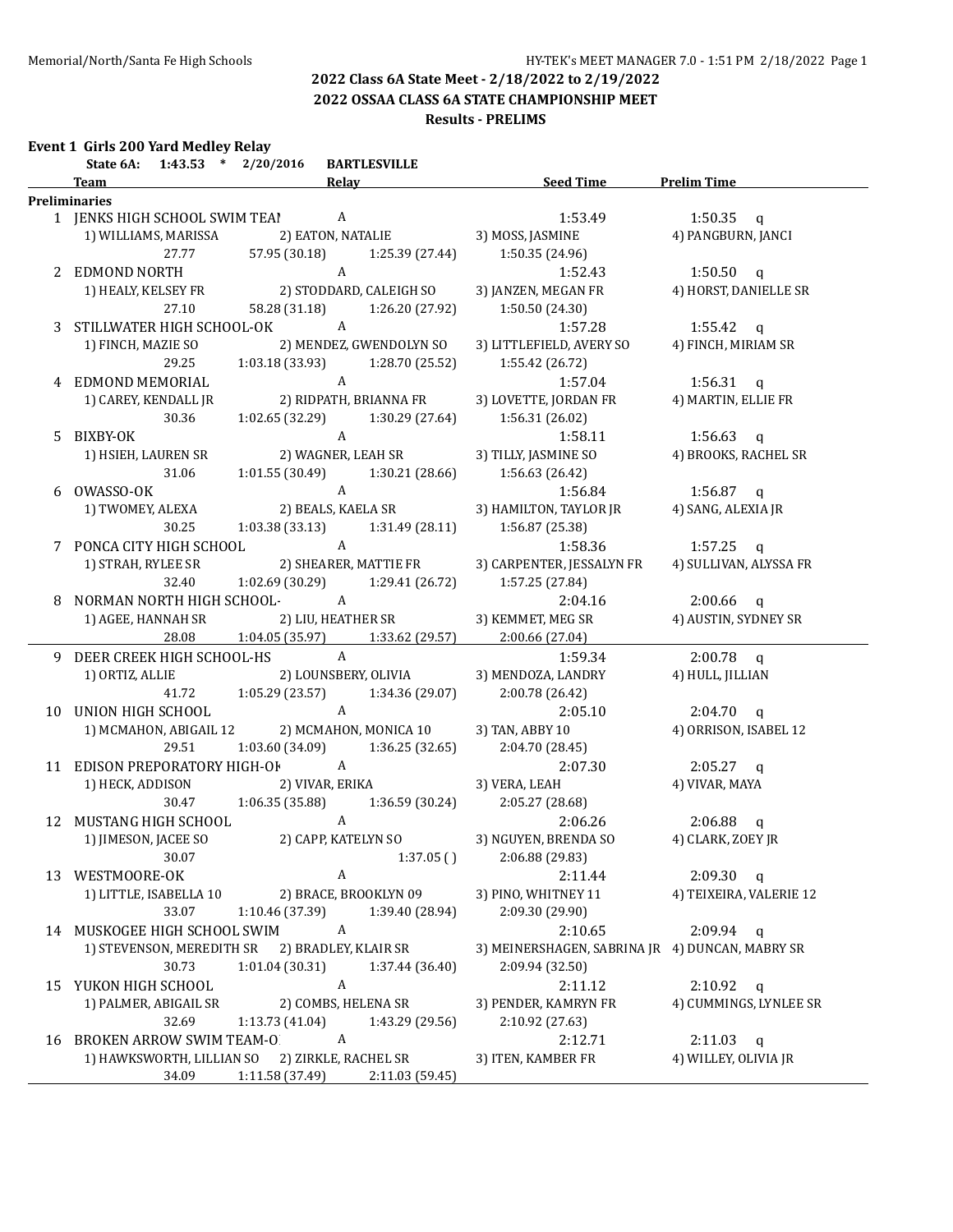**2022 OSSAA CLASS 6A STATE CHAMPIONSHIP MEET**

#### **Results - PRELIMS**

#### **Preliminaries ... (Event 1 Girls 200 Yard Medley Relay)**

|    | <b>Team</b>                               | <b>Relay</b>                                                                                 | <b>Seed Time</b>                           | <b>Prelim Time</b>      |
|----|-------------------------------------------|----------------------------------------------------------------------------------------------|--------------------------------------------|-------------------------|
|    | 17 BOOKER T WASHINGTON-OK                 | $\mathbf{A}$                                                                                 | 2:09.27                                    | 2:11.16                 |
|    | 1) RODRIGUEZ, ALEXA SR                    | 2) OJEDA LEE, REBEKAH SO                                                                     | 3) SALCHER, MCKENZIE JR                    | 4) KERPON, AVERY SR     |
|    | 34.19                                     | 1:09.23 (35.04)<br>1:42.30 (33.07)                                                           | 2:11.16 (28.86)                            |                         |
|    | 18 MOORE HIGH SCHOOL-OK                   | $\mathbf{A}$                                                                                 | 2:11.89                                    | 2:11.52                 |
|    |                                           | 1) THETFORD, MAKENZIE 10 2) PHAN, ELENA 09                                                   | 3) NELSON, KAYLAN 12                       | 4) STODDARD, KATELYN 12 |
|    | 33.71                                     | 1:11.25 (37.54) 1:40.07 (28.82)                                                              | 2:11.52 (31.45)                            |                         |
|    | 19 SOUTHMOORE-OK                          | $\mathbf{A}$                                                                                 | 2:36.00                                    | 2:35.09                 |
|    |                                           | 1) VALERIO WEEKLEY, SOLANA 122) OSBURN, AUBREY 09                                            | 3) JAWORSKY, AUDREY 11                     | 4) TRAN, TINA 12        |
|    | 40.91                                     | 1:21.80 (40.89)<br>1:58.65(36.85)                                                            | 2:35.09 (36.44)                            |                         |
|    | --- PIEDMONT HIGH SCHOOL-OK               | $\overline{A}$                                                                               | 2:37.58                                    | <b>DQ</b>               |
|    | 1) DEASON, ELLA                           | 2) O'HAIR, NATALIE                                                                           | 3) SIMS, RENEE                             | 4) WORTMAN, TAYLOR      |
|    | 47.43                                     | 1:29.82 (42.39)<br>2:05.35(35.53)                                                            |                                            |                         |
|    |                                           |                                                                                              |                                            |                         |
|    | BARTLESVILLE HIGH SCHOOL-OI A             |                                                                                              | 1:54.76                                    | DQ                      |
|    | 1) HOWZE, EMMA SO                         | 2) HOWZE, AIDAN SR                                                                           | 3) MOORE, MORGAN SR                        | 4) BURKE, GABRIELLE FR  |
|    | 28.32                                     | 58.32 (30.00) 1:25.42 (27.10)                                                                |                                            |                         |
|    | EDMOND SANTA FE                           |                                                                                              | 2:06.78                                    | DQ                      |
|    |                                           |                                                                                              | 3) SHAFFER, KAMRYN JR                      | 4) LY, RACHEL JR        |
|    | 34.86                                     | $1:11.65(36.79)$ $1:42.20(30.55)$                                                            |                                            |                         |
|    | <b>Event 2 Boys 200 Yard Medley Relay</b> |                                                                                              |                                            |                         |
|    | State 6A: 1:31.61 * 2/16/2019             | NORMAN NORTH HIGH SCHOOL                                                                     | <b>Norma</b>                               |                         |
|    |                                           | A Hayes, J Tang, D Wilson, N Tucker                                                          |                                            |                         |
|    | Team                                      | <b>Example 20 Seed Time 20 Seed Time 20 Seed Time 20 Seed Time 20 Seed Time 20 Seed Time</b> |                                            |                         |
|    | <b>Preliminaries</b>                      |                                                                                              |                                            |                         |
|    | 1 JENKS HIGH SCHOOL SWIM TEA! A           |                                                                                              | 1:42.12                                    | $1:39.48$ q             |
|    | 1) RAU, JOSH                              | 2) MATTHEWS, ETHAN                                                                           | 3) CHATZIGIANNIDIS, ANDREAS 4) TRUONG, IAN |                         |
|    | 25.20                                     | 52.79 (27.59) 1:17.12 (24.33)                                                                | 1:39.48 (22.36)                            |                         |
|    | 2 EDMOND NORTH                            | A                                                                                            | 1:40.03                                    | 1:39.81 $q$             |
|    | 1) HEALY, RYAN JR                         | 2) HO, COLLIN SO                                                                             | 3) THOMAS, JACKSON JR                      | 4) CONWAY, RILEY FR     |
|    | 24.82                                     | 54.10 (29.28) 1:18.06 (23.96)                                                                | 1:39.81 (21.75)                            |                         |
|    | 3 UNION HIGH SCHOOL                       | A                                                                                            | 1:45.67                                    | 1:42.44 $q$             |
|    |                                           | 1) LAFOLLETTE, BRYCE 11 2) VONHARTITZSCH, TRENTON 123) FAULKNER, COLIN 11                    |                                            | 4) WISE, JACOB 12       |
|    | 26.38                                     | 53.38 (27.00)                                                                                | $1:18.31(24.93)$ $1:42.44(24.13)$          |                         |
|    | 4 NORMAN NORTH HIGH SCHOOL- A             |                                                                                              | 1:45.84                                    | 1:44.24 $q$             |
|    |                                           | 1) XING, JERRY SR 2) CLYMER, REED SR                                                         | 3) NGUYEN, LUCAS SR                        | 4) YANG, FELIX SR       |
|    | 27.04                                     | 54.81 (27.77) 1:20.77 (25.96)                                                                | 1:44.24(23.47)                             |                         |
| 5. | BARTLESVILLE HIGH SCHOOL-OI               | $\mathbf{A}$                                                                                 | 1:49.07                                    | 1:45.49 $q$             |
|    | 1) CRAIG, GRIFFIN SO                      | 2) PETERSON, ETHAN FR                                                                        | 3) MOORE, JARRETT JR                       | 4) GHONASGI, OM JR      |
|    | 24.76                                     | 55.06 (30.30)<br>1:19.63 (24.57)                                                             | 1:45.49 (25.86)                            |                         |
| 6  | MUSTANG HIGH SCHOOL                       | A                                                                                            | 1:48.79                                    | 1:48.35 q               |
|    | 1) WHITE, BRODY JR                        |                                                                                              |                                            |                         |
|    | 28.35                                     | 2) TORRES, JOSH SR<br>58.74 (30.39)                                                          | 3) NGUYEN, DONALD SR                       | 4) WALSWICK, AIDEN SR   |
|    |                                           | 1:24.81 (26.07)                                                                              | 1:48.35 (23.54)                            |                         |
|    | 7 BOOKER T WASHINGTON-OK                  | $\mathbf{A}$                                                                                 | 1:52.86                                    | 1:49.99 $q$             |
|    | 1) FAULKNER, WILLEM SR                    | 2) CATALANO, ZACH SO                                                                         | 3) ROLSTON, GUS SR                         | 4) KING, ANDREW FR      |
|    | 28.91                                     | 59.65 (30.74)<br>1:25.70 (26.05)                                                             | 1:49.99 (24.29)                            |                         |
| 8  | STILLWATER HIGH SCHOOL-OK                 | A                                                                                            | 1:49.75                                    | 1:50.83 q               |
|    | 1) KIM, ALEX FR                           | 2) OJEDA, PAUL JR                                                                            | 3) PROPST, LOGAN JR                        | 4) HILL, ALEX JR        |
|    | 27.73                                     | 58.84 (31.11)<br>1:27.22 (28.38)                                                             | 1:50.83 (23.61)                            |                         |
|    | 9 BROKEN ARROW SWIM TEAM-O                | A                                                                                            | 1:49.90                                    | 1:51.56<br>$\mathbf{q}$ |
|    | 1) SIMPSON, KADE SO                       | 2) STEFFAN, TYLER SO                                                                         | 3) BENWARE, DOMINIC JR                     | 4) FARLOW, TIMOTHY SR   |
|    | 29.70                                     | $1:00.80(31.10)$ $1:26.63(25.83)$                                                            | 1:51.56 (24.93)                            |                         |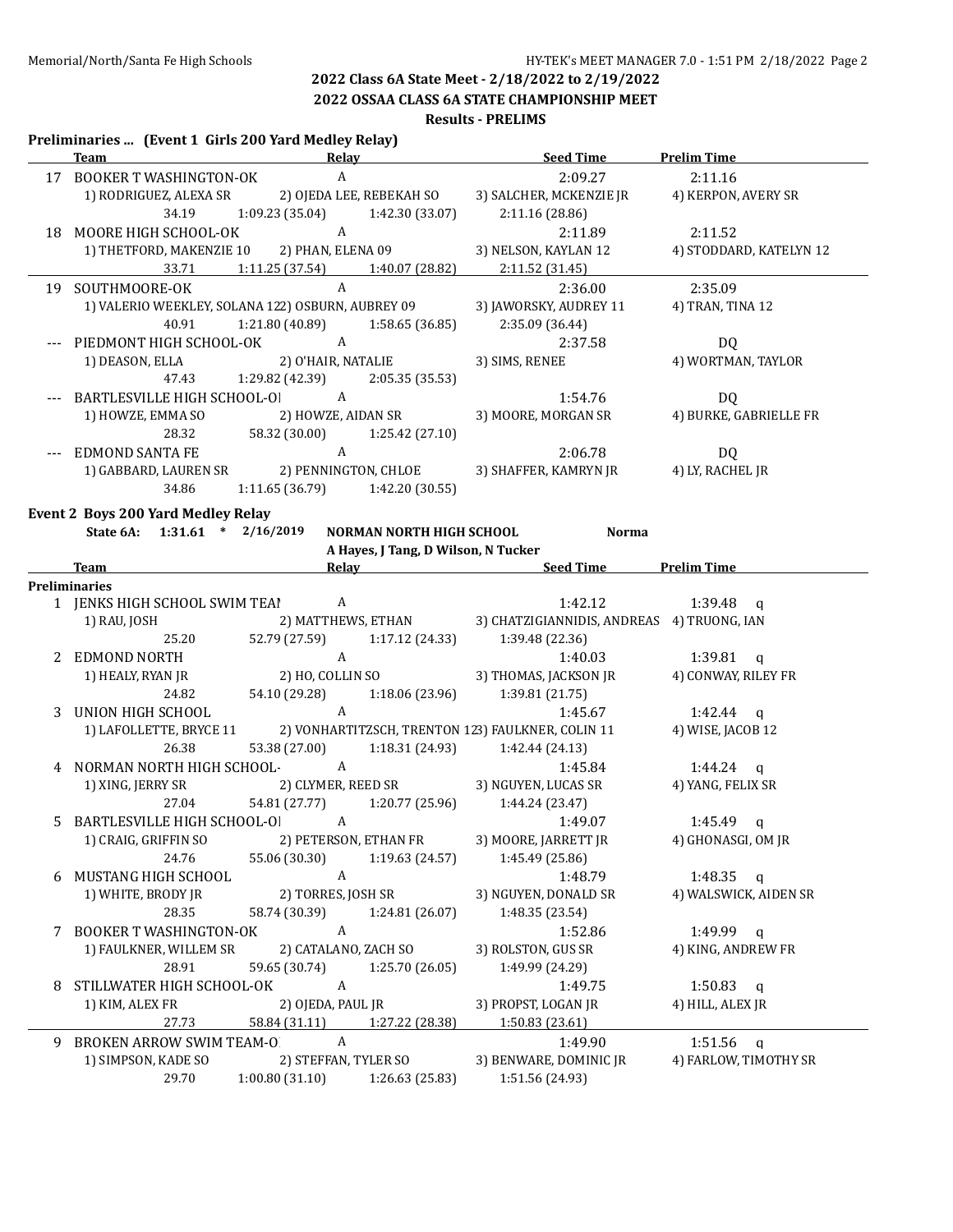**2022 OSSAA CLASS 6A STATE CHAMPIONSHIP MEET**

#### **Results - PRELIMS**

#### **Preliminaries ... (Event 2 Boys 200 Yard Medley Relay)**

| A<br>1:56.09<br>$1:54.65$ q<br>10 PUTNAM CITY NORTH-OK<br>1) HOANG, DYLAN FR<br>2) HUFFMAN, TRISTEN SR<br>3) TU, PHILIP JR<br>4) LENT, JACKSON JR<br>$1:00.82(30.36)$ $1:29.04(28.22)$<br>30.46<br>1:54.65(25.61)<br>11 LAWTON HIGH SCHOOL-OK A<br>$1:59.57$ q<br>1:59.24<br>1) JACKSON, BRAEDON FR 2) WILLIAMS, LUKE SO<br>3) WALLACE, LIAM JR<br>4) SALDANA, ERIC SR<br>1:04.79 (32.19)<br>32.60<br>1:32.88 (28.09)<br>1:59.57 (26.69)<br>12 EISENHOWER HIGH SCHOOL-OK A<br>$1:59.99$ q<br>1:58.77<br>2) SAWYER, DALTON JR<br>3) RATLIFF, BRAYDEN FR<br>1) NABERHAUS, LUKE SR<br>4) BULLIS, CORY SO<br>31.69<br>1:00.50 (28.81)<br>1:30.30 (29.80)<br>1:59.99 (29.69)<br>13 CHOCTAW HIGH SCHOOL SWIM-<br>2:03.01<br>$2:00.06$ q<br>1) ROSS, KADE SO 2) DENNIS, AJ JR<br>3) FERNANDEZ, MATTHEW SR<br>4) HIGHTOWER, BREZLYN JR<br>29.59<br>$1:05.93(36.34)$ $1:31.85(25.92)$<br>2:00.06(28.21)<br>$\mathbf{A}$<br>14 EDMOND SANTA FE<br>2:04.37<br>$2:03.44$ q<br>2) HANSON, ZANDER SO<br>4) WINN, JAMES SO<br>1) VINCENT, KALEN JR<br>3) WEBER, CALEB FR<br>32.55<br>$1:05.36(32.81)$ $1:37.35(31.99)$<br>2:03.44 (26.09)<br>15 PIEDMONT HIGH SCHOOL-OK A<br>2:10.91<br>$2:07.16$ q<br>2) MORRISON, NOAH<br>4) RHONE-DUNN, CALEB<br>1) WHITENECK, KODY<br>3) MCLAMB, GAVIN<br>33.85<br>1:08.64 (34.79)<br>1:39.34 (30.70)<br>2:07.16 (27.82)<br>16 EDISON PREPORATORY HIGH-OF A<br>2:13.54<br>$2:12.26$ q<br>1) RICHARDSON, COOPER 2) ACKER-BRESLIN, LUKACS<br>4) WARFEL, ETHAN<br>3) BLANCHARD, JOSHUA<br>$1:12.93$ () $1:50.62$ (37.69)<br>2:12.26 (21.64)<br>$\mathbf{A}$<br>17 OWASSO-OK<br>2:13.42<br>2:13.93<br>1) BUCKER, BRANDON FR 2) GILL, IAN SO<br>3) HOPPER, BENJAMIN FR<br>4) STUBBS, NOAH SO<br>$1:12.48$ () $1:45.91$ (33.43)<br>2:13.93 (28.02)<br>$\overline{A}$<br>PONCA CITY HIGH SCHOOL<br>1:55.91<br>DQ<br>4) FEATHERS, TRISTIN SR<br>1) ESTES, TANNER JR<br>2) LAUTERBACH, TILMANN SO<br>3) LADNER, RILEY SO<br>31.17<br>1:03.03(31.86)<br>1:31.20(28.17)<br>PUTNAM CITY HIGH SCHOOL-OK A<br>2:00.96<br>DQ<br>3) ST. JOHN, LOGAN JR<br>4) BETTENCOURT, JOHN SR<br>1) LE, JASON SR<br>2) APPLEGATE, XAIVER SR<br>1:07.16 (33.34)<br>33.82<br>1:36.57 (29.41)<br>A<br>--- NORMAN HIGH SCHOOL-OK<br>2:00.06<br>DQ.<br>4) LOFFLAND, FISCHER FR<br>1) BAGAJEWICZ, NICO JR<br>2) ALLEN-MILLER, WILLIAM SO<br>3) SULLIVAN, JOHN JR<br>58.90 (30.19) 1:28.44 (29.54)<br>28.71<br>$\mathbf{A}$<br>YUKON HIGH SCHOOL<br>1:50.25<br>DQ<br>1) BERG, CLAYTON JR<br>2) HOWARD, AYDAN SR<br>3) LEE, ETHAN JR<br>4) MERKL, TUCKER FR<br>57.08 (29.77) 1:22.87 (25.79)<br>27.31<br>DEER CREEK HIGH SCHOOL-HS A<br>1:39.14<br>DQ<br>3) SERBIA, RYAN<br>1) SCORPECCI, SAM<br>2) BARREIRA, GUSTAVO<br>4) SEIN, CAMERON<br>26.14<br>52.69 (26.55) 1:17.01 (24.32)<br>Event 3 Girls 200 Yard Freestyle | Team and the state of the state of the state of the state of the state of the state of the state of the state | <b>Relay</b> | <u>Seed Time</u> | <b>Prelim Time</b> |
|----------------------------------------------------------------------------------------------------------------------------------------------------------------------------------------------------------------------------------------------------------------------------------------------------------------------------------------------------------------------------------------------------------------------------------------------------------------------------------------------------------------------------------------------------------------------------------------------------------------------------------------------------------------------------------------------------------------------------------------------------------------------------------------------------------------------------------------------------------------------------------------------------------------------------------------------------------------------------------------------------------------------------------------------------------------------------------------------------------------------------------------------------------------------------------------------------------------------------------------------------------------------------------------------------------------------------------------------------------------------------------------------------------------------------------------------------------------------------------------------------------------------------------------------------------------------------------------------------------------------------------------------------------------------------------------------------------------------------------------------------------------------------------------------------------------------------------------------------------------------------------------------------------------------------------------------------------------------------------------------------------------------------------------------------------------------------------------------------------------------------------------------------------------------------------------------------------------------------------------------------------------------------------------------------------------------------------------------------------------------------------------------------------------------------------------------------------------------------------------------------------------------------------------------------------------------------------------------------------------------------------------------------------------------------------------------------------------------------------------------------------------------------------------------------------|---------------------------------------------------------------------------------------------------------------|--------------|------------------|--------------------|
|                                                                                                                                                                                                                                                                                                                                                                                                                                                                                                                                                                                                                                                                                                                                                                                                                                                                                                                                                                                                                                                                                                                                                                                                                                                                                                                                                                                                                                                                                                                                                                                                                                                                                                                                                                                                                                                                                                                                                                                                                                                                                                                                                                                                                                                                                                                                                                                                                                                                                                                                                                                                                                                                                                                                                                                                          |                                                                                                               |              |                  |                    |
|                                                                                                                                                                                                                                                                                                                                                                                                                                                                                                                                                                                                                                                                                                                                                                                                                                                                                                                                                                                                                                                                                                                                                                                                                                                                                                                                                                                                                                                                                                                                                                                                                                                                                                                                                                                                                                                                                                                                                                                                                                                                                                                                                                                                                                                                                                                                                                                                                                                                                                                                                                                                                                                                                                                                                                                                          |                                                                                                               |              |                  |                    |
|                                                                                                                                                                                                                                                                                                                                                                                                                                                                                                                                                                                                                                                                                                                                                                                                                                                                                                                                                                                                                                                                                                                                                                                                                                                                                                                                                                                                                                                                                                                                                                                                                                                                                                                                                                                                                                                                                                                                                                                                                                                                                                                                                                                                                                                                                                                                                                                                                                                                                                                                                                                                                                                                                                                                                                                                          |                                                                                                               |              |                  |                    |
|                                                                                                                                                                                                                                                                                                                                                                                                                                                                                                                                                                                                                                                                                                                                                                                                                                                                                                                                                                                                                                                                                                                                                                                                                                                                                                                                                                                                                                                                                                                                                                                                                                                                                                                                                                                                                                                                                                                                                                                                                                                                                                                                                                                                                                                                                                                                                                                                                                                                                                                                                                                                                                                                                                                                                                                                          |                                                                                                               |              |                  |                    |
|                                                                                                                                                                                                                                                                                                                                                                                                                                                                                                                                                                                                                                                                                                                                                                                                                                                                                                                                                                                                                                                                                                                                                                                                                                                                                                                                                                                                                                                                                                                                                                                                                                                                                                                                                                                                                                                                                                                                                                                                                                                                                                                                                                                                                                                                                                                                                                                                                                                                                                                                                                                                                                                                                                                                                                                                          |                                                                                                               |              |                  |                    |
|                                                                                                                                                                                                                                                                                                                                                                                                                                                                                                                                                                                                                                                                                                                                                                                                                                                                                                                                                                                                                                                                                                                                                                                                                                                                                                                                                                                                                                                                                                                                                                                                                                                                                                                                                                                                                                                                                                                                                                                                                                                                                                                                                                                                                                                                                                                                                                                                                                                                                                                                                                                                                                                                                                                                                                                                          |                                                                                                               |              |                  |                    |
|                                                                                                                                                                                                                                                                                                                                                                                                                                                                                                                                                                                                                                                                                                                                                                                                                                                                                                                                                                                                                                                                                                                                                                                                                                                                                                                                                                                                                                                                                                                                                                                                                                                                                                                                                                                                                                                                                                                                                                                                                                                                                                                                                                                                                                                                                                                                                                                                                                                                                                                                                                                                                                                                                                                                                                                                          |                                                                                                               |              |                  |                    |
|                                                                                                                                                                                                                                                                                                                                                                                                                                                                                                                                                                                                                                                                                                                                                                                                                                                                                                                                                                                                                                                                                                                                                                                                                                                                                                                                                                                                                                                                                                                                                                                                                                                                                                                                                                                                                                                                                                                                                                                                                                                                                                                                                                                                                                                                                                                                                                                                                                                                                                                                                                                                                                                                                                                                                                                                          |                                                                                                               |              |                  |                    |
|                                                                                                                                                                                                                                                                                                                                                                                                                                                                                                                                                                                                                                                                                                                                                                                                                                                                                                                                                                                                                                                                                                                                                                                                                                                                                                                                                                                                                                                                                                                                                                                                                                                                                                                                                                                                                                                                                                                                                                                                                                                                                                                                                                                                                                                                                                                                                                                                                                                                                                                                                                                                                                                                                                                                                                                                          |                                                                                                               |              |                  |                    |
|                                                                                                                                                                                                                                                                                                                                                                                                                                                                                                                                                                                                                                                                                                                                                                                                                                                                                                                                                                                                                                                                                                                                                                                                                                                                                                                                                                                                                                                                                                                                                                                                                                                                                                                                                                                                                                                                                                                                                                                                                                                                                                                                                                                                                                                                                                                                                                                                                                                                                                                                                                                                                                                                                                                                                                                                          |                                                                                                               |              |                  |                    |
|                                                                                                                                                                                                                                                                                                                                                                                                                                                                                                                                                                                                                                                                                                                                                                                                                                                                                                                                                                                                                                                                                                                                                                                                                                                                                                                                                                                                                                                                                                                                                                                                                                                                                                                                                                                                                                                                                                                                                                                                                                                                                                                                                                                                                                                                                                                                                                                                                                                                                                                                                                                                                                                                                                                                                                                                          |                                                                                                               |              |                  |                    |
|                                                                                                                                                                                                                                                                                                                                                                                                                                                                                                                                                                                                                                                                                                                                                                                                                                                                                                                                                                                                                                                                                                                                                                                                                                                                                                                                                                                                                                                                                                                                                                                                                                                                                                                                                                                                                                                                                                                                                                                                                                                                                                                                                                                                                                                                                                                                                                                                                                                                                                                                                                                                                                                                                                                                                                                                          |                                                                                                               |              |                  |                    |
|                                                                                                                                                                                                                                                                                                                                                                                                                                                                                                                                                                                                                                                                                                                                                                                                                                                                                                                                                                                                                                                                                                                                                                                                                                                                                                                                                                                                                                                                                                                                                                                                                                                                                                                                                                                                                                                                                                                                                                                                                                                                                                                                                                                                                                                                                                                                                                                                                                                                                                                                                                                                                                                                                                                                                                                                          |                                                                                                               |              |                  |                    |
|                                                                                                                                                                                                                                                                                                                                                                                                                                                                                                                                                                                                                                                                                                                                                                                                                                                                                                                                                                                                                                                                                                                                                                                                                                                                                                                                                                                                                                                                                                                                                                                                                                                                                                                                                                                                                                                                                                                                                                                                                                                                                                                                                                                                                                                                                                                                                                                                                                                                                                                                                                                                                                                                                                                                                                                                          |                                                                                                               |              |                  |                    |
|                                                                                                                                                                                                                                                                                                                                                                                                                                                                                                                                                                                                                                                                                                                                                                                                                                                                                                                                                                                                                                                                                                                                                                                                                                                                                                                                                                                                                                                                                                                                                                                                                                                                                                                                                                                                                                                                                                                                                                                                                                                                                                                                                                                                                                                                                                                                                                                                                                                                                                                                                                                                                                                                                                                                                                                                          |                                                                                                               |              |                  |                    |
|                                                                                                                                                                                                                                                                                                                                                                                                                                                                                                                                                                                                                                                                                                                                                                                                                                                                                                                                                                                                                                                                                                                                                                                                                                                                                                                                                                                                                                                                                                                                                                                                                                                                                                                                                                                                                                                                                                                                                                                                                                                                                                                                                                                                                                                                                                                                                                                                                                                                                                                                                                                                                                                                                                                                                                                                          |                                                                                                               |              |                  |                    |
|                                                                                                                                                                                                                                                                                                                                                                                                                                                                                                                                                                                                                                                                                                                                                                                                                                                                                                                                                                                                                                                                                                                                                                                                                                                                                                                                                                                                                                                                                                                                                                                                                                                                                                                                                                                                                                                                                                                                                                                                                                                                                                                                                                                                                                                                                                                                                                                                                                                                                                                                                                                                                                                                                                                                                                                                          |                                                                                                               |              |                  |                    |
|                                                                                                                                                                                                                                                                                                                                                                                                                                                                                                                                                                                                                                                                                                                                                                                                                                                                                                                                                                                                                                                                                                                                                                                                                                                                                                                                                                                                                                                                                                                                                                                                                                                                                                                                                                                                                                                                                                                                                                                                                                                                                                                                                                                                                                                                                                                                                                                                                                                                                                                                                                                                                                                                                                                                                                                                          |                                                                                                               |              |                  |                    |
|                                                                                                                                                                                                                                                                                                                                                                                                                                                                                                                                                                                                                                                                                                                                                                                                                                                                                                                                                                                                                                                                                                                                                                                                                                                                                                                                                                                                                                                                                                                                                                                                                                                                                                                                                                                                                                                                                                                                                                                                                                                                                                                                                                                                                                                                                                                                                                                                                                                                                                                                                                                                                                                                                                                                                                                                          |                                                                                                               |              |                  |                    |
|                                                                                                                                                                                                                                                                                                                                                                                                                                                                                                                                                                                                                                                                                                                                                                                                                                                                                                                                                                                                                                                                                                                                                                                                                                                                                                                                                                                                                                                                                                                                                                                                                                                                                                                                                                                                                                                                                                                                                                                                                                                                                                                                                                                                                                                                                                                                                                                                                                                                                                                                                                                                                                                                                                                                                                                                          |                                                                                                               |              |                  |                    |
|                                                                                                                                                                                                                                                                                                                                                                                                                                                                                                                                                                                                                                                                                                                                                                                                                                                                                                                                                                                                                                                                                                                                                                                                                                                                                                                                                                                                                                                                                                                                                                                                                                                                                                                                                                                                                                                                                                                                                                                                                                                                                                                                                                                                                                                                                                                                                                                                                                                                                                                                                                                                                                                                                                                                                                                                          |                                                                                                               |              |                  |                    |
|                                                                                                                                                                                                                                                                                                                                                                                                                                                                                                                                                                                                                                                                                                                                                                                                                                                                                                                                                                                                                                                                                                                                                                                                                                                                                                                                                                                                                                                                                                                                                                                                                                                                                                                                                                                                                                                                                                                                                                                                                                                                                                                                                                                                                                                                                                                                                                                                                                                                                                                                                                                                                                                                                                                                                                                                          |                                                                                                               |              |                  |                    |
|                                                                                                                                                                                                                                                                                                                                                                                                                                                                                                                                                                                                                                                                                                                                                                                                                                                                                                                                                                                                                                                                                                                                                                                                                                                                                                                                                                                                                                                                                                                                                                                                                                                                                                                                                                                                                                                                                                                                                                                                                                                                                                                                                                                                                                                                                                                                                                                                                                                                                                                                                                                                                                                                                                                                                                                                          |                                                                                                               |              |                  |                    |
|                                                                                                                                                                                                                                                                                                                                                                                                                                                                                                                                                                                                                                                                                                                                                                                                                                                                                                                                                                                                                                                                                                                                                                                                                                                                                                                                                                                                                                                                                                                                                                                                                                                                                                                                                                                                                                                                                                                                                                                                                                                                                                                                                                                                                                                                                                                                                                                                                                                                                                                                                                                                                                                                                                                                                                                                          |                                                                                                               |              |                  |                    |
|                                                                                                                                                                                                                                                                                                                                                                                                                                                                                                                                                                                                                                                                                                                                                                                                                                                                                                                                                                                                                                                                                                                                                                                                                                                                                                                                                                                                                                                                                                                                                                                                                                                                                                                                                                                                                                                                                                                                                                                                                                                                                                                                                                                                                                                                                                                                                                                                                                                                                                                                                                                                                                                                                                                                                                                                          |                                                                                                               |              |                  |                    |
|                                                                                                                                                                                                                                                                                                                                                                                                                                                                                                                                                                                                                                                                                                                                                                                                                                                                                                                                                                                                                                                                                                                                                                                                                                                                                                                                                                                                                                                                                                                                                                                                                                                                                                                                                                                                                                                                                                                                                                                                                                                                                                                                                                                                                                                                                                                                                                                                                                                                                                                                                                                                                                                                                                                                                                                                          |                                                                                                               |              |                  |                    |
|                                                                                                                                                                                                                                                                                                                                                                                                                                                                                                                                                                                                                                                                                                                                                                                                                                                                                                                                                                                                                                                                                                                                                                                                                                                                                                                                                                                                                                                                                                                                                                                                                                                                                                                                                                                                                                                                                                                                                                                                                                                                                                                                                                                                                                                                                                                                                                                                                                                                                                                                                                                                                                                                                                                                                                                                          |                                                                                                               |              |                  |                    |
|                                                                                                                                                                                                                                                                                                                                                                                                                                                                                                                                                                                                                                                                                                                                                                                                                                                                                                                                                                                                                                                                                                                                                                                                                                                                                                                                                                                                                                                                                                                                                                                                                                                                                                                                                                                                                                                                                                                                                                                                                                                                                                                                                                                                                                                                                                                                                                                                                                                                                                                                                                                                                                                                                                                                                                                                          |                                                                                                               |              |                  |                    |
|                                                                                                                                                                                                                                                                                                                                                                                                                                                                                                                                                                                                                                                                                                                                                                                                                                                                                                                                                                                                                                                                                                                                                                                                                                                                                                                                                                                                                                                                                                                                                                                                                                                                                                                                                                                                                                                                                                                                                                                                                                                                                                                                                                                                                                                                                                                                                                                                                                                                                                                                                                                                                                                                                                                                                                                                          |                                                                                                               |              |                  |                    |
|                                                                                                                                                                                                                                                                                                                                                                                                                                                                                                                                                                                                                                                                                                                                                                                                                                                                                                                                                                                                                                                                                                                                                                                                                                                                                                                                                                                                                                                                                                                                                                                                                                                                                                                                                                                                                                                                                                                                                                                                                                                                                                                                                                                                                                                                                                                                                                                                                                                                                                                                                                                                                                                                                                                                                                                                          |                                                                                                               |              |                  |                    |
|                                                                                                                                                                                                                                                                                                                                                                                                                                                                                                                                                                                                                                                                                                                                                                                                                                                                                                                                                                                                                                                                                                                                                                                                                                                                                                                                                                                                                                                                                                                                                                                                                                                                                                                                                                                                                                                                                                                                                                                                                                                                                                                                                                                                                                                                                                                                                                                                                                                                                                                                                                                                                                                                                                                                                                                                          |                                                                                                               |              |                  |                    |
|                                                                                                                                                                                                                                                                                                                                                                                                                                                                                                                                                                                                                                                                                                                                                                                                                                                                                                                                                                                                                                                                                                                                                                                                                                                                                                                                                                                                                                                                                                                                                                                                                                                                                                                                                                                                                                                                                                                                                                                                                                                                                                                                                                                                                                                                                                                                                                                                                                                                                                                                                                                                                                                                                                                                                                                                          |                                                                                                               |              |                  |                    |
|                                                                                                                                                                                                                                                                                                                                                                                                                                                                                                                                                                                                                                                                                                                                                                                                                                                                                                                                                                                                                                                                                                                                                                                                                                                                                                                                                                                                                                                                                                                                                                                                                                                                                                                                                                                                                                                                                                                                                                                                                                                                                                                                                                                                                                                                                                                                                                                                                                                                                                                                                                                                                                                                                                                                                                                                          |                                                                                                               |              |                  |                    |
|                                                                                                                                                                                                                                                                                                                                                                                                                                                                                                                                                                                                                                                                                                                                                                                                                                                                                                                                                                                                                                                                                                                                                                                                                                                                                                                                                                                                                                                                                                                                                                                                                                                                                                                                                                                                                                                                                                                                                                                                                                                                                                                                                                                                                                                                                                                                                                                                                                                                                                                                                                                                                                                                                                                                                                                                          |                                                                                                               |              |                  |                    |
|                                                                                                                                                                                                                                                                                                                                                                                                                                                                                                                                                                                                                                                                                                                                                                                                                                                                                                                                                                                                                                                                                                                                                                                                                                                                                                                                                                                                                                                                                                                                                                                                                                                                                                                                                                                                                                                                                                                                                                                                                                                                                                                                                                                                                                                                                                                                                                                                                                                                                                                                                                                                                                                                                                                                                                                                          |                                                                                                               |              |                  |                    |
|                                                                                                                                                                                                                                                                                                                                                                                                                                                                                                                                                                                                                                                                                                                                                                                                                                                                                                                                                                                                                                                                                                                                                                                                                                                                                                                                                                                                                                                                                                                                                                                                                                                                                                                                                                                                                                                                                                                                                                                                                                                                                                                                                                                                                                                                                                                                                                                                                                                                                                                                                                                                                                                                                                                                                                                                          |                                                                                                               |              |                  |                    |
|                                                                                                                                                                                                                                                                                                                                                                                                                                                                                                                                                                                                                                                                                                                                                                                                                                                                                                                                                                                                                                                                                                                                                                                                                                                                                                                                                                                                                                                                                                                                                                                                                                                                                                                                                                                                                                                                                                                                                                                                                                                                                                                                                                                                                                                                                                                                                                                                                                                                                                                                                                                                                                                                                                                                                                                                          |                                                                                                               |              |                  |                    |
|                                                                                                                                                                                                                                                                                                                                                                                                                                                                                                                                                                                                                                                                                                                                                                                                                                                                                                                                                                                                                                                                                                                                                                                                                                                                                                                                                                                                                                                                                                                                                                                                                                                                                                                                                                                                                                                                                                                                                                                                                                                                                                                                                                                                                                                                                                                                                                                                                                                                                                                                                                                                                                                                                                                                                                                                          |                                                                                                               |              |                  |                    |
|                                                                                                                                                                                                                                                                                                                                                                                                                                                                                                                                                                                                                                                                                                                                                                                                                                                                                                                                                                                                                                                                                                                                                                                                                                                                                                                                                                                                                                                                                                                                                                                                                                                                                                                                                                                                                                                                                                                                                                                                                                                                                                                                                                                                                                                                                                                                                                                                                                                                                                                                                                                                                                                                                                                                                                                                          |                                                                                                               |              |                  |                    |
|                                                                                                                                                                                                                                                                                                                                                                                                                                                                                                                                                                                                                                                                                                                                                                                                                                                                                                                                                                                                                                                                                                                                                                                                                                                                                                                                                                                                                                                                                                                                                                                                                                                                                                                                                                                                                                                                                                                                                                                                                                                                                                                                                                                                                                                                                                                                                                                                                                                                                                                                                                                                                                                                                                                                                                                                          |                                                                                                               |              |                  |                    |

|   | 1:49.61<br>State 6A: | 2/21/2015     | <b>RYLEE LINHARDT ED NORTH</b> |                  |                    |   |
|---|----------------------|---------------|--------------------------------|------------------|--------------------|---|
|   | Name                 |               | Yr School                      | <b>Seed Time</b> | <b>Prelim Time</b> |   |
|   | Preliminaries        |               |                                |                  |                    |   |
|   | ADMIRE, SYLVIA       |               | IR CLAREMORE HIGH SCHOOL       | 1:57.09          | 1:54.44            | q |
|   | 26.12                | 55.02 (28.90) | 1:24.88 (29.86)                | 1:54.44 (29.56)  |                    |   |
| 2 | WEBER, NORA          | FR            | EDMOND NORTH                   | 1:56.42          | 1:57.08            | a |
|   | 26.65                | 56.40 (29.75) | 1:27.06 (30.66)                | 1:57.08 (30.02)  |                    |   |
|   | GLOVER, CAROLINE     | SO.           | EDMOND NORTH                   | 2:01.40          | 1:58.79            | a |
|   | 26.34                | 56.08 (29.74) | 1:27.73(31.65)                 | 1:58.79(31.06)   |                    |   |
| 4 | KISSINGER, SHYANN    |               | ENID HIGH SCHOOL-OK            | 1:57.61          | 1:58.80            | q |
|   | 26.91                | 56.66 (29.75) | 1:27.99 (31.33)                | 1:58.80 (30.81)  |                    |   |
|   |                      |               |                                |                  |                    |   |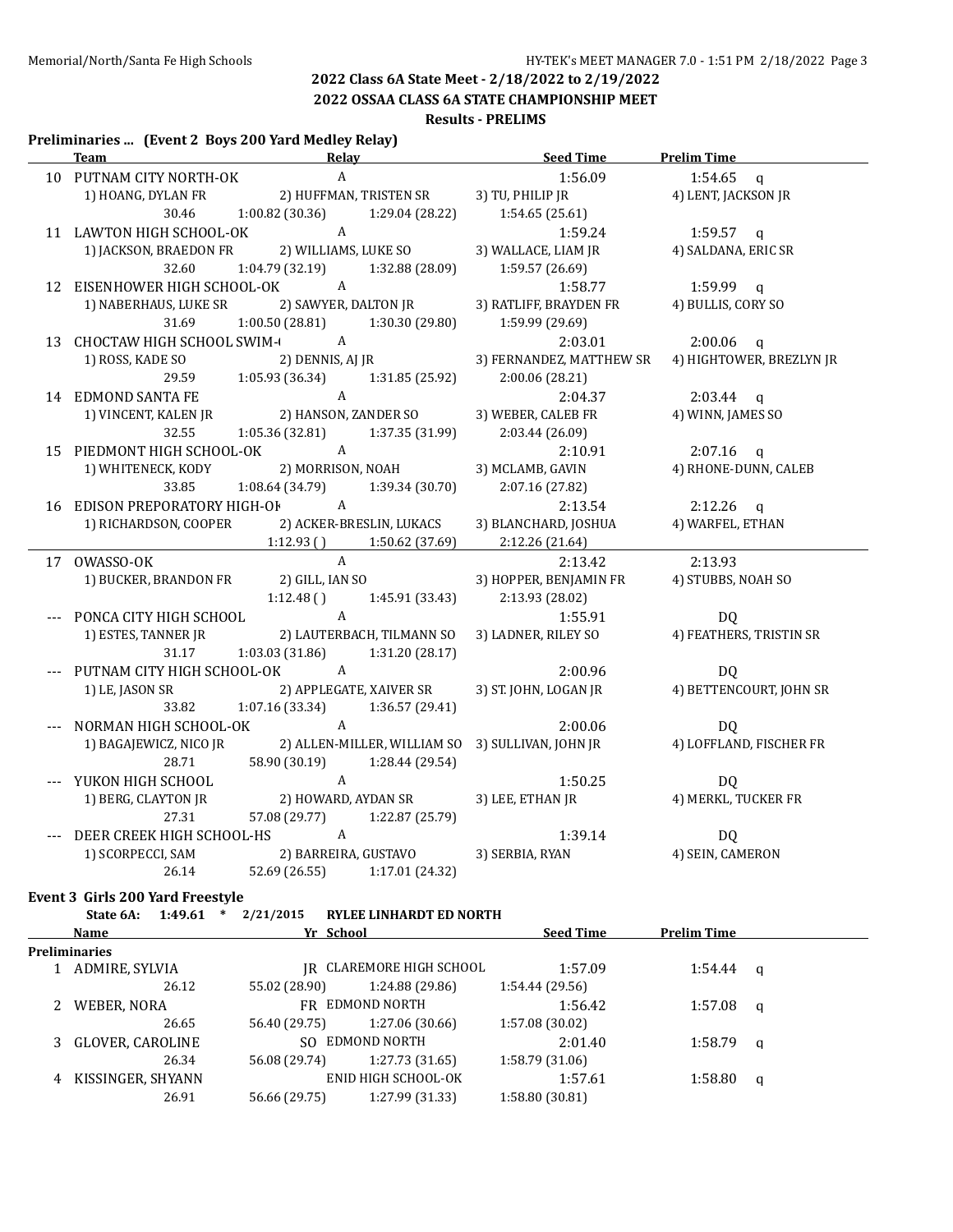**2022 OSSAA CLASS 6A STATE CHAMPIONSHIP MEET**

# **Results - PRELIMS**

# **Preliminaries ... (Event 3 Girls 200 Yard Freestyle)**

| Name                            | Yr School                                                | Seed Time       | <b>Prelim Time</b> |              |
|---------------------------------|----------------------------------------------------------|-----------------|--------------------|--------------|
| 5 HOWZE, EMMA                   | SO BARTLESVILLE HIGH SCHOOL-OK                           | 2:03.79         | 1:59.32 $q$        |              |
| 27.07                           | 56.92 (29.85)<br>1:28.23 (31.31)                         | 1:59.32 (31.09) |                    |              |
| 6 LAFRANCOIS, AMANDA            | SR BARTLESVILLE HIGH SCHOOL-OK                           | 2:04.53         | 2:00.64            | $\mathbf q$  |
| 28.39                           | 58.58 (30.19)<br>1:29.66 (31.08)                         | 2:00.64 (30.98) |                    |              |
| 7 MCDARIS, CLAIRE               | JR BROKEN ARROW SWIM TEAM-OK                             | 2:06.39         | 2:01.23            | $\mathbf q$  |
| 27.96                           | 58.14 (30.18)<br>1:29.42 (31.28)                         | 2:01.23(31.81)  |                    |              |
| 8 VICKERY, BRENLYN              | SO CLAREMORE HIGH SCHOOL                                 | 2:01.64         | 2:01.43            | $\mathbf q$  |
| 28.18                           | 58.76 (30.58)<br>1:29.55 (30.79)                         | 2:01.43 (31.88) |                    |              |
| 9 SMITH, EMMA                   | SR EDMOND MEMORIAL                                       | 2:01.27         | 2:01.87            | $\mathbf q$  |
| 28.11                           | 58.68 (30.57)<br>1:30.06(31.38)                          | 2:01.87 (31.81) |                    |              |
| 10 FINCH, MIRIAM                | SR STILLWATER HIGH SCHOOL-OK                             | 2:01.60         | 2:02.70            | $\mathbf{q}$ |
| 28.39                           | 59.41 (31.02)<br>1:31.13 (31.72)                         | 2:02.70 (31.57) |                    |              |
| 11 KIRKPATRICK, TAYLOR          | SR STILLWATER HIGH SCHOOL-OK                             | 2:03.89         | 2:04.55            | q            |
| 29.63                           | 1:00.98 (31.35)<br>1:32.62 (31.64)                       | 2:04.55 (31.93) |                    |              |
| 12 PATZKOWSKI, REGAN            | SO BARTLESVILLE HIGH SCHOOL-OK                           | 2:05.49         | 2:04.82            | q            |
| 28.66                           | 59.70 (31.04)<br>1:31.80(32.10)                          | 2:04.82 (33.02) |                    |              |
| 13 OWENS, MADISON               | JENKS HIGH SCHOOL SWIM TEAM-HS 2:07.50                   |                 | 2:04.87            | $\mathbf{q}$ |
| 29.00                           | 1:00.44 (31.44)<br>1:32.97 (32.53)                       | 2:04.87 (31.90) |                    |              |
| 14 VILARDO, JULIE               | SO BARTLESVILLE HIGH SCHOOL-OK                           | 2:06.17         | 2:04.92            | $\mathbf q$  |
| 28.57                           | 59.70 (31.13)<br>1:32.63 (32.93)                         | 2:04.92 (32.29) |                    |              |
| 15 CAREY, KENDALL               | JR EDMOND MEMORIAL<br>1.70)              1:33.00 (32.53) | 2:05.70         | 2:05.00            | $\mathbf q$  |
| 28.77                           | 1:00.47(31.70)                                           | 2:05.00 (32.00) |                    |              |
| 16 LY, RACHEL                   | JR EDMOND SANTA FE                                       | 2:04.82         | 2:05.57            | $\mathbf q$  |
| 28.42                           | 59.72 (31.30)<br>1:32.46 (32.74)                         | 2:05.57 (33.11) |                    |              |
| 17 HECK, ADDISON                | EDISON PREPORATORY HIGH-OK                               | 2:07.50         | 2:06.03            |              |
| 28.88                           | 1:00.09(31.21)<br>1:33.00 (32.91)                        | 2:06.03 (33.03) |                    |              |
| 18 TILLY, JASMINE               | SO BIXBY-OK                                              | 2:06.65         | 2:06.44            |              |
| 29.52                           | 1:01.66(32.14)<br>1:33.81(32.15)                         | 2:06.44 (32.63) |                    |              |
| 19 DUFFY, EMILY                 | JENKS HIGH SCHOOL SWIM TEAM-HS 2:05.91                   |                 | 2:06.49            |              |
| 29.46                           | 1:02.80 (33.34)<br>1:35.08 (32.28)                       | 2:06.49 (31.41) |                    |              |
| 20 BARCUS-SCHAFER, LOLA         | SR BOOKER T WASHINGTON-OK                                | 2:06.49         | 2:07.34            |              |
| 29.06                           | 1:00.53(31.47)<br>1:34.15(33.62)                         | 2:07.34 (33.19) |                    |              |
| 21 LU, KARISSA                  | JENKS HIGH SCHOOL SWIM TEAM-HS 2:09.54                   |                 | 2:07.76            |              |
| 28.72                           | 1:00.72(32.00)<br>1:34.15(33.43)                         | 2:07.76 (33.61) |                    |              |
| 22 YORK, ELEANOR                | JR BROKEN ARROW SWIM TEAM-OK                             | 2:09.45         | 2:08.75            |              |
| 29.22                           | 1:01.41 (32.19)<br>1:34.81 (33.40)                       | 2:08.75 (33.94) |                    |              |
| 23 BENEDICTO, CARLA             | SO NORMAN NORTH HIGH SCHOOL-OK                           | 2:09.98         | 2:11.13            |              |
| 29.77                           | $1:02.06(32.29)$ $1:35.96(33.90)$                        | 2:11.13 (35.17) |                    |              |
| 24 MOONEY, MATILDA              | JENKS HIGH SCHOOL SWIM TEAM-HS 2:10.50                   |                 | 2:11.28            |              |
| 29.60                           | 1:02.71 (33.11)<br>1:37.04 (34.33)                       | 2:11.28 (34.24) |                    |              |
| Event 4 Boys 200 Yard Freestyle |                                                          |                 |                    |              |

| 1:37.24<br>State 6A: | $\ast$ | 2/22/2020     | <b>DANIEL WILSON</b>           |                  | <b>NORMAN NORTH</b> |                    |          |
|----------------------|--------|---------------|--------------------------------|------------------|---------------------|--------------------|----------|
| Name                 |        |               | Yr School                      | <b>Seed Time</b> |                     | <b>Prelim Time</b> |          |
| <b>Preliminaries</b> |        |               |                                |                  |                     |                    |          |
| 1 CLINK, JACOB       |        |               | JENKS HIGH SCHOOL SWIM TEAM-HS | 1:49.11          |                     | 1:45.43            | $\alpha$ |
| 24.30                |        | 51.25 (26.95) | 1:18.64 (27.39)                | 1:45.43 (26.79)  |                     |                    |          |
| 2 BURGESS, ANDREW    |        |               | SO EDMOND MEMORIAL             | 1:47.21          |                     | $1:47.06$ q        |          |
| 25.21                |        | 52.00 (26.79) | 1:19.26(27.26)                 | 1:47.06 (27.80)  |                     |                    |          |
| SHORT, RYAN          |        |               | IENKS HIGH SCHOOL SWIM TEAM-HS | 1:49.42          |                     | 1:47.55            | <b>a</b> |
| 25.15                |        | 52.98 (27.83) | 1:20.80 (27.82)                | 1:47.55(26.75)   |                     |                    |          |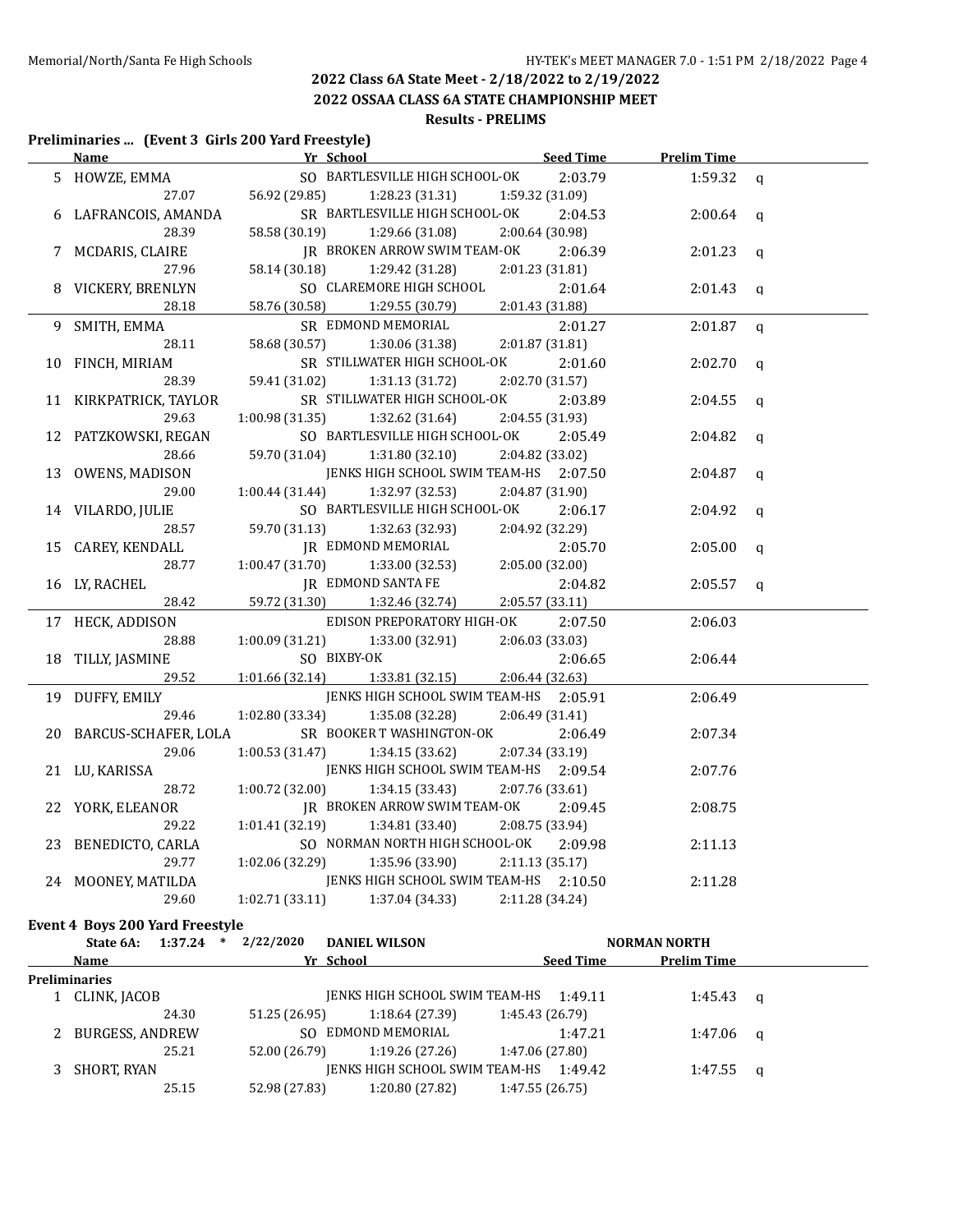### **2022 Class 6A State Meet - 2/18/2022 to 2/19/2022 2022 OSSAA CLASS 6A STATE CHAMPIONSHIP MEET**

# **Results - PRELIMS**

#### **Preliminaries ... (Event 4 Boys 200 Yard Freestyle)**

|    | Name Yr School            |                                                                  | <b>Seed Time</b> | <b>Prelim Time</b>  |              |
|----|---------------------------|------------------------------------------------------------------|------------------|---------------------|--------------|
|    | 4 GRIFFIN, DANE           | ENID HIGH SCHOOL-OK                                              | 1:48.86          | 1:47.59             | $\mathsf{q}$ |
|    | 25.08                     | 52.46 (27.38)<br>1:20.10 (27.64)                                 | 1:47.59 (27.49)  |                     |              |
|    | MOSE, JACK                | JR BIXBY-OK                                                      | 1:50.38          | 1:47.72             | $\mathbf{q}$ |
|    | 24.96                     | 52.40 (27.44)<br>1:20.57(28.17)                                  | 1:47.72 (27.15)  |                     |              |
| 6  | STEWART, WESTON           | ENID HIGH SCHOOL-OK                                              | 1:48.30          | 1:48.87             | q            |
|    | 25.28                     | 53.03 (27.75)<br>1:21.50 (28.47)                                 | 1:48.87 (27.37)  |                     |              |
|    | 7 HOLLINGSWORTH, ETHAN    | <b>JR EDMOND SANTA FE</b>                                        | 1:51.83          | 1:49.04             | q            |
|    | 24.76                     | 51.86 (27.10)<br>1:20.06 (28.20)                                 | 1:49.04 (28.98)  |                     |              |
|    | 8 BETH, JONAH             | FR EDMOND NORTH                                                  | 1:50.81          | 1:49.48             | q            |
|    | 24.96                     | 51.97 (27.01)<br>1:20.29 (28.32)                                 | 1:49.48 (29.19)  |                     |              |
| 9. | <b>SCOTT, MASON</b>       | FR MUSTANG HIGH SCHOOL                                           | 1:51.68          | 1:51.26             | q            |
|    | 25.76                     | 53.78 (28.02)<br>1:22.33 (28.55)                                 | 1:51.26 (28.93)  |                     |              |
| 10 | SHAFFER, NICK             | 11 WESTMOORE-OK                                                  | 1:54.50          | 1:51.89             | q            |
|    | 25.70                     | 53.67 (27.97)<br>1:22.46 (28.79)                                 | 1:51.89 (29.43)  |                     |              |
|    | 11 ANDERSON, KEATON       | JR NORMAN NORTH HIGH SCHOOL-OK 1:54.99                           |                  | 1:52.22 $q$         |              |
|    | 26.36                     | 54.56 (28.20)<br>1:23.50 (28.94) 1:52.22 (28.72)                 |                  |                     |              |
|    | 12 POWERS, ETHAN          | JENKS HIGH SCHOOL SWIM TEAM-HS 1:55.53                           |                  | 1:53.65 q           |              |
|    | 26.26                     | 55.21 (28.95)<br>1:24.26 (29.05) 1:53.65 (29.39)                 |                  |                     |              |
|    | 13 LAY, CODY              | SO BARTLESVILLE HIGH SCHOOL-OK                                   | 1:55.44          | 1:53.68             | q            |
|    | 26.20                     | 54.87 (28.67) 1:24.32 (29.45)                                    | 1:53.68 (29.36)  |                     |              |
|    | 14 MOORE, JARRETT         | JR BARTLESVILLE HIGH SCHOOL-OK                                   | 1:56.13          | 1:54.69             | q            |
|    | 25.94                     | 54.59 (28.65)<br>1:24.41 (29.82)                                 | 1:54.69 (30.28)  |                     |              |
|    | 15 STEFFAN, TYLER         | SO BROKEN ARROW SWIM TEAM-OK                                     | 1:51.09          | 1:55.22             |              |
|    | 25.52                     | 54.05 (28.53)<br>1:24.39 (30.34)                                 | 1:55.22 (30.83)  |                     | q            |
|    |                           | JENKS HIGH SCHOOL SWIM TEAM-HS 1:57.30                           |                  |                     |              |
|    | 16 POWER, EZRA<br>26.82   | 56.12 (29.30)<br>1:25.62 (29.50)                                 | 1:55.44 (29.82)  | 1:55.44 $q$         |              |
|    |                           | 12 UNION HIGH SCHOOL                                             |                  |                     |              |
|    | 17 WISE, JACOB            |                                                                  | 1:57.73          | 1:55.94             |              |
|    | 26.28                     | 55.46 (29.18)<br>1:25.86 (30.40)<br>JR EISENHOWER HIGH SCHOOL-OK | 1:55.94 (30.08)  |                     |              |
|    | 18 SAWYER, DALTON         |                                                                  | 1:55.57          | 1:57.27             |              |
|    | 25.75                     | 54.59 (28.84)<br>1:25.70 (31.11)                                 | 1:57.27 (31.57)  |                     |              |
|    | 19 STISSER, COLE          | SO BIXBY-OK                                                      | 1:58.12          | 1:57.63             |              |
|    | 26.77                     | 56.18 (29.41)<br>1:26.99 (30.81)                                 | 1:57.63 (30.64)  |                     |              |
|    | 20 HO, COLLIN             | SO EDMOND NORTH                                                  | 1:57.37          | 1:58.16             |              |
|    | 26.68                     | 56.41 (29.73)<br>1:27.29 (30.88)                                 | 1:58.16 (30.87)  |                     |              |
|    | 21 MOAN, MASON            | SR OWASSO-OK                                                     | 1:59.42          | 1:59.46             |              |
|    | 27.66                     | 1:29.25 (31.25)<br>58.00 (30.34)                                 | 1:59.46 (30.21)  |                     |              |
|    | 22 BENWARE, DOMINIC       | JR BROKEN ARROW SWIM TEAM-OK 2:02.89                             |                  | 1:59.54             |              |
|    | 27.02                     | 1:28.18(31.14)<br>57.04 (30.02)                                  | 1:59.54 (31.36)  |                     |              |
|    | 23 ROSS, KADE             | SO CHOCTAW HIGH SCHOOL SWIM-OK                                   | 2:05.00          | 2:01.16             |              |
|    | 26.75                     | 57.16 (30.41)<br>1:29.06 (31.90)                                 | 2:01.16 (32.10)  |                     |              |
|    | 24 HILL, DAWSON           | SO EDMOND NORTH                                                  | 2:04.10          | 2:01.71             |              |
|    | 27.10                     | 1:28.78 (31.47)<br>57.31 (30.21)                                 | 2:01.71 (32.93)  |                     |              |
|    | Event 5 Girls 200 Yard IM |                                                                  |                  |                     |              |
|    | State 6A:<br>$2:02.27$ *  | 2/17/2018<br>KATE STEWARD-BARTLESVILLE                           |                  | <b>Bartlesville</b> |              |
|    | Name                      | Yr School                                                        | <b>Seed Time</b> | <b>Prelim Time</b>  |              |
|    | Preliminaries             |                                                                  |                  |                     |              |
|    | 1 HOWZE, AIDAN            | SR BARTLESVILLE HIGH SCHOOL-OK                                   | 2:12.32          | $2:08.40$ q         |              |
|    | 28.35                     | 1:01.98 (33.63)<br>1:36.98(35.00)                                | 2:08.40 (31.42)  |                     |              |
|    | 2 BRISTER, JADIE          | JR NORMAN NORTH HIGH SCHOOL-OK                                   | 2:12.51          | $2:12.34$ q         |              |
|    | 28.00                     | $1:00.22$ (32.22) $1:39.99$ (39.77) $2:12.34$ (32.35)            |                  |                     |              |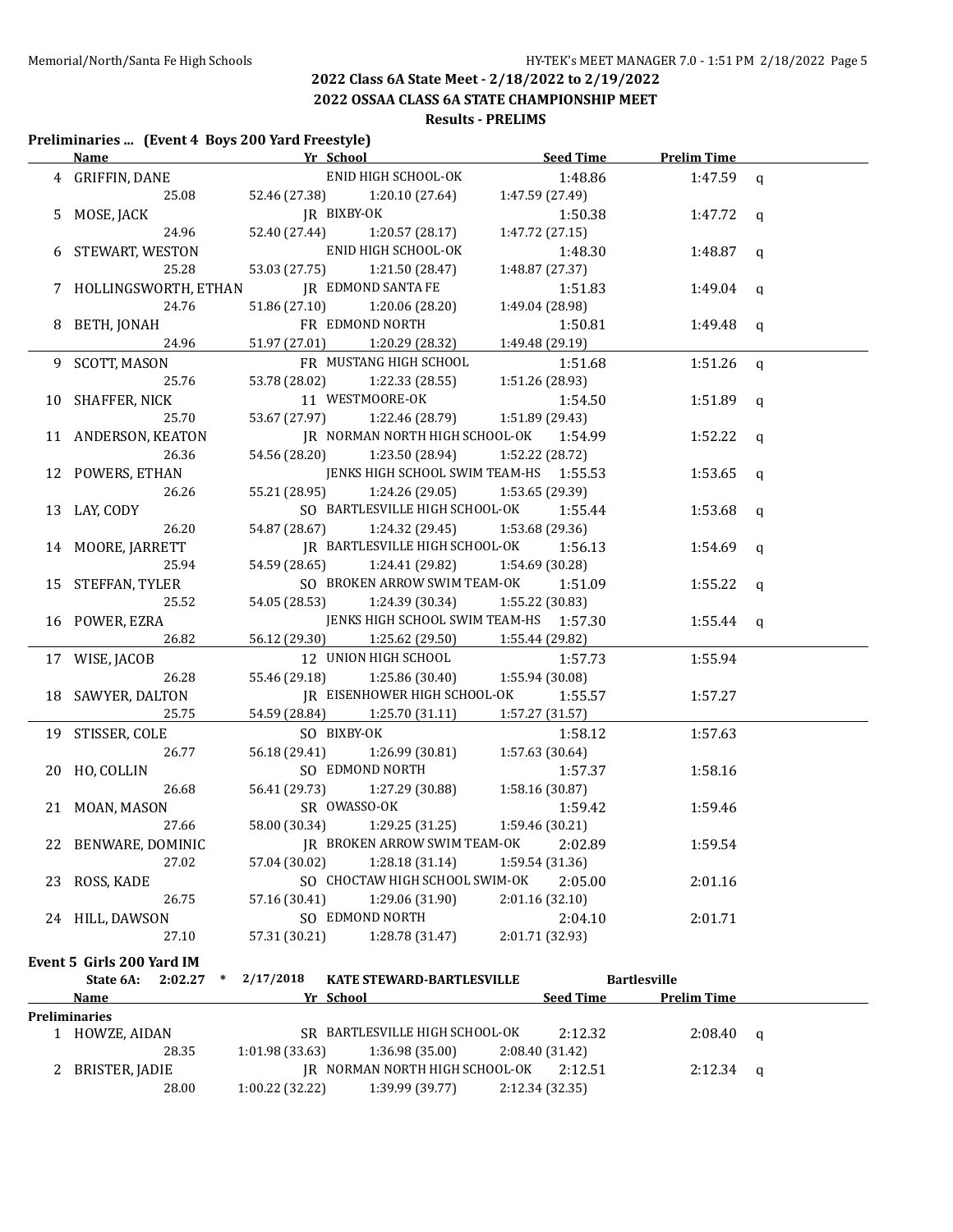**2022 OSSAA CLASS 6A STATE CHAMPIONSHIP MEET**

#### **Results - PRELIMS**

#### **Preliminaries ... (Event 5 Girls 200 Yard IM)**

|      | Name                           | Yr School New York School                                                                                                                          | Seed Time                                                       | <b>Prelim Time</b> |  |
|------|--------------------------------|----------------------------------------------------------------------------------------------------------------------------------------------------|-----------------------------------------------------------------|--------------------|--|
|      | 3 WAGNER, LEAH                 | SR BIXBY-OK 2:14.6<br>1:02.33 (32.45) 1:40.85 (38.52) 2:12.50 (31.65)<br>FR EDMOND NORTH 2:16.9<br>1:02.00 (32.68) 1:43.67 (41.67) 2:13.66 (29.99) | 2:14.69                                                         | $2:12.50$ q        |  |
|      | 29.88                          |                                                                                                                                                    |                                                                 |                    |  |
|      | 4 HEALY, KELSEY                |                                                                                                                                                    | 2:16.97                                                         | 2:13.66 $q$        |  |
|      | 29.32                          |                                                                                                                                                    |                                                                 |                    |  |
|      | 5 TALBOT, LILY                 |                                                                                                                                                    | SO BARTLESVILLE HIGH SCHOOL-OK 2:18.02                          | $2:15.60$ q        |  |
|      | 28.64                          | $1:04.63(35.99)$ $1:43.79(39.16)$                                                                                                                  | 2:15.60 (31.81)                                                 |                    |  |
|      | 6 OLIPHANT, AMAYA              | JENKS HIGH SCHOOL SWIM TEAM-HS 2:22.37                                                                                                             |                                                                 | $2:17.36$ q        |  |
|      | 30.32                          | $1:05.30(34.98)$ $1:44.64(39.34)$                                                                                                                  | 2:17.36 (32.72)                                                 |                    |  |
|      | 7 DROEGE, ANNABELLE            |                                                                                                                                                    | FR BARTLESVILLE HIGH SCHOOL-OK<br>2:24.83                       | $2:17.75$ q        |  |
|      | 28.98                          | 1:04.09 (35.11)                                                                                                                                    | 1:45.98 (41.89)<br>2:17.75(31.77)                               |                    |  |
|      | 8 RICHARDS, CALLI              |                                                                                                                                                    | FR BARTLESVILLE HIGH SCHOOL-OK 2:24.03                          | $2:19.74$ q        |  |
|      | 30.08                          | $1:06.16(36.08)$ $1:46.92(40.76)$                                                                                                                  | 2:19.74 (32.82)                                                 |                    |  |
|      | 9 LOVETTE, JORDAN              | FR EDMOND MEMORIAL                                                                                                                                 | 2:18.40                                                         | $2:21.09$ q        |  |
|      | 29.09                          | $1:05.73(36.64)$ $1:47.32(41.59)$                                                                                                                  | 2:21.09 (33.77)                                                 |                    |  |
|      | 10 BROOKS, RACHEL              | SR BIXBY-OK                                                                                                                                        | 2:22.13                                                         | $2:21.63$ q        |  |
|      | 29.87                          | $1:05.32(35.45)$ $1:47.09(41.77)$                                                                                                                  | 2:21.63 (34.54)                                                 |                    |  |
|      | 11 RIDPATH, BRIANNA            | FR EDMOND MEMORIAL                                                                                                                                 | 2:21.57                                                         | $2:22.16$ q        |  |
|      | 29.83                          | $1:08.44(38.61)$ $1:47.89(39.45)$                                                                                                                  | 2:22.16 (34.27)                                                 |                    |  |
|      |                                | SO EDMOND NORTH                                                                                                                                    | 2:21.35                                                         | $2:23.12$ q        |  |
|      | 12 STODDARD, CALEIGH<br>30.45  | $1:07.66(37.21)$ $1:47.99(40.33)$                                                                                                                  | 2:23.12 (35.13)                                                 |                    |  |
|      |                                |                                                                                                                                                    | SO STILLWATER HIGH SCHOOL-OK                                    |                    |  |
|      | 13 MENDEZ, GWENDOLYN<br>30.52  |                                                                                                                                                    | 2:23.83                                                         | $2:23.45$ q        |  |
|      |                                | 1:07.81 (37.29)                                                                                                                                    | 1:50.56 (42.75)<br>2:23.45 (32.89)<br>SO BOOKER T WASHINGTON-OK |                    |  |
|      | 14 HECK, TARYN                 |                                                                                                                                                    | 2:24.31                                                         | $2:23.83$ q        |  |
|      | 31.76                          | $1:08.47(36.71)$ $1:49.35(40.88)$                                                                                                                  | 2:23.83 (34.48)                                                 |                    |  |
|      | 15 STIKA, KAYLEE               |                                                                                                                                                    | JR BROKEN ARROW SWIM TEAM-OK<br>2:26.39                         | $2:23.89$ q        |  |
|      | 31.68                          | $1:08.31(36.63)$ $1:50.35(42.04)$                                                                                                                  | 2:23.89 (33.54)                                                 |                    |  |
|      | 16 MCMAHON, MONICA             | 10 UNION HIGH SCHOOL                                                                                                                               | 2:27.55                                                         | $2:24.07$ q        |  |
|      | 31.92                          | $1:08.73$ $(36.81)$ $1:51.60$ $(42.87)$                                                                                                            | 2:24.07 (32.47)                                                 |                    |  |
|      | 17 SHAFFER, KAMRYN             | IR EDMOND SANTA FE                                                                                                                                 | 2:24.19                                                         | 2:24.18            |  |
|      | 31.84                          | $1:07.12(35.28)$ $1:50.08(42.96)$                                                                                                                  | 2:24.18 (34.10)                                                 |                    |  |
|      | 18 LEVENDOFSKY, PIPER          | JR EDMOND NORTH                                                                                                                                    | 2:26.40                                                         | 2:24.38            |  |
|      | 29.86                          | $1:06.28(36.42)$ $1:49.96(43.68)$                                                                                                                  | 2:24.38 (34.42)                                                 |                    |  |
|      | 19 SMITH, KAYA                 |                                                                                                                                                    | JENKS HIGH SCHOOL SWIM TEAM-HS 2:28.87                          | 2:27.04            |  |
|      | 29.57                          | 1:07.70 (38.13)                                                                                                                                    | 1:48.68 (40.98)<br>2:27.04 (38.36)                              |                    |  |
|      | 20 CARLSON, AVA                |                                                                                                                                                    | JENKS HIGH SCHOOL SWIM TEAM-HS 2:26.52                          | 2:27.16            |  |
|      | 33.32                          | $1:10.47(37.15)$ $1:55.20(44.73)$                                                                                                                  | 2:27.16 (31.96)                                                 |                    |  |
|      | 21 SELDEN, ALEXIS              | JENKS HIGH SCHOOL SWIM TEAM-HS 2:29.35                                                                                                             |                                                                 | 2:27.52            |  |
|      | 30.19                          | 1:08.13 (37.94)<br>1:53.82 (45.69)                                                                                                                 | 2:27.52 (33.70)                                                 |                    |  |
| 22 - | SAWYER, ADDISON                | JR EISENHOWER HIGH SCHOOL-OK                                                                                                                       | 2:28.87                                                         | 2:28.69            |  |
|      | 14.44                          | 31.72 (17.28)<br>1:53.82 (1:22.10)                                                                                                                 | 2:28.69 (34.87)                                                 |                    |  |
| 23   | LOUNSBERY, OLIVIA              | DEER CREEK HIGH SCHOOL-HS                                                                                                                          | 2:26.81                                                         | 2:28.70            |  |
|      | 33.24                          | 1:11.18 (37.94)<br>1:54.21 (43.03)                                                                                                                 | 2:28.70 (34.49)                                                 |                    |  |
|      | 24 CARTER, ELLIOT              | SO EDMOND MEMORIAL                                                                                                                                 | 2:28.80                                                         | 2:30.19            |  |
|      | 31.69                          | 1:08.95 (37.26)<br>1:54.21 (45.26)                                                                                                                 | 2:30.19 (35.98)                                                 |                    |  |
|      | Event 6 Boys 200 Yard IM       |                                                                                                                                                    |                                                                 |                    |  |
|      | State 6A:<br>1:49.12<br>$\ast$ | 2014<br><b>JUSTIN WU NORMAN NORTH</b>                                                                                                              |                                                                 |                    |  |
|      | <u>Name</u>                    | Yr School                                                                                                                                          | Seed Time                                                       | <b>Prelim Time</b> |  |
|      | Preliminaries                  |                                                                                                                                                    |                                                                 |                    |  |
|      | 1 HEALY, RYAN                  | <b>JR EDMOND NORTH</b>                                                                                                                             | 1:56.39                                                         | $1:57.55$ q        |  |
|      | 24.72                          | 54.42 (29.70)<br>1:29.14 (34.72)                                                                                                                   | 1:57.55 (28.41)                                                 |                    |  |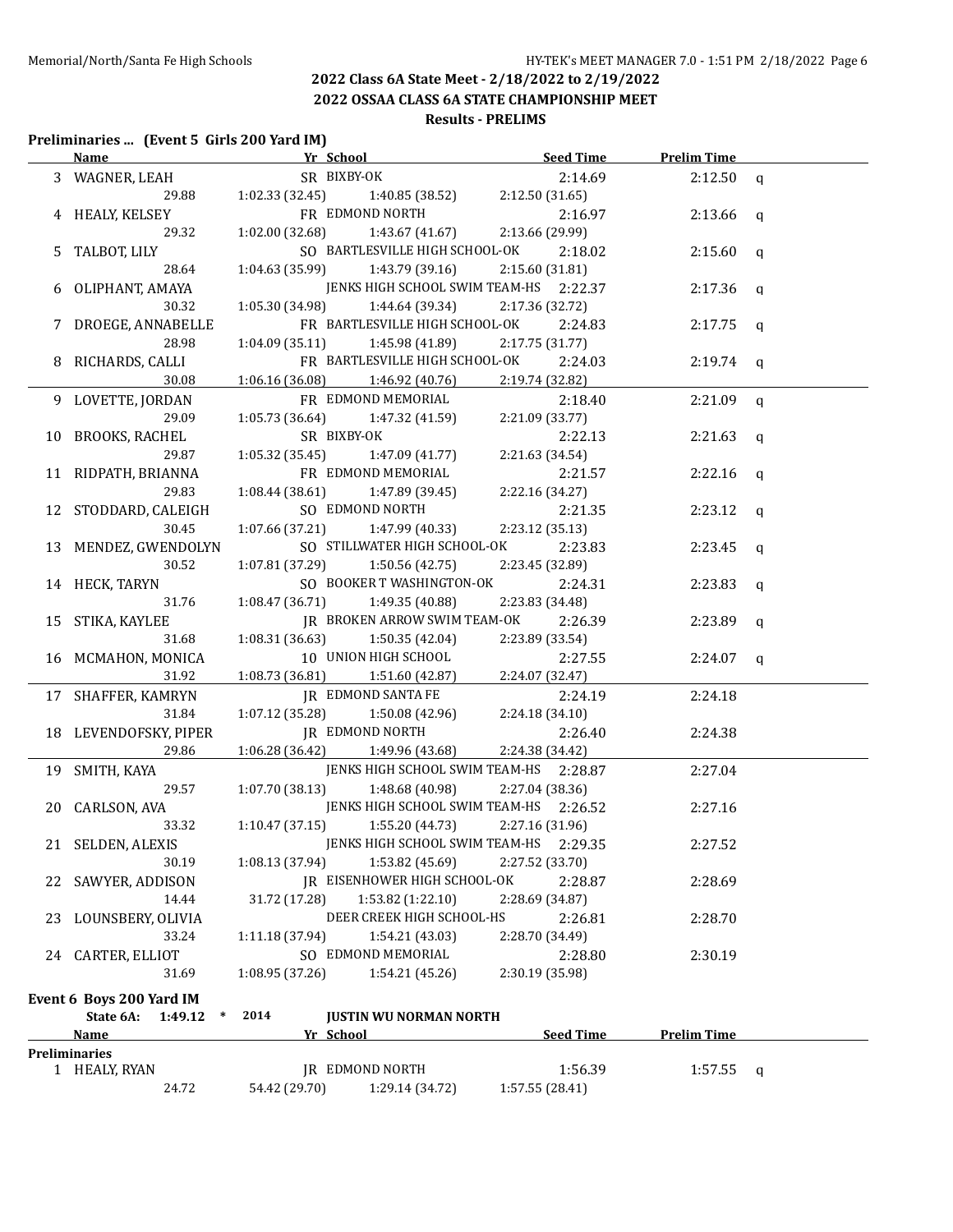**2022 OSSAA CLASS 6A STATE CHAMPIONSHIP MEET Results - PRELIMS**

#### **Preliminaries ... (Event 6 Boys 200 Yard IM)**

|    |                                        | Name Seed Time School Seed Time                               |                 | <b>Prelim Time</b> |              |
|----|----------------------------------------|---------------------------------------------------------------|-----------------|--------------------|--------------|
|    | 2 CRAIG, GRIFFIN                       | SO BARTLESVILLE HIGH SCHOOL-OK                                | 2:00.11         | 1:58.43            | $\mathsf{q}$ |
|    |                                        | 25.27 53.42 (28.15)<br>1:30.14 (36.72)                        | 1:58.43 (28.29) |                    |              |
|    | LEVENDOFSKY, GARRETT                   | FR EDMOND NORTH                                               | 2:02.51         | 2:00.76            | $\mathbf{q}$ |
|    | 25.30                                  | 1:31.98 (36.04)<br>55.94 (30.64)                              | 2:00.76 (28.78) |                    |              |
|    | BONDS, CAMP                            | JENKS HIGH SCHOOL SWIM TEAM-HS 2:07.55                        |                 | 2:02.20            | $\mathbf{q}$ |
|    | 25.28                                  | 57.53 (32.25)<br>1:32.31 (34.78)                              | 2:02.20 (29.89) |                    |              |
| 5. | BRIDENSTINE, WALKER                    | JENKS HIGH SCHOOL SWIM TEAM-HS 2:08.77                        |                 | 2:02.99            | $\mathbf{q}$ |
|    | 25.89                                  | 55.00 (29.11)<br>1:32.97 (37.97)                              | 2:02.99 (30.02) |                    |              |
| 6  | CHATZIGIANNIDIS, ANDREAS               | JENKS HIGH SCHOOL SWIM TEAM-HS 2:07.91                        |                 | 2:03.31            | $\mathbf q$  |
|    | 24.86                                  | 57.67 (32.81)<br>1:32.92 (35.25)                              | 2:03.31 (30.39) |                    |              |
| 7  | BROWN, TEAGUE                          | JR BIXBY-OK                                                   | 2:10.14         | 2:04.81            | $\mathbf q$  |
|    | 26.31                                  | 58.91 (32.60)<br>1:36.63 (37.72)                              | 2:04.81 (28.18) |                    |              |
|    | WALSWICK, AIDEN                        | SR MUSTANG HIGH SCHOOL                                        | 2:04.42         | 2:05.08            | $\mathbf{q}$ |
|    | 26.61                                  | 58.91 (32.30)<br>1:35.60 (36.69)                              | 2:05.08 (29.48) |                    |              |
|    | 9 KING, KYLE                           | SO PONCA CITY HIGH SCHOOL                                     | 2:05.71         | 2:06.10            | q            |
|    | 26.43                                  | 59.41 (32.98)<br>1:36.65 (37.24)                              | 2:06.10 (29.45) |                    |              |
| 10 | BERG, CLAYTON                          | <b>IR YUKON HIGH SCHOOL</b>                                   | 2:07.19         | 2:06.65            | $\mathbf q$  |
|    | 26.43                                  | 58.76 (32.33)<br>1:36.70 (37.94)                              | 2:06.65(29.95)  |                    |              |
|    | 11 SHAFFER, JOSEPH                     | FR EDMOND SANTA FE                                            | 2:11.87         | 2:08.61            | $\alpha$     |
|    | 26.77                                  | 1:01.67(34.90)<br>1:38.45 (36.78)                             | 2:08.61 (30.16) |                    |              |
|    | 12 BEILER, JOSHUA                      | JENKS HIGH SCHOOL SWIM TEAM-HS 2:13.26                        |                 | 2:08.75            | q            |
|    | 28.41                                  | 1:02.72 (34.31)<br>1:38.74 (36.02)                            | 2:08.75 (30.01) |                    |              |
|    | 13 NGUYEN, LUCAS                       | SR NORMAN NORTH HIGH SCHOOL-OK                                | 2:13.89         | 2:10.16            | q            |
|    | 26.71                                  | 1:00.77 (34.06)<br>1:39.44 (38.67)                            | 2:10.16 (30.72) |                    |              |
|    | 14 PETERSON, ETHAN                     | FR BARTLESVILLE HIGH SCHOOL-OK                                | 2:16.90         | 2:10.92            | q            |
|    | 28.41                                  | 1:02.72 (34.31)<br>1:39.36 (36.64)                            | 2:10.92 (31.56) |                    |              |
|    | 15 DOLEZAL, CARSON                     | JR EDMOND MEMORIAL                                            | 2:09.74         | 2:11.03            | q            |
|    | 26.82                                  | 1:01.25 (34.43)<br>1:42.09 (40.84)                            | 2:11.03 (28.94) |                    |              |
|    | 16 STUCKEY, WARE                       | SO NORMAN HIGH SCHOOL-OK                                      | 2:10.85         | $2:11.34$ q        |              |
|    | 26.05                                  | 1:01.26 (35.21)<br>1:40.72 (39.46)                            | 2:11.34 (30.62) |                    |              |
|    | 17 GODSEY, JONES                       | SO NORMAN HIGH SCHOOL-OK                                      | 2:11.95         | 2:12.33            |              |
|    | 25.97                                  | 59.65 (33.68)<br>1:40.94 (41.29)                              | 2:12.33 (31.39) |                    |              |
|    | 18 PREJEAN, BENJAMIN                   | SO EDMOND MEMORIAL                                            | 2:12.39         | 2:12.82            |              |
|    | 27.74                                  | 1:01.30 (33.56)<br>1:42.15 (40.85)                            | 2:12.82 (30.67) |                    |              |
|    | 19 PARDUE, NOLAN                       | FR BIXBY-OK                                                   | 2:14.97         | 2:13.84            |              |
|    | 29.23                                  | 1:03.44 (34.21)<br>1:43.13 (39.69)                            | 2:13.84 (30.71) |                    |              |
|    | 20 HIGBEE, CODY                        | FR ENID HIGH SCHOOL-OK                                        | 2:13.50         | 2:14.16            |              |
|    | 28.66                                  | 1:42.52 (39.69)<br>1:02.83 (34.17)                            | 2:14.16 (31.64) |                    |              |
|    | 21 APPLEGATE, XAIVER                   | SR PUTNAM CITY HIGH SCHOOL-OK                                 | 2:16.20         | 2:16.92            |              |
|    | 29.65                                  | 1:03.95 (34.30)<br>1:44.31 (40.36)                            | 2:16.92 (32.61) |                    |              |
|    | 22 ZALONKA, HUNTER                     | <b>JR EDMOND NORTH</b>                                        | 2:15.34         | 2:19.11            |              |
|    | 28.36                                  | 1:02.08 (33.72)<br>1:45.89 (43.81)                            | 2:19.11 (33.22) |                    |              |
|    | 23 BALIO, WILLIAM                      | JR NORMAN NORTH HIGH SCHOOL-OK                                | 2:21.58         | 2:19.90            |              |
|    | 30.43                                  | 1:07.84 (37.41)<br>1:48.08 (40.24)<br>FR PUTNAM CITY NORTH-OK | 2:19.90 (31.82) |                    |              |
|    | 24 HOANG, DYLAN                        |                                                               | 2:21.54         | 2:23.73            |              |
|    | 30.29                                  | 1:06.37 (36.08)<br>1:51.67 (45.30)                            | 2:23.73 (32.06) |                    |              |
|    | <b>Event 7 Girls 50 Yard Freestyle</b> |                                                               |                 |                    |              |
|    | 22.98 * 2008<br>State 6A:              | SAM WOODWARD -ED MEMORIAL                                     |                 |                    |              |
|    | <b>Name</b>                            | Yr School                                                     | Seed Time       | <b>Prelim Time</b> |              |
|    | Preliminaries                          |                                                               |                 |                    |              |
|    | 1 LITTLEFIELD, AVERY                   | SO STILLWATER HIGH SCHOOL-OK                                  | 24.13           | 24.02 $q$          |              |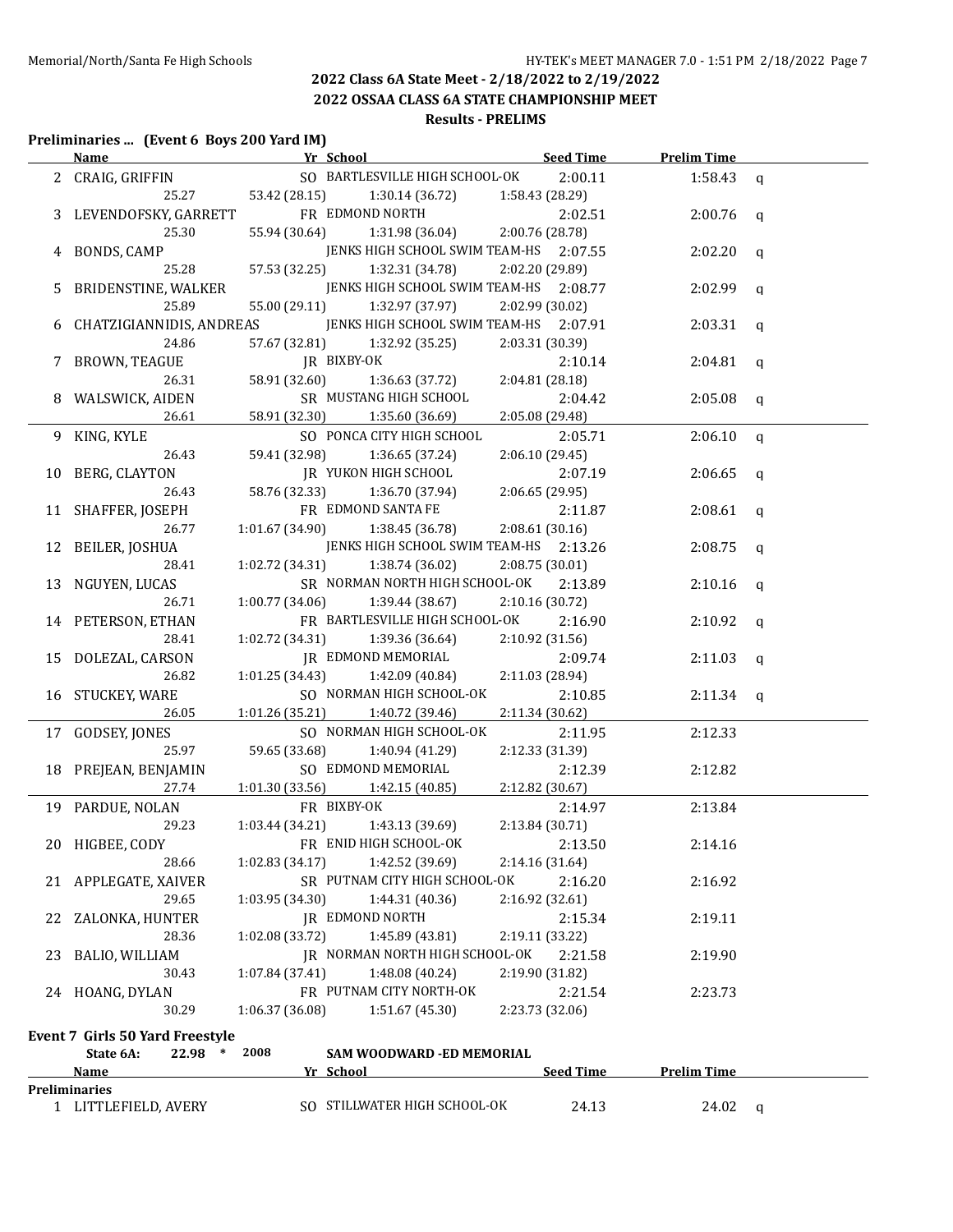#### **2022 OSSAA CLASS 6A STATE CHAMPIONSHIP MEET Results - PRELIMS**

#### **Preliminaries ... (Event 7 Girls 50 Yard Freestyle)**

|                      | 11 Chinnan ico  (Event / Girls 50 Tara Hecseyle)<br><u>Name </u> | Yr School                      | <b>Seed Time</b> | <b>Prelim Time</b> |              |
|----------------------|------------------------------------------------------------------|--------------------------------|------------------|--------------------|--------------|
|                      | 2 JONES, LANEY                                                   | FR EDMOND NORTH                | 24.04            | 24.27              | $\mathbf{q}$ |
| 3                    | PANGBURN, JANCI                                                  | JENKS HIGH SCHOOL SWIM TEAM-HS | 24.80            | 24.65              | $\mathbf q$  |
| 4                    | SHEARER, MATTIE                                                  | FR PONCA CITY HIGH SCHOOL      | 24.53            | 24.75              | q            |
| 5.                   | HORST, DANIELLE                                                  | SR EDMOND NORTH                | 24.64            | 25.32              | q            |
| 6                    | FAST, CARLYNN                                                    | SR PUTNAM CITY HIGH SCHOOL-OK  | 25.50            | 25.38              | q            |
| 7                    | NGUYEN, BRENDA                                                   | SO MUSTANG HIGH SCHOOL         | 25.93            | 25.60              | $\mathbf{q}$ |
| 8                    | SANG, ALEXIA                                                     | <b>IR OWASSO-OK</b>            | 25.61            | 25.75              | q            |
| $*9$                 | SEGO, EMMA                                                       | JENKS HIGH SCHOOL SWIM TEAM-HS | 26.15            | 26.06              | $\mathbf q$  |
| *9                   | MOORE, MORGAN                                                    | SR BARTLESVILLE HIGH SCHOOL-OK | 26.26            | 26.06              | $\mathbf{q}$ |
| 11                   | PRIBBLE-TAYLOR, CHLOE                                            | OWASSO-OK                      | 25.91            | 26.07              | q            |
| 12                   | STEWART, ELSA                                                    | FR ENID HIGH SCHOOL-OK         | 26.73            | 26.28              | q            |
| 13                   | MARTIN, ELLIE                                                    | FR EDMOND MEMORIAL             | 26.33            | 26.37              | q            |
| 14                   | MORYKWAS, ROWAN                                                  | JENKS HIGH SCHOOL SWIM TEAM-HS | 26.60            | 26.39              | q            |
| 15                   | HARRIS, TORI                                                     | SR BOOKER T WASHINGTON-OK      | 26.69            | 26.42              | q            |
|                      | 16 MENDOZA-LARA, GABBY                                           | ENID HIGH SCHOOL-OK            | 26.86            | 26.52              | $\mathbf{q}$ |
|                      | 17 HUTTO, BRITAIN                                                | SO BOOKER T WASHINGTON-OK      | 26.77            | 26.59              |              |
|                      | 18 FINCH, MAZIE                                                  | SO STILLWATER HIGH SCHOOL-OK   | 26.54            | 26.60              |              |
| 19                   | <b>BROBSTON, PARKER</b>                                          | SR BOOKER T WASHINGTON-OK      | 26.46            | 26.64              |              |
| $*20$                | HULL, JILLIAN                                                    | DEER CREEK HIGH SCHOOL-HS      | 26.63            | 26.65              |              |
|                      | *20 LITTLE, ISABELLA                                             | 10 WESTMOORE-OK                | 26.66            | 26.65              |              |
|                      | 22 PIERCE, JORDAN                                                | SO ENID HIGH SCHOOL-OK         | 26.82            | 26.90              |              |
|                      | 23 WEST, JENSEN                                                  | SR BIXBY-OK                    | 26.73            | 27.38              |              |
| $\scriptstyle\cdots$ | TWOMEY, ALEXA                                                    | OWASSO-OK                      | 26.69            | DQ                 |              |
|                      | Event 8 Boys 50 Yard Freestyle                                   |                                |                  |                    |              |
|                      | $20.09$ * $2/16/2019$<br>State 6A:                               | <b>AIDEN HAYES</b>             |                  | Norman North       |              |
|                      | Name                                                             | Yr School                      | <b>Seed Time</b> | <b>Prelim Time</b> |              |
|                      | <b>Preliminaries</b>                                             |                                |                  |                    |              |
|                      | 1 COUCHMAN, KADE                                                 | ENID HIGH SCHOOL-OK            | 22.07            | 21.21              | $\mathbf{q}$ |
| 2                    | CONWAY, RILEY                                                    | FR EDMOND NORTH                | 22.23            | 22.01              | $\mathbf{q}$ |
| 3                    | TRUONG, IAN                                                      | JENKS HIGH SCHOOL SWIM TEAM-HS | 22.74            | 22.35              | $\mathbf{q}$ |
| 4                    | STARRETT, JACK                                                   | FR EDMOND NORTH                | 22.59            | 22.42              | $\mathbf{q}$ |
| 5                    | OLSEN, LUKE                                                      | FR BARTLESVILLE HIGH SCHOOL-OK | 22.67            | 22.44              | q            |
| 6                    | MINK, MASON                                                      | JENKS HIGH SCHOOL SWIM TEAM-HS | 22.94            | 22.49              | $\mathbf{q}$ |
|                      | CRANK, TIMOTHY                                                   | SO PONCA CITY HIGH SCHOOL      | 22.98            | 22.52              | q            |
| 8                    | MATTHEWS, ETHAN                                                  | JENKS HIGH SCHOOL SWIM TEAM-HS | 23.13            | 22.59              | $\mathbf{q}$ |
| 9                    | SEIN, CAMERON                                                    | DEER CREEK HIGH SCHOOL-HS      | 22.90            | 22.62              | q            |
| 10                   | TIPTON, CONNOR                                                   | <b>IR EDMOND MEMORIAL</b>      | 23.35            | 22.77              | q            |
| 11                   | ENGSTER, MAX                                                     | SR PONCA CITY HIGH SCHOOL      | 22.68            | 22.80              | q            |
| 12                   | DENNEY, LUKE                                                     | SO ENID HIGH SCHOOL-OK         | 22.66            | 22.83              | q            |
| 13                   | <b>SCORPECCI, SAM</b>                                            | DEER CREEK HIGH SCHOOL-HS      | 22.98            | 22.92              | q            |
| 14                   | MAHONEY, JIM                                                     | JENKS HIGH SCHOOL SWIM TEAM-HS | 23.53            | 23.35              | q            |
| 15                   | ROLSTON, GUS                                                     | SR BOOKER T WASHINGTON-OK      | 23.13            | 23.43              | q            |
| 16                   | HUFFMAN, TRISTEN                                                 | SR PUTNAM CITY NORTH-OK        | 23.63            | 23.53              | q            |

17 LAMB, AHREN SR OWASSO-OK 23.57 23.55 18 TATE, BRYSON SR MUSTANG HIGH SCHOOL 23.69 23.88 19 HILL, ALEX JR STILLWATER HIGH SCHOOL-OK 24.12 23.90 KAPITAN, LOGAN SR BIXBY-OK 23.84 24.03 21 CRAWFORD, MAX JR EDMOND NORTH 24.14 24.05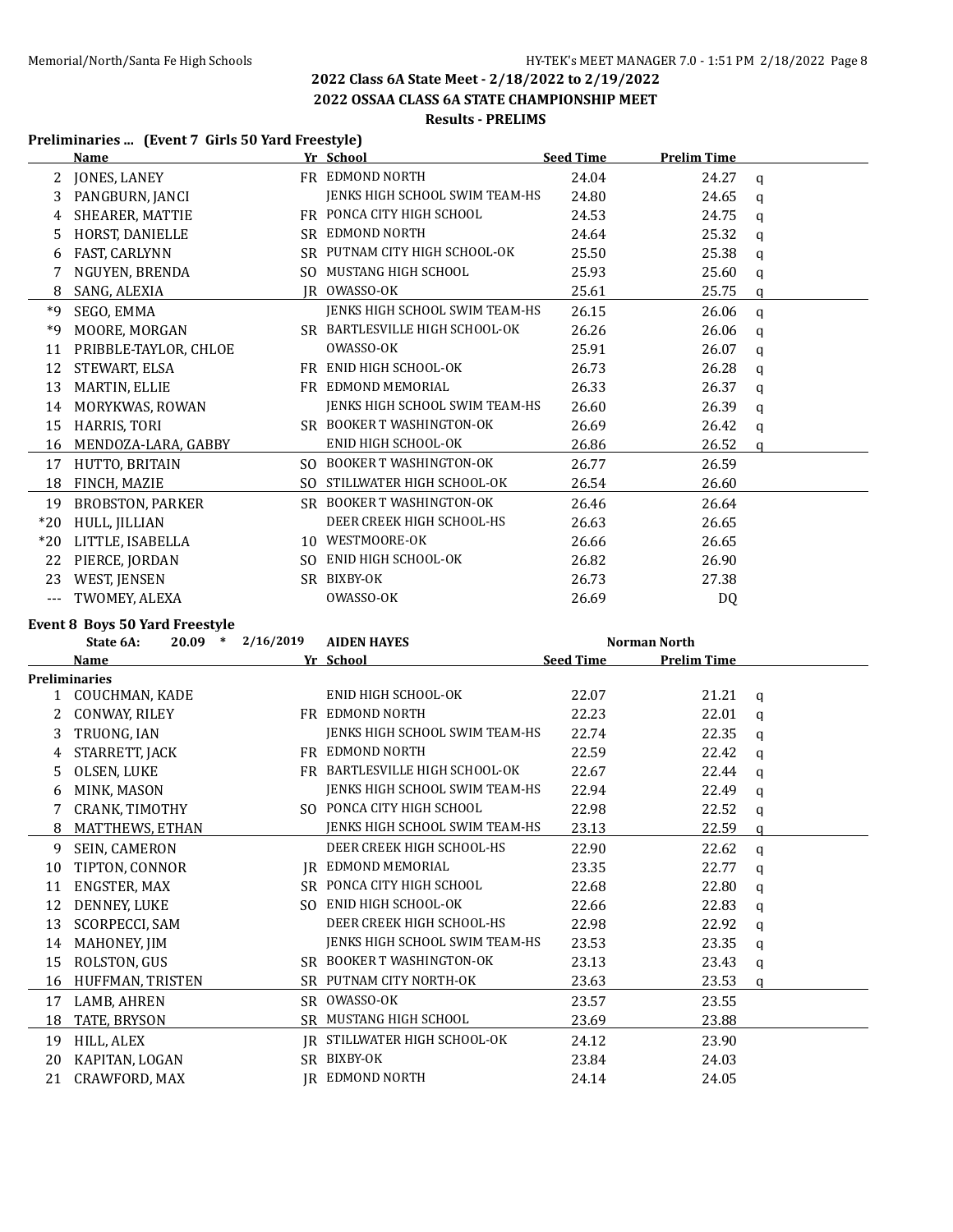### **2022 Class 6A State Meet - 2/18/2022 to 2/19/2022 2022 OSSAA CLASS 6A STATE CHAMPIONSHIP MEET**

# **Results - PRELIMS**

|    | Preliminaries  (Event 8 Boys 50 Yard Freestyle) |                 |                                     |                  |                        |              |
|----|-------------------------------------------------|-----------------|-------------------------------------|------------------|------------------------|--------------|
|    | Name                                            |                 | Yr School                           | <b>Seed Time</b> | <b>Prelim Time</b>     |              |
|    | 22 YANG, FELIX                                  |                 | SR NORMAN NORTH HIGH SCHOOL-OK      | 23.65            | 24.11                  |              |
|    | 23 MANTZ, STATTON                               |                 | SO ENID HIGH SCHOOL-OK              | 24.49            | 24.37                  |              |
|    | 24 ESTES, TANNER                                |                 | JR PONCA CITY HIGH SCHOOL           | 23.77            | 24.55                  |              |
|    | Event 9 Girls 100 Yard Butterfly                |                 |                                     |                  |                        |              |
|    | 52.74 *<br>State 6A:                            | 2008            | SAM WOODWARD -ED MEMORIAL           |                  | <b>Edmond Memorial</b> |              |
|    | <b>Name</b>                                     |                 | Yr School                           | <b>Seed Time</b> | <b>Prelim Time</b>     |              |
|    | <b>Preliminaries</b>                            |                 |                                     |                  |                        |              |
|    | 1 WILLIAMS, MARISSA                             |                 | JENKS HIGH SCHOOL SWIM TEAM-HS      | 1:01.05          | 59.14                  | $\alpha$     |
|    | 27.34                                           | 59.14 (31.80)   |                                     |                  |                        |              |
|    | 2 GLOVER, CAROLINE                              |                 | SO EDMOND NORTH                     | 1:00.37          | 59.76                  | q            |
|    | 28.01                                           | 59.76 (31.75)   |                                     |                  |                        |              |
|    | 3 CARPENTER, JESSALYN                           |                 | FR PONCA CITY HIGH SCHOOL           | 1:01.89          | 1:00.96                | q            |
|    | 28.76                                           | 1:00.96 (32.20) |                                     |                  |                        |              |
|    | 4 MOSS, JASMINE                                 |                 | JENKS HIGH SCHOOL SWIM TEAM-HS      | 1:03.29          | 1:01.08                | q            |
|    | 28.46                                           | 1:01.08 (32.62) |                                     |                  |                        |              |
| 5. | JANZEN, MEGAN                                   |                 | FR EDMOND NORTH                     | 1:01.94          | 1:01.37                | q            |
|    | 29.01                                           | 1:01.37 (32.36) |                                     |                  |                        |              |
|    | MOORE, MORGAN                                   |                 | SR BARTLESVILLE HIGH SCHOOL-OK      | 1:02.38          | 1:01.93                | $\mathbf q$  |
|    | 28.08                                           | 1:01.93 (33.85) |                                     |                  |                        |              |
| 7. | TALBOT, LILY                                    |                 | SO BARTLESVILLE HIGH SCHOOL-OK      | 1:03.07          | 1:02.37                | q            |
|    | 28.84                                           | 1:02.37 (33.53) |                                     |                  |                        |              |
|    | 8 DROEGE, ANNABELLE                             |                 | FR BARTLESVILLE HIGH SCHOOL-OK      | 1:06.59          | 1:02.72                | q            |
|    | 29.02                                           | 1:02.72 (33.70) |                                     |                  |                        |              |
|    | 9 LOVETTE, JORDAN                               |                 | FR EDMOND MEMORIAL                  | 1:02.05          | 1:02.88                | $\mathsf{q}$ |
|    | 28.82                                           | 1:02.88 (34.06) |                                     |                  |                        |              |
|    | 10 WILLIAMS, ADDISON                            |                 | FR BARTLESVILLE HIGH SCHOOL-OK      | 1:03.96          | 1:04.52                | $\mathbf q$  |
|    | 29.33                                           | 1:04.52 (35.19) |                                     |                  |                        |              |
| 11 | TILLY, JASMINE                                  |                 | SO BIXBY-OK                         | 1:05.06          | 1:04.82                | q            |
|    | 30.37                                           | 1:04.82 (34.45) |                                     |                  |                        |              |
|    | 12 HAMILTON, TAYLOR                             |                 | JR OWASSO-OK                        | 1:03.63          | 1:05.01                | q            |
|    | 29.89                                           | 1:05.01(35.12)  |                                     |                  |                        |              |
|    | 13 LEVENDOFSKY, PIPER                           |                 | <b>IR EDMOND NORTH</b>              | 1:06.87          | 1:05.24                | q            |
|    | 30.22                                           | 1:05.24 (35.02) |                                     |                  |                        |              |
|    | 14 NELSON, KAYLAN                               |                 | 12 MOORE HIGH SCHOOL-OK             | 1:04.52          | 1:06.42                | q            |
|    | 30.48                                           | 1:06.42 (35.94) |                                     |                  |                        |              |
|    | 15 LIU, HEATHER                                 |                 | SR NORMAN NORTH HIGH SCHOOL-OK      | 1:09.05          | 1:06.88                | q            |
|    | 30.87                                           | 1:06.88(36.01)  |                                     |                  |                        |              |
| 16 | SELDEN, ALEXIS                                  |                 | JENKS HIGH SCHOOL SWIM TEAM-HS      | 1:08.80          | 1:07.54                | q            |
|    | 31.24                                           | 1:07.54 (36.30) |                                     |                  |                        |              |
| 17 | STARRETT, MOLLY                                 |                 | EDMOND NORTH                        | 1:06.45          | 1:07.55                |              |
|    | 32.74                                           | 1:07.55 (34.81) |                                     |                  |                        |              |
| 18 | HECK, ADDISON                                   |                 | EDISON PREPORATORY HIGH-OK          | 1:06.69          | 1:07.91                |              |
|    | 31.13                                           | 1:07.91 (36.78) |                                     |                  |                        |              |
| 19 | PENDER, KAMRYN                                  |                 | FR YUKON HIGH SCHOOL                | 1:08.75          | 1:08.00                |              |
|    | 30.99                                           | 1:08.00(37.01)  |                                     |                  |                        |              |
| 20 | STRICKLIN, MARANDA                              |                 | JENKS HIGH SCHOOL SWIM TEAM-HS      | 1:06.54          | 1:08.12                |              |
| 21 | ORTIZ, ALLIE                                    |                 | DEER CREEK HIGH SCHOOL-HS           | 1:07.45          | 1:08.48                |              |
| 22 | YORK, ELEANOR                                   |                 | <b>IR BROKEN ARROW SWIM TEAM-OK</b> | 1:07.79          | 1:09.45                |              |
|    | 32.56                                           | 1:09.45 (36.89) |                                     |                  |                        |              |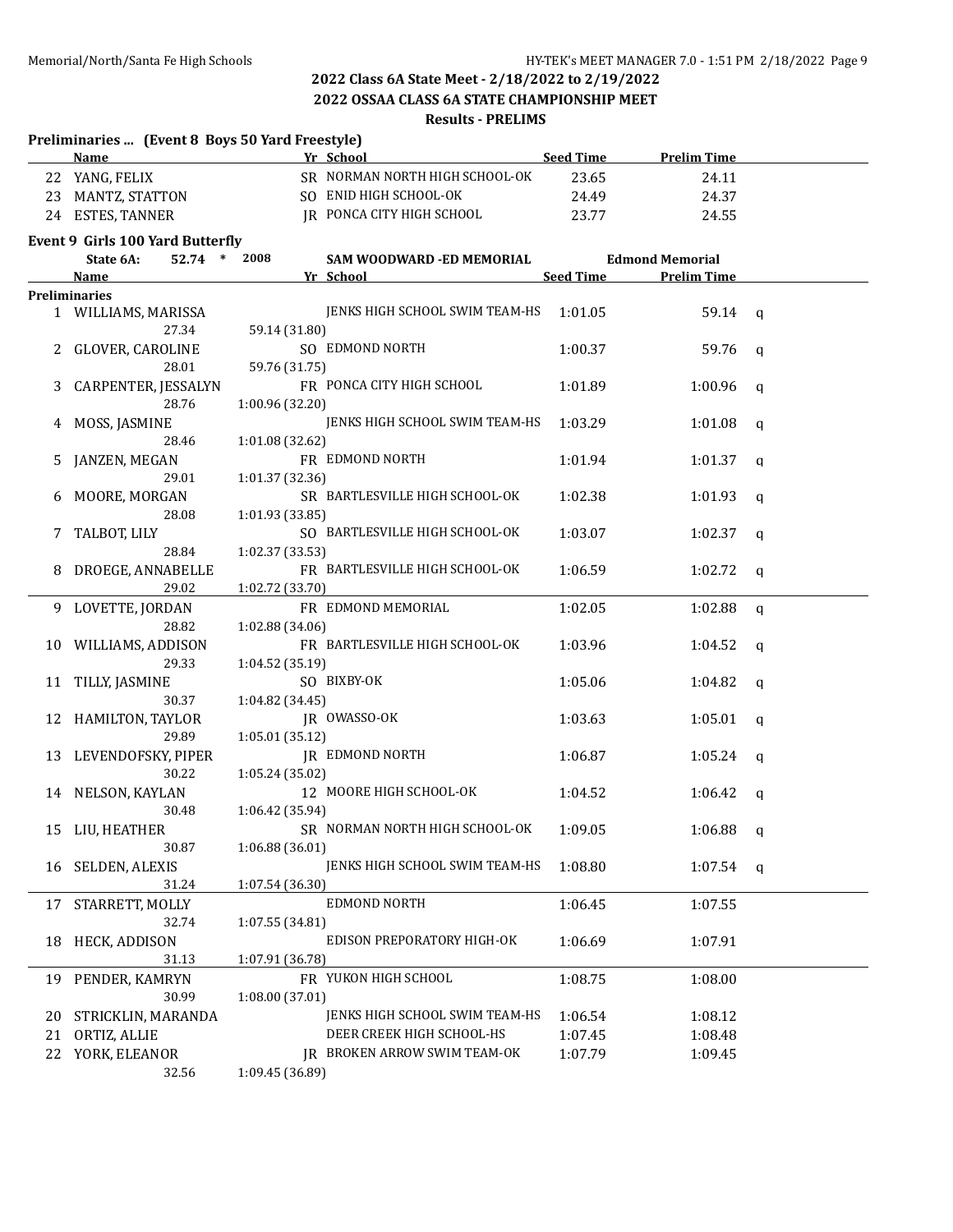**2022 OSSAA CLASS 6A STATE CHAMPIONSHIP MEET**

#### **Results - PRELIMS**

|     | Preliminaries  (Event 9 Girls 100 Yard Butterfly)<br>Name |                   | Yr School                      | <b>Seed Time</b> | <b>Prelim Time</b>  |   |
|-----|-----------------------------------------------------------|-------------------|--------------------------------|------------------|---------------------|---|
| 23  | KEMMET, MEG                                               |                   | SR NORMAN NORTH HIGH SCHOOL-OK | 1:08.82          | 1:09.77             |   |
|     | 31.07                                                     | 1:09.77 (38.70)   |                                |                  |                     |   |
| 24  | SHAFFER, KAMRYN                                           |                   | JR EDMOND SANTA FE             | 1:08.04          | 1:10.69             |   |
|     | 34.16                                                     | 1:10.69 (36.53)   |                                |                  |                     |   |
|     | Event 10 Boys 100 Yard Butterfly                          |                   |                                |                  |                     |   |
|     | State 6A:                                                 | 46.79 * 2/22/2020 | <b>AIDEN HAYES</b>             |                  | <b>NORMAN NORTH</b> |   |
|     | <b>Name</b>                                               |                   | Yr School                      | Seed Time        | <b>Prelim Time</b>  |   |
|     | <b>Preliminaries</b>                                      |                   |                                |                  |                     |   |
|     | 1 HORN, AYDIN                                             |                   | SR BIXBY-OK                    | 55.03            | 52.28               | q |
|     | 24.63                                                     | 52.28 (27.65)     |                                |                  |                     |   |
|     | COUCHMAN, KADE                                            |                   | ENID HIGH SCHOOL-OK            | 53.65            | 52.34               | q |
|     | 25.44                                                     | 52.34 (26.90)     |                                |                  |                     |   |
|     | RAU, JOSH                                                 |                   | JENKS HIGH SCHOOL SWIM TEAM-HS | 54.15            | 52.46               | q |
|     | 24.30                                                     | 52.46 (28.16)     |                                |                  |                     |   |
|     | STARRETT, JACK                                            |                   | FR EDMOND NORTH                | 54.06            | 52.89               | q |
|     | 24.93                                                     | 52.89 (27.96)     |                                |                  |                     |   |
|     |                                                           |                   | DEER CREEK HIGH SCHOOL-HS      |                  |                     |   |
|     | BARREIRA, GUSTAVO                                         |                   |                                | 52.34            | 53.39               | q |
|     | 24.56                                                     | 53.39 (28.83)     |                                |                  |                     |   |
|     | SERBIA, RYAN                                              |                   | DEER CREEK HIGH SCHOOL-HS      | 54.67            | 54.52               | a |
|     | 25.47                                                     | 54.52 (29.05)     |                                |                  |                     |   |
|     | DOLEZAL, CARSON                                           |                   | JR EDMOND MEMORIAL             | 54.45            | 54.84               | a |
|     | 25.94                                                     | 54.84 (28.90)     |                                |                  |                     |   |
| 8   | CLYMER, REED                                              |                   | SR NORMAN NORTH HIGH SCHOOL-OK | 55.45            | 54.87               | q |
|     | 26.08                                                     | 54.87 (28.79)     |                                |                  |                     |   |
| 9.  | THOMAS, JACKSON                                           |                   | <b>JR EDMOND NORTH</b>         | 55.97            | 54.96               | q |
|     | 25.39                                                     | 54.96 (29.57)     |                                |                  |                     |   |
| 10  | FAULKNER, COLIN                                           |                   | 11 UNION HIGH SCHOOL           | 56.71            | 55.29               | q |
|     | 25.97                                                     | 55.29 (29.32)     |                                |                  |                     |   |
| 11  | CRANK, TIMOTHY                                            |                   | SO PONCA CITY HIGH SCHOOL      | 56.65            | 55.54               | q |
|     | 26.08                                                     | 55.54 (29.46)     |                                |                  |                     |   |
| *12 | BECK, LEX                                                 |                   | JENKS HIGH SCHOOL SWIM TEAM-HS | 56.04            | 55.60               | q |
|     | 25.60                                                     | 55.60 (30.00)     |                                |                  |                     |   |
| *12 | MOORE, JARRETT                                            |                   | JR BARTLESVILLE HIGH SCHOOL-OK | 55.51            | 55.60               |   |
|     | 25.95                                                     | 55.60 (29.65)     |                                |                  |                     | q |
|     |                                                           |                   | JR YUKON HIGH SCHOOL           |                  |                     |   |
|     | 14 BERG, CLAYTON                                          |                   |                                | 56.27            | 56.15               | q |
|     | 26.61                                                     | 56.15 (29.54)     |                                |                  |                     |   |
|     | 15 POWER, EZRA                                            |                   | JENKS HIGH SCHOOL SWIM TEAM-HS | 57.85            | 56.21 $q$           |   |
|     | 26.79                                                     | 56.21 (29.42)     |                                |                  |                     |   |
| 16  | GODSEY, JONES                                             |                   | SO NORMAN HIGH SCHOOL-OK       | 58.92            | 56.88               | q |
|     | 26.77                                                     | 56.88 (30.11)     |                                |                  |                     |   |
| 17  | STONE, ADAM                                               |                   | 11 WESTMOORE-OK                | 57.83            | 57.18               |   |
|     | 26.49                                                     | 57.18 (30.69)     |                                |                  |                     |   |
| 18  | NGUYEN, LUCAS                                             |                   | SR NORMAN NORTH HIGH SCHOOL-OK | 59.59            | 57.72               |   |
|     | 26.66                                                     | 57.72 (31.06)     |                                |                  |                     |   |
| 19  | ROLSTON, GUS                                              |                   | SR BOOKER T WASHINGTON-OK      | 58.23            | 58.77               |   |
|     | 27.24                                                     | 58.77 (31.53)     |                                |                  |                     |   |
| 20  | HARRIS, BRIAN                                             |                   | MIDWEST CITY HIGH SCHOOL-OK    | 59.32            | 59.00               |   |
|     | 26.89                                                     | 59.00 (32.11)     |                                |                  |                     |   |
|     | 21 BENWARE, DOMINIC                                       |                   | IR BROKEN ARROW SWIM TEAM-OK   | 59.49            | 59.06               |   |
|     | 28.00                                                     | 59.06 (31.06)     |                                |                  |                     |   |
|     |                                                           |                   |                                |                  |                     |   |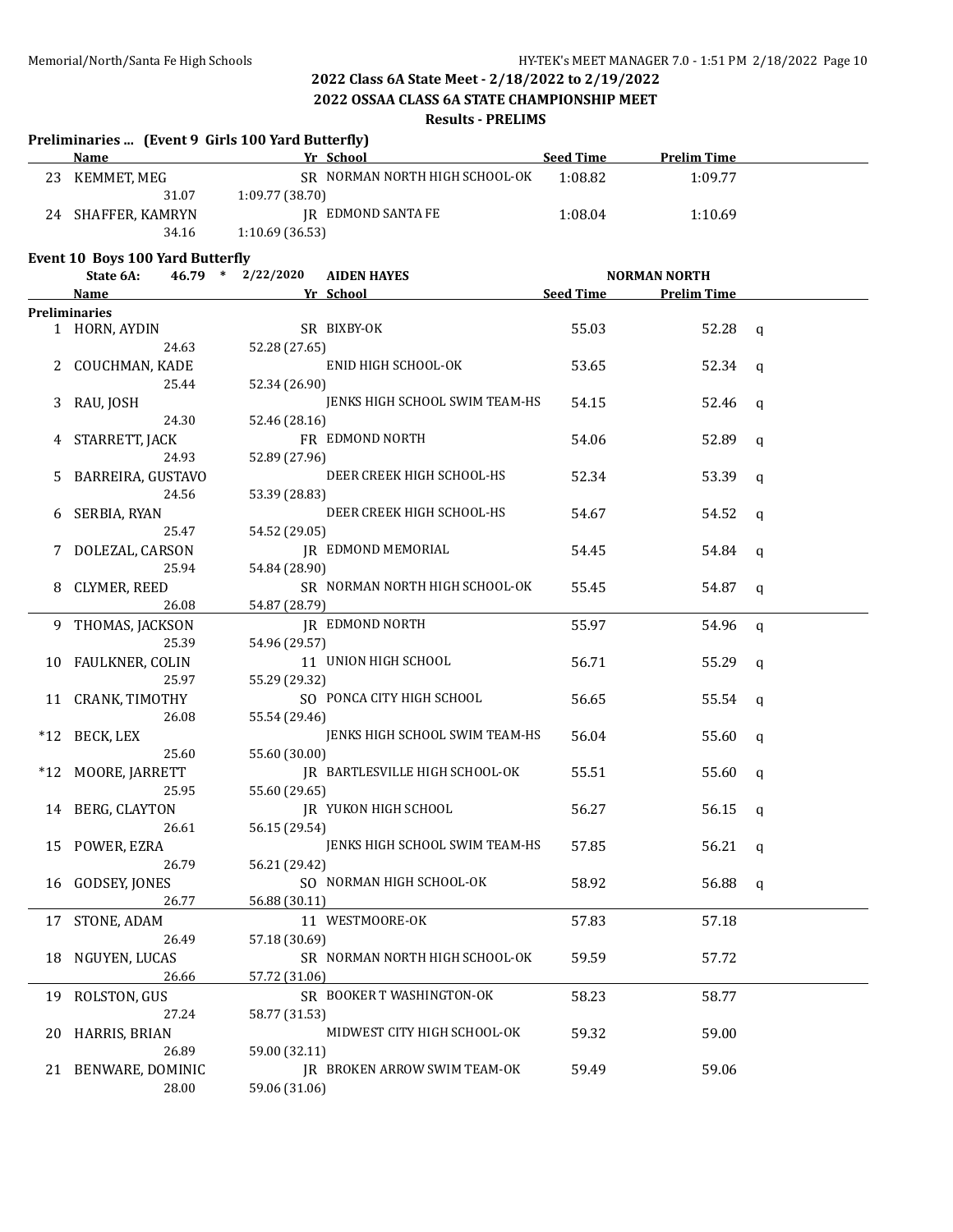**2022 OSSAA CLASS 6A STATE CHAMPIONSHIP MEET**

#### **Results - PRELIMS**

#### **Preliminaries ... (Event 10 Boys 100 Yard Butterfly)**

|    | Name           | Yr School                      | <b>Seed Time</b> | <b>Prelim Time</b> |  |
|----|----------------|--------------------------------|------------------|--------------------|--|
| 22 | CATALANO, ZACH | SO BOOKER T WASHINGTON-OK      | 59.59            | 59.34              |  |
|    | 28.65          | 59.34 (30.69)                  |                  |                    |  |
| 23 | NGUYEN, DONALD | SR MUSTANG HIGH SCHOOL         | 59.55            | 59.36              |  |
|    | 27.29          | 59.36 (32.07)                  |                  |                    |  |
| 24 | XING, JERRY    | SR NORMAN NORTH HIGH SCHOOL-OK | 58.84            | 1:00.00            |  |
|    | 26.78          | 1:00.00(33.22)                 |                  |                    |  |
|    | BONDS, CAMP    | JENKS HIGH SCHOOL SWIM TEAM-HS | 57.17            | NS                 |  |

#### **Event 11 Girls 100 Yard Freestyle**

| <b>Name</b><br><b>Preliminaries</b><br>2<br>3<br>5<br>6<br>7<br>8<br>9.<br>10<br>11<br>12 | 1 ADMIRE, SYLVIA<br>25.46<br>LITTLEFIELD, AVERY<br>25.85<br>JONES, LANEY<br>25.61<br>PANGBURN, JANCI<br>26.08<br>HOWZE, EMMA<br>26.27<br>BRISTER, JADIE<br>26.10<br>CARPENTER, JESSALYN<br>27.26<br>HORST, DANIELLE<br>26.83 | Yr School<br>JR CLAREMORE HIGH SCHOOL<br>52.75 (27.29)<br>SO STILLWATER HIGH SCHOOL-OK<br>53.02 (27.17)<br>FR EDMOND NORTH<br>53.32 (27.71)<br>JENKS HIGH SCHOOL SWIM TEAM-HS<br>53.91 (27.83)<br>SO BARTLESVILLE HIGH SCHOOL-OK<br>54.25 (27.98)<br>JR NORMAN NORTH HIGH SCHOOL-OK<br>54.62 (28.52)<br>FR PONCA CITY HIGH SCHOOL<br>55.56 (28.30)<br>SR EDMOND NORTH | <b>Seed Time</b><br>53.02<br>53.13<br>53.15<br>55.85<br>56.20<br>54.13<br>56.17 | <b>Prelim Time</b><br>52.75<br>53.02<br>53.32<br>53.91<br>54.25<br>54.62<br>55.56 | $\mathsf{q}$<br>$\mathbf{q}$<br>$\mathbf q$<br>$\mathbf q$<br>$\mathbf q$<br>q |  |
|-------------------------------------------------------------------------------------------|------------------------------------------------------------------------------------------------------------------------------------------------------------------------------------------------------------------------------|-----------------------------------------------------------------------------------------------------------------------------------------------------------------------------------------------------------------------------------------------------------------------------------------------------------------------------------------------------------------------|---------------------------------------------------------------------------------|-----------------------------------------------------------------------------------|--------------------------------------------------------------------------------|--|
|                                                                                           |                                                                                                                                                                                                                              |                                                                                                                                                                                                                                                                                                                                                                       |                                                                                 |                                                                                   |                                                                                |  |
|                                                                                           |                                                                                                                                                                                                                              |                                                                                                                                                                                                                                                                                                                                                                       |                                                                                 |                                                                                   |                                                                                |  |
|                                                                                           |                                                                                                                                                                                                                              |                                                                                                                                                                                                                                                                                                                                                                       |                                                                                 |                                                                                   |                                                                                |  |
|                                                                                           |                                                                                                                                                                                                                              |                                                                                                                                                                                                                                                                                                                                                                       |                                                                                 |                                                                                   |                                                                                |  |
|                                                                                           |                                                                                                                                                                                                                              |                                                                                                                                                                                                                                                                                                                                                                       |                                                                                 |                                                                                   |                                                                                |  |
|                                                                                           |                                                                                                                                                                                                                              |                                                                                                                                                                                                                                                                                                                                                                       |                                                                                 |                                                                                   |                                                                                |  |
|                                                                                           |                                                                                                                                                                                                                              |                                                                                                                                                                                                                                                                                                                                                                       |                                                                                 |                                                                                   |                                                                                |  |
|                                                                                           |                                                                                                                                                                                                                              |                                                                                                                                                                                                                                                                                                                                                                       |                                                                                 |                                                                                   |                                                                                |  |
|                                                                                           |                                                                                                                                                                                                                              |                                                                                                                                                                                                                                                                                                                                                                       |                                                                                 |                                                                                   |                                                                                |  |
|                                                                                           |                                                                                                                                                                                                                              |                                                                                                                                                                                                                                                                                                                                                                       |                                                                                 |                                                                                   |                                                                                |  |
|                                                                                           |                                                                                                                                                                                                                              |                                                                                                                                                                                                                                                                                                                                                                       |                                                                                 |                                                                                   |                                                                                |  |
|                                                                                           |                                                                                                                                                                                                                              |                                                                                                                                                                                                                                                                                                                                                                       |                                                                                 |                                                                                   |                                                                                |  |
|                                                                                           |                                                                                                                                                                                                                              |                                                                                                                                                                                                                                                                                                                                                                       |                                                                                 |                                                                                   |                                                                                |  |
|                                                                                           |                                                                                                                                                                                                                              |                                                                                                                                                                                                                                                                                                                                                                       |                                                                                 |                                                                                   |                                                                                |  |
|                                                                                           |                                                                                                                                                                                                                              |                                                                                                                                                                                                                                                                                                                                                                       |                                                                                 |                                                                                   | $\mathbf q$                                                                    |  |
|                                                                                           |                                                                                                                                                                                                                              |                                                                                                                                                                                                                                                                                                                                                                       |                                                                                 |                                                                                   |                                                                                |  |
|                                                                                           |                                                                                                                                                                                                                              |                                                                                                                                                                                                                                                                                                                                                                       | 57.19                                                                           | 55.58                                                                             | $\mathbf q$                                                                    |  |
|                                                                                           |                                                                                                                                                                                                                              | 55.58 (28.75)                                                                                                                                                                                                                                                                                                                                                         |                                                                                 |                                                                                   |                                                                                |  |
|                                                                                           | AGEE, HANNAH                                                                                                                                                                                                                 | SR NORMAN NORTH HIGH SCHOOL-OK                                                                                                                                                                                                                                                                                                                                        | 56.60                                                                           | 55.91                                                                             | $\mathbf q$                                                                    |  |
|                                                                                           | 26.61                                                                                                                                                                                                                        | 55.91 (29.30)                                                                                                                                                                                                                                                                                                                                                         |                                                                                 |                                                                                   |                                                                                |  |
|                                                                                           | FAST, CARLYNN                                                                                                                                                                                                                | SR PUTNAM CITY HIGH SCHOOL-OK                                                                                                                                                                                                                                                                                                                                         | 56.54                                                                           | 56.36                                                                             | q                                                                              |  |
|                                                                                           | 27.10                                                                                                                                                                                                                        | 56.36 (29.26)                                                                                                                                                                                                                                                                                                                                                         |                                                                                 |                                                                                   |                                                                                |  |
|                                                                                           | NGUYEN, BRENDA                                                                                                                                                                                                               | SO MUSTANG HIGH SCHOOL                                                                                                                                                                                                                                                                                                                                                | 57.98                                                                           | 57.06                                                                             | $\mathbf q$                                                                    |  |
|                                                                                           | 27.26                                                                                                                                                                                                                        | 57.06 (29.80)                                                                                                                                                                                                                                                                                                                                                         |                                                                                 |                                                                                   |                                                                                |  |
|                                                                                           | MENDOZA, LANDRY                                                                                                                                                                                                              | DEER CREEK HIGH SCHOOL-HS                                                                                                                                                                                                                                                                                                                                             | 56.81                                                                           | 57.25                                                                             | q                                                                              |  |
|                                                                                           | 27.32                                                                                                                                                                                                                        | 57.25 (29.93)                                                                                                                                                                                                                                                                                                                                                         |                                                                                 |                                                                                   |                                                                                |  |
| *13                                                                                       | LY, RACHEL                                                                                                                                                                                                                   | JR EDMOND SANTA FE                                                                                                                                                                                                                                                                                                                                                    | 57.07                                                                           | 57.74                                                                             | $\mathbf q$                                                                    |  |
|                                                                                           | 27.90                                                                                                                                                                                                                        | 57.74 (29.84)                                                                                                                                                                                                                                                                                                                                                         |                                                                                 |                                                                                   |                                                                                |  |
| $*13$                                                                                     | PRIBBLE-TAYLOR, CHLOE                                                                                                                                                                                                        | OWASSO-OK                                                                                                                                                                                                                                                                                                                                                             | 57.54                                                                           | 57.74                                                                             | $\mathbf q$                                                                    |  |
|                                                                                           | 27.34                                                                                                                                                                                                                        | 57.74 (30.40)                                                                                                                                                                                                                                                                                                                                                         |                                                                                 |                                                                                   |                                                                                |  |
| 15                                                                                        | STEWART, ELSA                                                                                                                                                                                                                | FR ENID HIGH SCHOOL-OK                                                                                                                                                                                                                                                                                                                                                | 58.07                                                                           | 57.96                                                                             | q                                                                              |  |
|                                                                                           | 27.51                                                                                                                                                                                                                        | 57.96 (30.45)                                                                                                                                                                                                                                                                                                                                                         |                                                                                 |                                                                                   |                                                                                |  |
| 16 LU, KARISSA                                                                            |                                                                                                                                                                                                                              | JENKS HIGH SCHOOL SWIM TEAM-HS                                                                                                                                                                                                                                                                                                                                        | 58.53                                                                           | 58.35                                                                             | $\mathsf{q}$                                                                   |  |
|                                                                                           | 28.06                                                                                                                                                                                                                        | 58.35 (30.29)                                                                                                                                                                                                                                                                                                                                                         |                                                                                 |                                                                                   |                                                                                |  |
| 17                                                                                        | SEGO, EMMA                                                                                                                                                                                                                   | JENKS HIGH SCHOOL SWIM TEAM-HS                                                                                                                                                                                                                                                                                                                                        | 58.45                                                                           | 58.47                                                                             |                                                                                |  |
|                                                                                           | 27.97                                                                                                                                                                                                                        | 58.47 (30.50)                                                                                                                                                                                                                                                                                                                                                         |                                                                                 |                                                                                   |                                                                                |  |
| 18                                                                                        |                                                                                                                                                                                                                              | SR BARTLESVILLE HIGH SCHOOL-OK                                                                                                                                                                                                                                                                                                                                        | 59.26                                                                           | 59.08                                                                             |                                                                                |  |
|                                                                                           |                                                                                                                                                                                                                              |                                                                                                                                                                                                                                                                                                                                                                       |                                                                                 |                                                                                   |                                                                                |  |
|                                                                                           |                                                                                                                                                                                                                              | JENKS HIGH SCHOOL SWIM TEAM-HS                                                                                                                                                                                                                                                                                                                                        |                                                                                 |                                                                                   |                                                                                |  |
|                                                                                           | 28.06                                                                                                                                                                                                                        | 59.20 (31.14)                                                                                                                                                                                                                                                                                                                                                         |                                                                                 |                                                                                   |                                                                                |  |
| 20                                                                                        |                                                                                                                                                                                                                              | SR BOOKER T WASHINGTON-OK                                                                                                                                                                                                                                                                                                                                             | 59.29                                                                           | 59.33                                                                             |                                                                                |  |
|                                                                                           | BROBSTON, PARKER                                                                                                                                                                                                             | 59.33 (30.65)                                                                                                                                                                                                                                                                                                                                                         |                                                                                 |                                                                                   |                                                                                |  |
|                                                                                           | SHOESMITH, KATIE<br>28.26<br>19 MORYKWAS, ROWAN                                                                                                                                                                              | 59.08 (30.82)                                                                                                                                                                                                                                                                                                                                                         | 58.71                                                                           | 59.20                                                                             |                                                                                |  |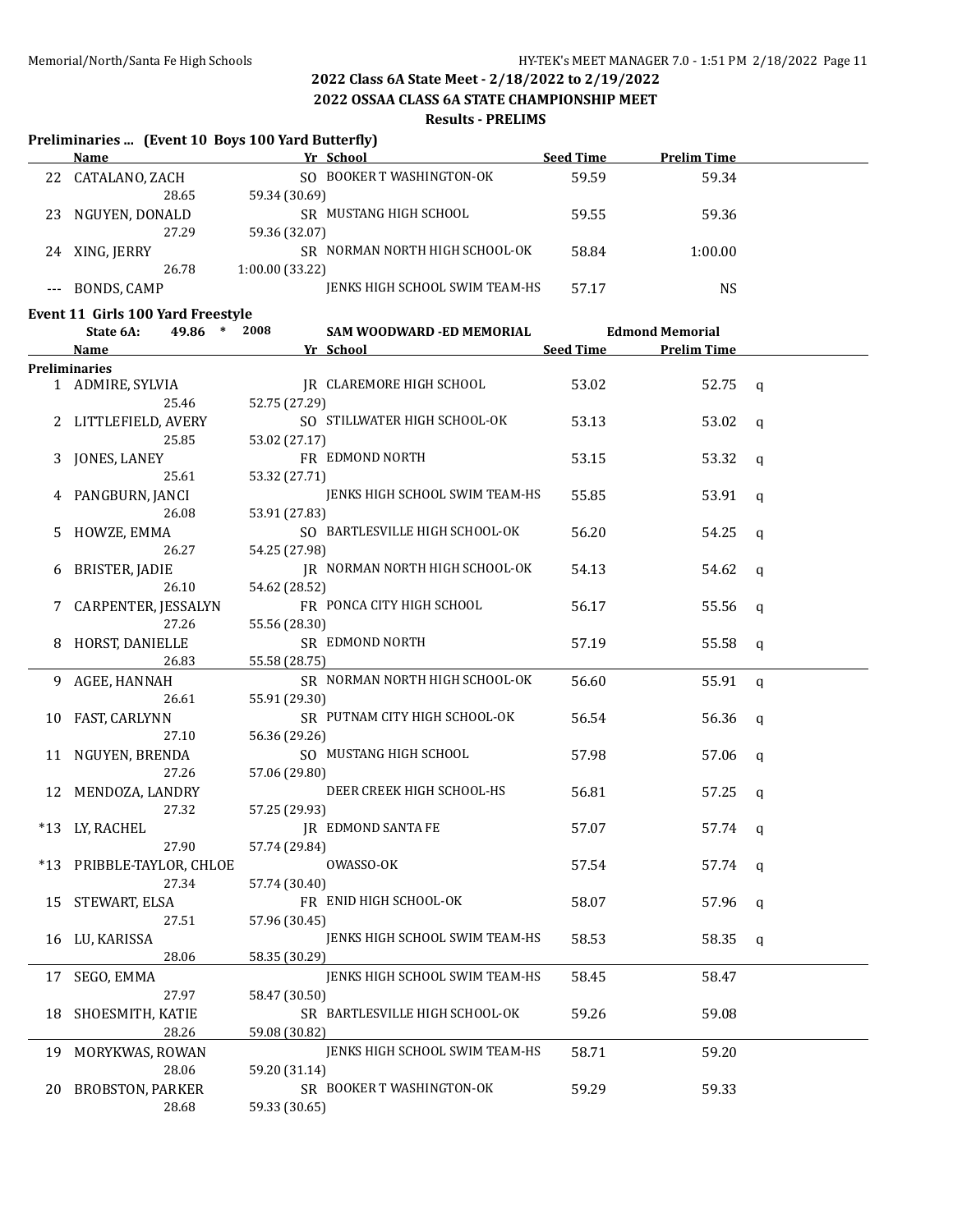**Preliminaries ... (Event 11 Girls 100 Yard Freestyle)**

# **2022 Class 6A State Meet - 2/18/2022 to 2/19/2022**

**2022 OSSAA CLASS 6A STATE CHAMPIONSHIP MEET**

#### **Results - PRELIMS**

#### **Name Yr School Seed Time Prelim Time** 21 JONES, JULIE SR BIXBY-OK 59.04 59.04 59.67 28.51 59.67 (31.16) 22 HUTTO, BRITAIN SO BOOKER T WASHINGTON-OK 58.87 59.74 28.84 59.74 (30.90) 23 BENEDICTO, CARLA SO NORMAN NORTH HIGH SCHOOL-OK 59.51 59.99 29.53 59.99 (30.46) 24 STRAH, RYLEE SR PONCA CITY HIGH SCHOOL 59.48 1:00.64 29.60 1:00.64 (31.04) **Event 12 Boys 100 Yard Freestyle State 6A: 43.00 \* 2/20/2021 AIDEN HAYES Norman North Name Yr School Seed Time Prelim Time Preliminaries** 1 GRIFFIN, DANE ENID HIGH SCHOOL-OK 47.79 48.53 q 23.26 48.53 (25.27) 2 CONWAY, RILEY FR EDMOND NORTH 49.79 48.86 q 23.52 48.86 (25.34) 3 CLINK, JACOB JENKS HIGH SCHOOL SWIM TEAM-HS 51.17 48.89 q 23.88 48.89 (25.01) 4 VONHARTITZSCH, TRENTON 12 UNION HIGH SCHOOL 49.52 49.02 q 23.32 49.02 (25.70) 5 OLSEN, LUKE FR BARTLESVILLE HIGH SCHOOL-OK 50.40 49.07 q 23.67 49.07 (25.40) 6 TRUONG, IAN JENKS HIGH SCHOOL SWIM TEAM-HS 50.00 49.12 q 23.70 49.12 (25.42) 7 ENGSTER, MAX SR PONCA CITY HIGH SCHOOL 49.16 49.15 q 23.77 49.15 (25.38) 8 BROWN, TEAGUE THE REALLY IR BIXBY-OK 50.83 49.36 q 23.83 49.36 (25.53) 9 TIPTON, CONNOR JR EDMOND MEMORIAL 51.24 49.74 q 24.17 49.74 (25.57) 10 LAFOLLETTE, BRYCE 11 UNION HIGH SCHOOL 51.53 50.37 q 24.24 50.37 (26.13) 11 KING, KYLE SO PONCA CITY HIGH SCHOOL 50.13 50.71 q 24.28 50.71 (26.43) 12 DENNEY, LUKE SO ENID HIGH SCHOOL-OK 51.18 50.93 q 24.27 50.93 (26.66) 13 GRESS, BRADEN JENKS HIGH SCHOOL SWIM TEAM-HS 52.20 51.45 q 23.94 51.45 (27.51) 14 HUFFMAN, TRISTEN SR PUTNAM CITY NORTH-OK 51.84 51.50 q 24.26 51.50 (27.24) 15 YANG, FELIX SR NORMAN NORTH HIGH SCHOOL-OK 52.39 51.87 q 24.67 51.87 (27.20) 16 SEIN, CAMERON DEER CREEK HIGH SCHOOL-HS 53.48 52.27 q 25.18 52.27 (27.09) 17 GENTRY, TIPTON SR NORMAN HIGH SCHOOL-OK 52.67 52.67 52.27 25.07 52.27 (27.20) 18 FULBRIGHT, AARON JENKS HIGH SCHOOL SWIM TEAM-HS 52.50 52.31 25.09 52.31 (27.22) 19 STEWART, BRADEN SO PONCA CITY HIGH SCHOOL 51.98 51.98 52.31 25.24 52.31 (27.07)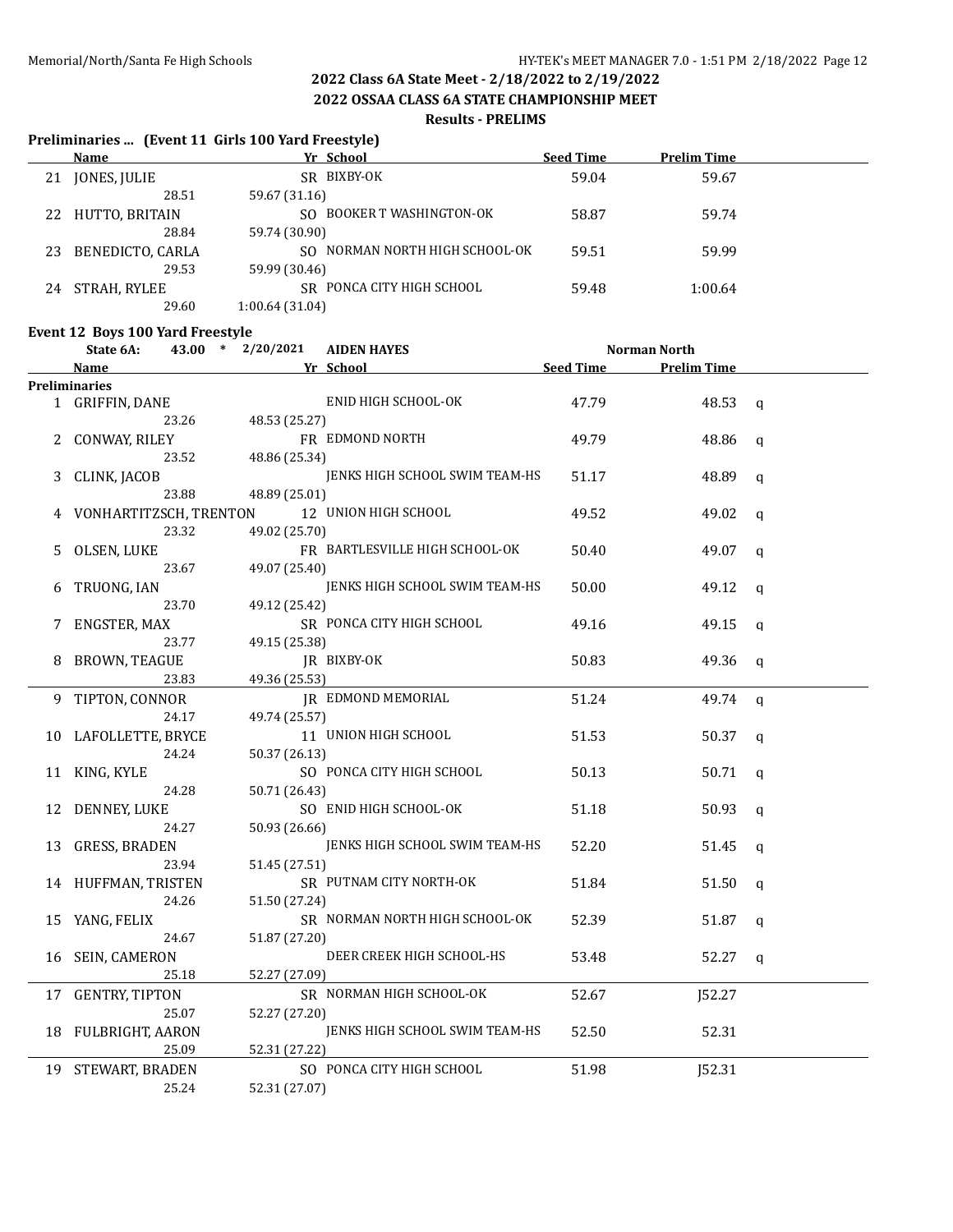**2022 OSSAA CLASS 6A STATE CHAMPIONSHIP MEET**

#### **Results - PRELIMS**

#### **Preliminaries ... (Event 12 Boys 100 Yard Freestyle)**

|    | Name          | Yr School                          | <b>Seed Time</b> | <b>Prelim Time</b> |  |
|----|---------------|------------------------------------|------------------|--------------------|--|
| 20 | STUCKEY, WARE | SO NORMAN HIGH SCHOOL-OK           | 51.32            | 52.64              |  |
|    | 25.01         | 52.64 (27.63)                      |                  |                    |  |
| 21 | CRAWFORD, MAX | IR EDMOND NORTH                    | 53.51            | 53.30              |  |
|    | 25.44         | 53.30 (27.86)                      |                  |                    |  |
| 22 | DUONG, NATHAN | IR EDMOND SANTA FE                 | 53.22            | 53.49              |  |
|    | 25.83         | 53.49 (27.66)                      |                  |                    |  |
| 23 | EVANS, ID     | EDMOND NORTH<br>SO.                | 53.27            | 54.06              |  |
|    | 26.02         | 54.06 (28.04)                      |                  |                    |  |
| 24 | PALK, RYAN    | NORMAN NORTH HIGH SCHOOL-OK<br>SR. | 54.00            | 54.96              |  |
|    | 26.28         | 54.96 (28.68)                      |                  |                    |  |

#### **Event 13 Girls 500 Yard Freestyle**

#### **State 6A: 4:53.67 \* 2/20/2016 RYLEE LILNHARDT ED NORTH**

|   | <b>Name</b>            | Yr School       |                                  |                 | <b>Seed Time</b> | <b>Prelim Time</b> |                |
|---|------------------------|-----------------|----------------------------------|-----------------|------------------|--------------------|----------------|
|   | Preliminaries          |                 |                                  |                 |                  |                    |                |
|   | 1 WEBER, NORA          |                 | FR EDMOND NORTH                  |                 | 5:06.60          | 5:06.01            | $\mathsf{q}$   |
|   | 28.05                  | 58.61 (30.56)   | 1:29.82 (31.21)                  | 2:01.26 (31.44) |                  |                    |                |
|   | 2:32.67 (31.41)        | 3:02.85 (30.18) | 3:34.19 (31.34)                  | 4:05.95 (31.76) |                  |                    |                |
|   | 4:37.46 (31.51)        | 5:06.01 (28.55) |                                  |                 |                  |                    |                |
|   | 2 KISSINGER, SHYANN    |                 | ENID HIGH SCHOOL-OK              |                 | 5:18.39          | 5:15.40            | $\mathfrak{a}$ |
|   | 28.00                  | 58.78 (30.78)   | 1:30.37 (31.59)                  | 2:02.57 (32.20) |                  |                    |                |
|   | 2:34.53 (31.96)        | 3:06.65 (32.12) | 3:39.02 (32.37)                  | 4:11.24 (32.22) |                  |                    |                |
|   | 4:43.73 (32.49)        | 5:15.40 (31.67) |                                  |                 |                  |                    |                |
| 3 | <b>BRADLEY, KLAIR</b>  |                 | SR MUSKOGEE HIGH SCHOOL SWIM TEA |                 | 5:20.54          | 5:20.61            | $\mathsf{q}$   |
|   | 28.95                  | 1:01.50(32.55)  | 1:34.00 (32.50)                  | 2:06.97 (32.97) |                  |                    |                |
|   | 2:39.98 (33.01)        | 3:12.58 (32.60) | 3:44.79 (32.21)                  | 4:16.98 (32.19) |                  |                    |                |
|   | 4:49.26 (32.28)        | 5:20.61 (31.35) |                                  |                 |                  |                    |                |
|   | 4 LAFRANCOIS, AMANDA   |                 | SR BARTLESVILLE HIGH SCHOOL-OK   |                 | 5:29.17          | 5:20.88            | $\mathbf q$    |
|   | 28.47                  | 59.91 (31.44)   | 1:32.30 (32.39)                  | 2:04.93 (32.63) |                  |                    |                |
|   | 2:37.88 (32.95)        | 3:10.79 (32.91) | 3:43.63 (32.84)                  | 4:16.34 (32.71) |                  |                    |                |
|   | 4:49.12 (32.78)        | 5:20.88 (31.76) |                                  |                 |                  |                    |                |
| 5 | JANZEN, MEGAN          |                 | FR EDMOND NORTH                  |                 | 5:30.33          | 5:26.58            | $\mathsf{q}$   |
|   | 29.80                  | 1:02.28 (32.48) | 1:35.11 (32.83)                  | 2:08.17 (33.06) |                  |                    |                |
|   | 2:41.29 (33.12)        | 3:14.57 (33.28) | 3:47.46 (32.89)                  | 4:20.57 (33.11) |                  |                    |                |
|   | 4:53.73 (33.16)        | 5:26.58 (32.85) |                                  |                 |                  |                    |                |
|   | 6 VILARDO, JULIE       |                 | SO BARTLESVILLE HIGH SCHOOL-OK   |                 | 5:29.44          | 5:28.13            | $\mathsf{q}$   |
|   | 30.15                  | 1:02.67 (32.52) | 1:35.76 (33.09)                  | 2:09.14 (33.38) |                  |                    |                |
|   | 2:42.57 (33.43)        | 3:16.25 (33.68) | 3:49.44 (33.19)                  | 4:22.66 (33.22) |                  |                    |                |
|   | 4:55.89 (33.23)        | 5:28.13 (32.24) |                                  |                 |                  |                    |                |
|   | 7 FINCH, MIRIAM        |                 | SR STILLWATER HIGH SCHOOL-OK     |                 | 5:26.86          | 5:28.50            | $\mathbf{q}$   |
|   | 29.31                  | 1:01.02 (31.71) | 1:34.09 (33.07)                  | 2:07.95 (33.86) |                  |                    |                |
|   | 2:41.75 (33.80)        | 3:15.45 (33.70) | 3:49.14 (33.69)                  | 4:22.73 (33.59) |                  |                    |                |
|   | 4:56.17 (33.44)        | 5:28.50 (32.33) |                                  |                 |                  |                    |                |
| 8 | MANSFIELD, MADILYNN    |                 | JENKS HIGH SCHOOL SWIM TEAM-HS   |                 | 5:37.21          | 5:31.57            | q              |
|   | 28.48                  | 59.68 (31.20)   | 1:32.28 (32.60)                  | 2:05.59 (33.31) |                  |                    |                |
|   | 2:39.28 (33.69)        | 3:13.95 (34.67) | 3:48.00 (34.05)                  | 4:23.24 (35.24) |                  |                    |                |
|   | 4:58.45 (35.21)        | 5:31.57 (33.12) |                                  |                 |                  |                    |                |
| 9 | <b>BROCHU, KADYNCE</b> |                 | ENID HIGH SCHOOL-OK              |                 | 5:36.97          | 5:31.77            | q              |
|   | 29.74                  | 1:01.86 (32.12) | 1:35.24 (33.38)                  | 2:09.20 (33.96) |                  |                    |                |
|   | 2:43.04 (33.84)        | 3:16.93 (33.89) | 3:50.79 (33.86)                  | 4:24.97 (34.18) |                  |                    |                |
|   | 4:58.50 (33.53)        | 5:31.77 (33.27) |                                  |                 |                  |                    |                |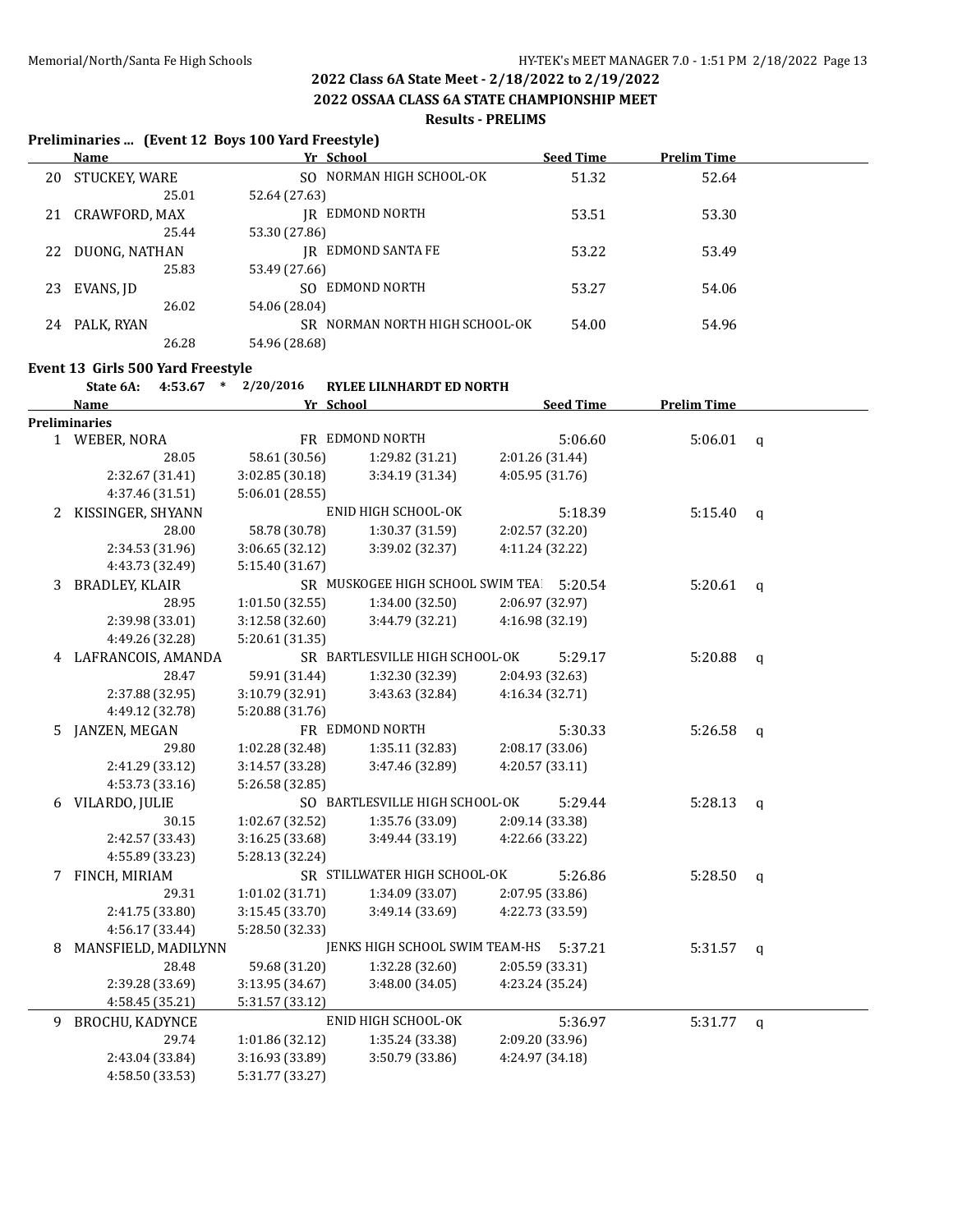**2022 OSSAA CLASS 6A STATE CHAMPIONSHIP MEET**

#### **Results - PRELIMS**

### **Preliminaries ... (Event 13 Girls 500 Yard Freestyle)**

|    | <u>Name - </u>         | Yr School                          |                                        | <b>Seed Time</b>           | <b>Prelim Time</b> |              |
|----|------------------------|------------------------------------|----------------------------------------|----------------------------|--------------------|--------------|
|    | 10 KIRKPATRICK, TAYLOR |                                    | SR STILLWATER HIGH SCHOOL-OK           | 5:29.94                    | 5:32.64            | $\mathsf{q}$ |
|    | 30.86                  | 1:03.94 (33.08)                    | 1:37.33 (33.39)                        | 2:11.18 (33.85)            |                    |              |
|    | 2:45.01 (33.83)        | 3:18.66 (33.65)                    | 3:52.53 (33.87)                        | 4:26.34 (33.81)            |                    |              |
|    | 5:00.09 (33.75)        | 5:32.64 (32.55)                    |                                        |                            |                    |              |
|    | 11 MCDARIS, CLAIRE     |                                    | JR BROKEN ARROW SWIM TEAM-OK           | 5:43.30                    | $5:35.49$ q        |              |
|    | 29.52                  | 1:02.20 (32.68)                    | 1:36.11 (33.91)                        | 2:10.19 (34.08)            |                    |              |
|    | 2:44.21 (34.02)        | 3:19.23 (35.02)                    | 3:53.49 (34.26)                        | 4:28.10 (34.61)            |                    |              |
|    | 5:02.29 (34.19)        | 5:35.49 (33.20)                    |                                        |                            |                    |              |
|    | 12 MENDEZ, GWENDOLYN   |                                    | SO STILLWATER HIGH SCHOOL-OK           | 5:32.20                    | 5:36.45 $q$        |              |
|    | 29.45                  | 1:02.04 (32.59)                    | 1:35.20(33.16)                         | 2:09.48 (34.28)            |                    |              |
|    | 2:43.96 (34.48)        | 3:18.87 (34.91)                    | 3:53.64 (34.77)                        | 4:28.97 (35.33)            |                    |              |
|    | 5:03.60 (34.63)        | 5:36.45 (32.85)                    |                                        |                            |                    |              |
|    | 13 PATZKOWSKI, REGAN   |                                    | SO BARTLESVILLE HIGH SCHOOL-OK         | 5:40.16                    | 5:36.84 $q$        |              |
|    | 30.29                  | 1:03.38 (33.09)                    | 1:36.93 (33.55)                        | 2:10.69 (33.76)            |                    |              |
|    | 2:44.73 (34.04)        | 3:19.15 (34.42)                    | 3:53.74 (34.59)                        | 4:28.84 (35.10)            |                    |              |
|    | 5:03.48 (34.64)        | 5:36.84 (33.36)                    |                                        |                            |                    |              |
|    | 14 DUFFY, EMILY        |                                    | JENKS HIGH SCHOOL SWIM TEAM-HS 5:43.16 |                            | $5:40.94$ q        |              |
|    | 31.77                  | 1:06.38(34.61)                     | 1:41.42 (35.04)                        | 2:16.09 (34.67)            |                    |              |
|    | 2:50.32 (34.23)        | 3:24.72 (34.40)                    | 3:58.98(34.26)                         | 4:33.54 (34.56)            |                    |              |
|    | 5:07.70 (34.16)        | 5:40.94 (33.24)                    |                                        |                            |                    |              |
|    | 15 ROPER, ERIN         |                                    | FR BARTLESVILLE HIGH SCHOOL-OK         | 5:41.47                    | 5:44.38            | q            |
|    | 30.50                  | 1:04.27 (33.77)                    | 1:38.63 (34.36)                        | 2:13.35 (34.72)            |                    |              |
|    | 2:48.13 (34.78)        | 3:23.72 (35.59)                    | 3:59.23(35.51)                         | 4:34.77 (35.54)            |                    |              |
|    | 5:09.97 (35.20)        | 5:44.38 (34.41)                    |                                        |                            |                    |              |
|    | 16 BROOKS, RACHEL      | SR BIXBY-OK                        |                                        | 5:45.03                    | 5:45.92            | q            |
|    | 30.68                  | 1:03.53 (32.85)                    | 1:37.76 (34.23)                        | 2:12.39 (34.63)            |                    |              |
|    | 2:47.67 (35.28)        | 3:23.82(36.15)                     | 3:59.67 (35.85)                        | 4:35.39 (35.72)            |                    |              |
|    | 5:10.98 (35.59)        | 5:45.92 (34.94)                    |                                        |                            |                    |              |
|    | 17 OWENS, MADISON      |                                    | JENKS HIGH SCHOOL SWIM TEAM-HS         | 5:48.33                    | 5:46.91            |              |
|    | 30.30                  | 1:04.00 (33.70)                    | 1:38.85 (34.85)                        | 2:14.24 (35.39)            |                    |              |
|    | 2:50.14 (35.90)        | 3:26.89 (36.75)                    | 4:03.35 (36.46)                        | 4:39.01 (35.66)            |                    |              |
|    | 5:14.20 (35.19)        | 5:46.91 (32.71)                    |                                        |                            |                    |              |
|    | 18 YOUNG, RACHEL       |                                    | SO EDMOND NORTH                        | 5:48.92                    | 5:48.47            |              |
|    | 30.31                  | 1:04.24 (33.93)                    | 1:38.92 (34.68)                        | 2:14.24 (35.32)            |                    |              |
|    | 2:50.12 (35.88)        | 3:26.12 (36.00)                    | 4:02.30 (36.18)                        | 4:38.37 (36.07)            |                    |              |
|    | 5:14.42 (36.05)        | 5:48.47 (34.05)                    |                                        |                            |                    |              |
|    | 19 CARLSON, AVA        |                                    | JENKS HIGH SCHOOL SWIM TEAM-HS         | 5:45.60                    | 5:49.47            |              |
|    | 30.26                  | 1:04.66 (34.40)                    | 1:40.06 (35.40)                        | 2:16.00 (35.94)            |                    |              |
|    | 2:51.82 (35.82)        | 3:28.09 (36.27)                    | 4:04.35 (36.26)                        | 4:40.47 (36.12)            |                    |              |
|    | 5:16.18 (35.71)        | 5:49.47 (33.29)                    |                                        |                            |                    |              |
| 20 | DEYOUNG, EASTYN        |                                    | DEER CREEK HIGH SCHOOL-HS              | 5:56.44                    | 5:55.90            |              |
|    | 30.46                  | 1:04.46 (34.00)                    | 1:39.74 (35.28)                        | 2:15.73 (35.99)            |                    |              |
|    | 2:52.20 (36.47)        | 3:29.28 (37.08)                    | 4:06.18 (36.90)                        | 4:43.58 (37.40)            |                    |              |
|    | 5:20.77 (37.19)        | 5:55.90 (35.13)                    |                                        |                            |                    |              |
| 21 | MCMAHON, MONICA        |                                    | 10 UNION HIGH SCHOOL                   | 5:59.50                    | 6:04.43            |              |
|    | 31.86                  | 1:08.11(36.25)                     | 1:45.30 (37.19)                        | 2:23.04 (37.74)            |                    |              |
|    | 3:00.29 (37.25)        | 3:37.30 (37.01)                    | 4:15.36 (38.06)                        | 4:52.63 (37.27)            |                    |              |
|    | 5:29.36 (36.73)        | 6:04.43 (35.07)                    | 09 UNION HIGH SCHOOL                   |                            |                    |              |
| 22 | SIMONDS, ABBY<br>31.03 |                                    |                                        | 6:11.51<br>2:18.46 (36.96) | 6:09.92            |              |
|    | 2:56.68 (38.22)        | 1:05.24 (34.21)<br>3:35.60 (38.92) | 1:41.50 (36.26)<br>4:14.79 (39.19)     | 4:54.08 (39.29)            |                    |              |
|    | 5:32.76 (38.68)        | 6:09.92 (37.16)                    |                                        |                            |                    |              |
|    |                        |                                    |                                        |                            |                    |              |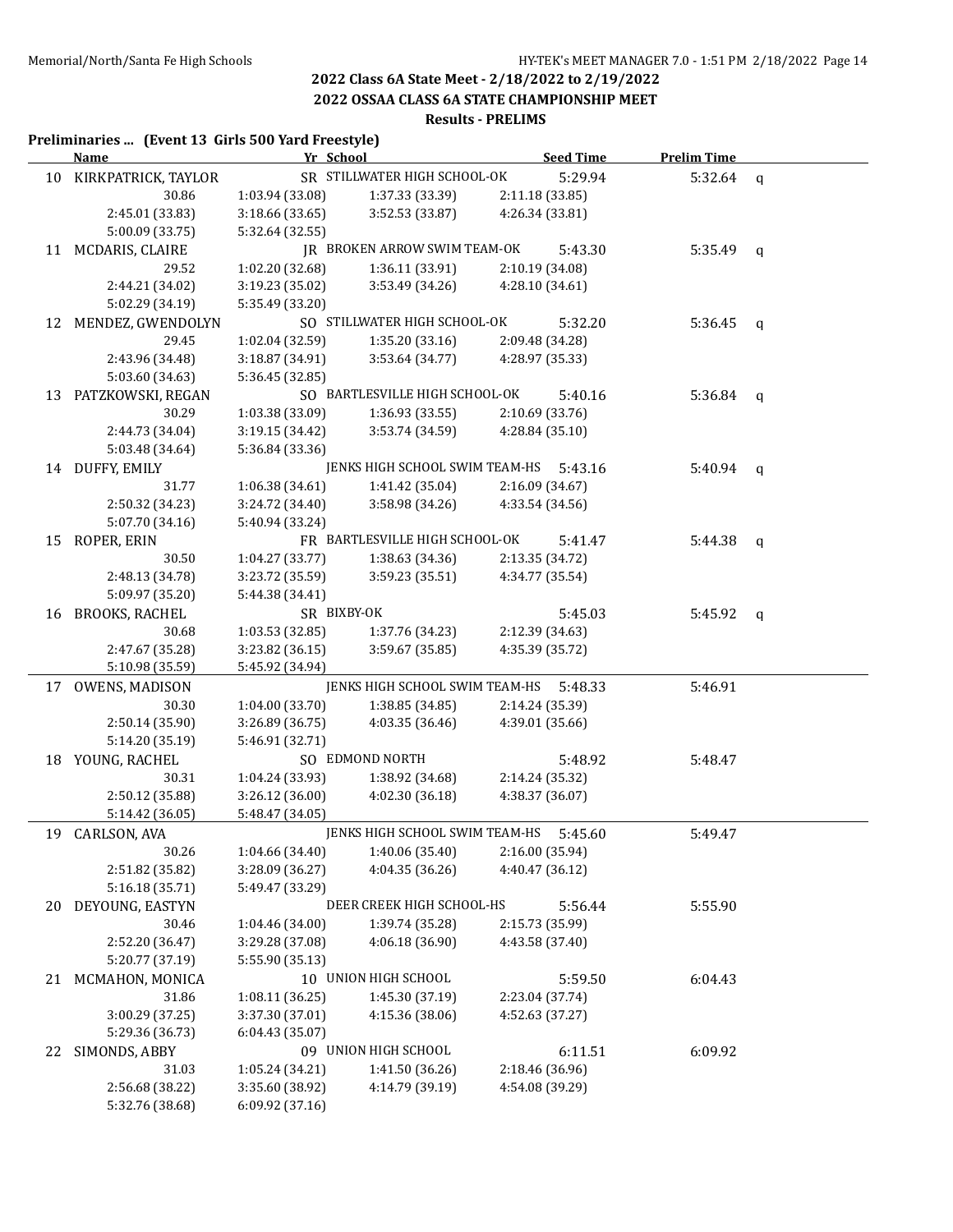**2022 OSSAA CLASS 6A STATE CHAMPIONSHIP MEET**

#### **Results - PRELIMS**

#### **Preliminaries ... (Event 13 Girls 500 Yard Freestyle)**

|    | Name             | Yr School       |                              | <b>Seed Time</b> | <b>Prelim Time</b> |  |
|----|------------------|-----------------|------------------------------|------------------|--------------------|--|
| 23 | SULLIVAN, ALYSSA |                 | FR PONCA CITY HIGH SCHOOL    | 6:22.17          | 6:17.49            |  |
|    | 33.75            | 1:10.75(37.00)  | 1:49.11(38.36)               | 2:27.22 (38.11)  |                    |  |
|    | 3:05.46 (38.24)  | 3:44.60(39.14)  | 4:23.06 (38.46)              | 5:02.34 (39.28)  |                    |  |
|    | 5:41.41 (39.07)  | 6:17.49(36.08)  |                              |                  |                    |  |
| 24 | KUEHN, SIANNA    |                 | FR STILLWATER HIGH SCHOOL-OK | 6:09.31          | 6:18.17            |  |
|    | 34.47            | 1:11.85(37.38)  | 1:50.21(38.36)               | 2:28.71 (38.50)  |                    |  |
|    | 3:06.99(38.28)   | 3:45.27 (38.28) | 4:23.68 (38.41)              | 5:02.52 (38.84)  |                    |  |
|    | 5:41.09 (38.57)  | 6:18.17(37.08)  |                              |                  |                    |  |

#### **Event 14 Boys 500 Yard Freestyle**

|    | State 6A:<br>4:30.30 | 2012<br>$\ast$  | <b>EASTMAN HOLLOWAY UNION</b>  |                 |                  |                    |              |
|----|----------------------|-----------------|--------------------------------|-----------------|------------------|--------------------|--------------|
|    | <b>Name</b>          | Yr School       |                                |                 | <b>Seed Time</b> | <b>Prelim Time</b> |              |
|    | <b>Preliminaries</b> |                 |                                |                 |                  |                    |              |
|    | 1 HEALY, RYAN        |                 | <b>JR EDMOND NORTH</b>         |                 | 4:43.14          | 4:48.89            | $\mathbf{q}$ |
|    | 24.93                | 53.15 (28.22)   | 1:22.19 (29.04)                | 1:52.05 (29.86) |                  |                    |              |
|    | 2:21.70 (29.65)      | 2:51.28 (29.58) | 3:20.78 (29.50)                | 3:50.07 (29.29) |                  |                    |              |
|    | 4:19.91 (29.84)      | 4:48.89 (28.98) |                                |                 |                  |                    |              |
|    | 2 BURGESS, ANDREW    |                 | SO EDMOND MEMORIAL             |                 | 4:47.96          | 4:50.12            | $\mathsf{q}$ |
|    | 26.63                | 55.51 (28.88)   | 1:25.06 (29.55)                | 1:54.99 (29.93) |                  |                    |              |
|    | 2:24.31 (29.32)      | 2:53.91 (29.60) | 3:22.84 (28.93)                | 3:52.06 (29.22) |                  |                    |              |
|    | 4:21.47 (29.41)      | 4:50.12 (28.65) |                                |                 |                  |                    |              |
| 3  | STEWART, WESTON      |                 | ENID HIGH SCHOOL-OK            |                 | 4:49.11          | 4:51.47            | $\mathbf{q}$ |
|    | 25.82                | 54.50 (28.68)   | 1:24.44 (29.94)                | 1:54.15 (29.71) |                  |                    |              |
|    | 2:23.95 (29.80)      | 2:54.11 (30.16) | 3:24.56 (30.45)                | 3:54.41 (29.85) |                  |                    |              |
|    | 4:23.65 (29.24)      | 4:51.47 (27.82) |                                |                 |                  |                    |              |
|    | 4 LAY, CODY          |                 | SO BARTLESVILLE HIGH SCHOOL-OK |                 | 5:12.09          | 4:51.70            | $\mathbf{q}$ |
|    | 26.62                | 55.22 (28.60)   | 1:24.63 (29.41)                | 1:54.55 (29.92) |                  |                    |              |
|    | 2:24.62 (30.07)      | 2:54.67 (30.05) | 3:24.88 (30.21)                | 3:54.68 (29.80) |                  |                    |              |
|    | 4:24.38 (29.70)      | 4:51.70 (27.32) |                                |                 |                  |                    |              |
| 5. | SHORT, RYAN          |                 | JENKS HIGH SCHOOL SWIM TEAM-HS |                 | 4:55.69          | 4:53.21            | $\mathbf{q}$ |
|    | 26.30                | 55.56 (29.26)   | 1:25.29 (29.73)                | 1:54.97 (29.68) |                  |                    |              |
|    | 2:25.17 (30.20)      | 2:55.37 (30.20) | 3:25.21 (29.84)                | 3:55.18 (29.97) |                  |                    |              |
|    | 4:24.94 (29.76)      | 4:53.21 (28.27) |                                |                 |                  |                    |              |
| 6  | BETH, JONAH          |                 | FR EDMOND NORTH                |                 | 5:01.07          | 4:57.83            | $\mathbf q$  |
|    | 26.99                | 56.49 (29.50)   | 1:27.21 (30.72)                | 1:57.64 (30.43) |                  |                    |              |
|    | 2:27.93 (30.29)      | 2:58.35 (30.42) | 3:28.69 (30.34)                | 3:59.26 (30.57) |                  |                    |              |
|    | 4:28.90 (29.64)      | 4:57.83 (28.93) |                                |                 |                  |                    |              |
|    | 7 WALSWICK, AIDEN    |                 | SR MUSTANG HIGH SCHOOL         |                 | 5:00.63          | 5:00.25            | $\mathsf{q}$ |
|    | 26.60                | 56.16 (29.56)   | 1:26.70 (30.54)                | 1:56.85(30.15)  |                  |                    |              |
|    | 2:27.53 (30.68)      | 2:58.33 (30.80) | 3:28.99 (30.66)                | 3:59.66 (30.67) |                  |                    |              |
|    | 4:30.41 (30.75)      | 5:00.25 (29.84) |                                |                 |                  |                    |              |
| 8  | <b>SCOTT, MASON</b>  |                 | FR MUSTANG HIGH SCHOOL         |                 | 5:05.14          | 5:01.21            | $\mathsf{q}$ |
|    | 26.85                | 56.29 (29.44)   | 1:26.01 (29.72)                | 1:56.35 (30.34) |                  |                    |              |
|    | 2:27.10 (30.75)      | 2:58.25 (31.15) | 3:29.38 (31.13)                | 4:01.10 (31.72) |                  |                    |              |
|    | 4:31.76 (30.66)      | 5:01.21 (29.45) |                                |                 |                  |                    |              |
| 9  | HOLLINGSWORTH, ETHAN |                 | <b>IR EDMOND SANTA FE</b>      |                 | 5:13.83          | 5:01.88            | $\mathbf q$  |
|    | 26.55                | 55.70 (29.15)   | 1:25.76 (30.06)                | 1:56.69 (30.93) |                  |                    |              |
|    | 2:28.14 (31.45)      | 2:59.70 (31.56) | 3:31.26 (31.56)                | 4:02.16 (30.90) |                  |                    |              |
|    | 4:32.73 (30.57)      | 5:01.88 (29.15) |                                |                 |                  |                    |              |
|    | 10 ANDERSON, KEATON  |                 | JR NORMAN NORTH HIGH SCHOOL-OK |                 | 5:12.99          | 5:03.55            | q            |
|    | 27.35                | 56.67 (29.32)   | 1:26.96 (30.29)                | 1:57.60 (30.64) |                  |                    |              |
|    | 2:28.85 (31.25)      | 3:00.22 (31.37) | 3:31.46 (31.24)                | 4:02.64(31.18)  |                  |                    |              |
|    | 4:33.69 (31.05)      | 5:03.55 (29.86) |                                |                 |                  |                    |              |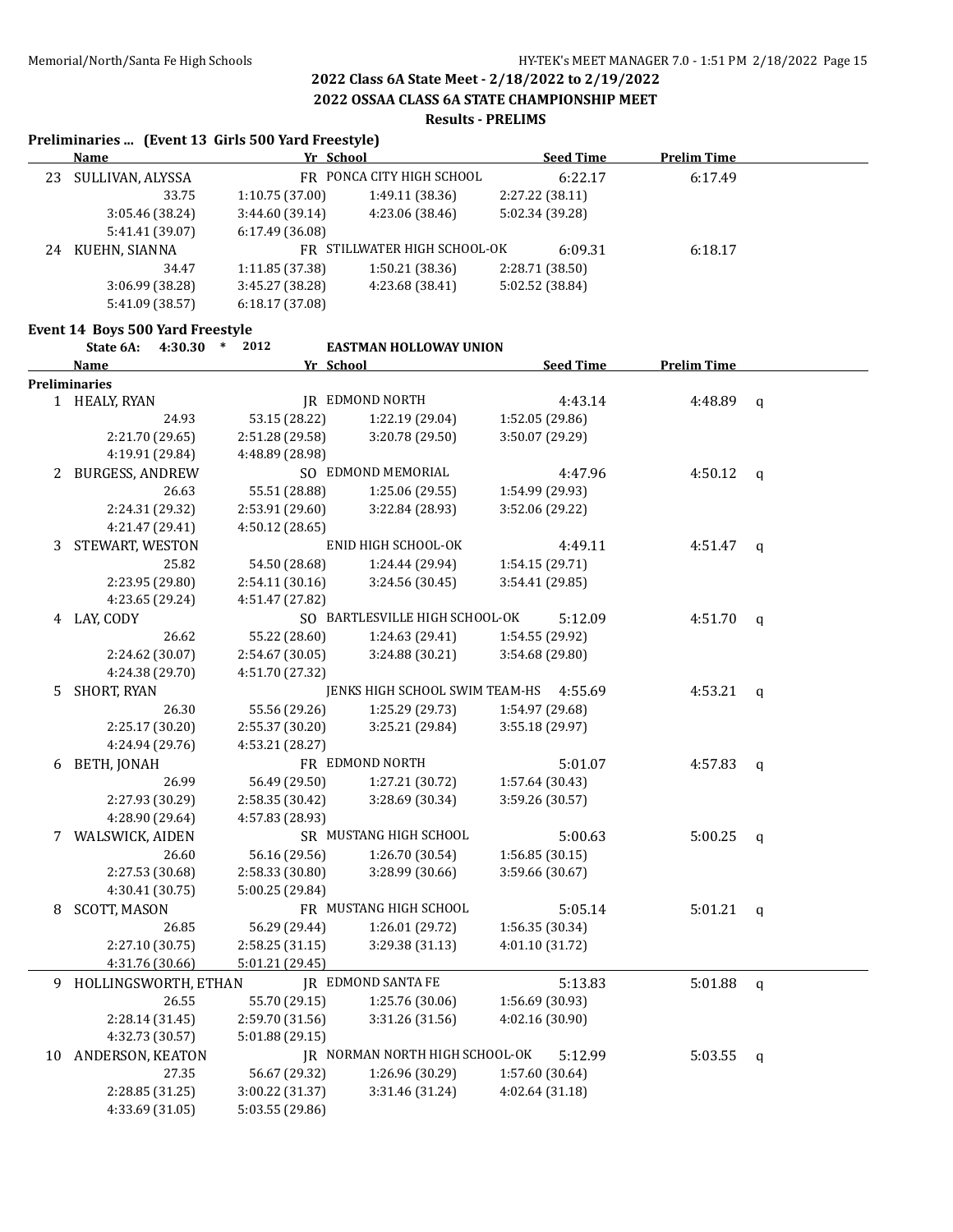**2022 OSSAA CLASS 6A STATE CHAMPIONSHIP MEET**

### **Results - PRELIMS**

#### **Preliminaries ... (Event 14 Boys 500 Yard Freestyle)**

|    | <b>Name</b>          | Yr School       |                                | <b>Seed Time</b> | <b>Prelim Time</b> |             |
|----|----------------------|-----------------|--------------------------------|------------------|--------------------|-------------|
|    | 11 FAULKNER, COLIN   |                 | 11 UNION HIGH SCHOOL           | 5:16.03          | 5:09.14            | $\mathbf q$ |
|    | 26.56                | 56.63 (30.07)   | 1:28.32 (31.69)                | 2:00.17 (31.85)  |                    |             |
|    | 2:32.31 (32.14)      | 3:04.60 (32.29) | 3:36.50 (31.90)                | 4:07.95 (31.45)  |                    |             |
|    | 4:39.45 (31.50)      | 5:09.14 (29.69) |                                |                  |                    |             |
| 12 | BECK, LEX            |                 | JENKS HIGH SCHOOL SWIM TEAM-HS | 5:14.12          | 5:14.36            | q           |
|    | 27.44                | 58.70 (31.26)   | 1:31.25(32.55)                 | 2:02.93 (31.68)  |                    |             |
|    | 2:34.56 (31.63)      | 3:06.86 (32.30) | 3:37.82 (30.96)                | 4:10.53 (32.71)  |                    |             |
|    | 4:43.06 (32.53)      | 5:14.36 (31.30) |                                |                  |                    |             |
| 13 | POWERS, ETHAN        |                 | JENKS HIGH SCHOOL SWIM TEAM-HS | 5:19.56          | 5:15.13            | q           |
|    | 27.32                | 57.63 (30.31)   | 1:29.59 (31.96)                | 2:01.62 (32.03)  |                    |             |
|    | 2:33.64 (32.02)      | 3:05.71 (32.07) | 3:37.83 (32.12)                | 4:10.16 (32.33)  |                    |             |
|    | 4:43.04 (32.88)      | 5:15.13 (32.09) |                                |                  |                    |             |
|    | 14 HOWARD, AYDAN     |                 | SR YUKON HIGH SCHOOL           | 5:21.63          | 5:16.28            | q           |
|    | 26.67                | 56.66 (29.99)   | 1:28.28 (31.62)                | 2:00.54 (32.26)  |                    |             |
|    | 2:33.03 (32.49)      | 3:05.63(32.60)  | 3:38.76 (33.13)                | 4:11.92 (33.16)  |                    |             |
|    | 4:44.86 (32.94)      | 5:16.28 (31.42) |                                |                  |                    |             |
| 15 | STISSER, COLE        | SO BIXBY-OK     |                                | 5:22.92          | 5:27.11            | q           |
|    | 27.77                | 59.46 (31.69)   | 1:32.70 (33.24)                | 2:06.39 (33.69)  |                    |             |
|    | 2:40.35 (33.96)      | 3:14.62 (34.27) | 3:48.13 (33.51)                | 4:22.23 (34.10)  |                    |             |
|    | 4:55.06 (32.83)      | 5:27.11 (32.05) |                                |                  |                    |             |
|    | 16 WISE, JACOB       |                 | 12 UNION HIGH SCHOOL           | 5:43.18          | 5:29.59            | q           |
|    | 28.04                | 1:00.01 (31.97) | 1:32.64 (32.63)                | 2:06.09 (33.45)  |                    |             |
|    | 2:39.44 (33.35)      | 3:13.11 (33.67) | 3:47.29 (34.18)                | 4:22.22 (34.93)  |                    |             |
|    | 4:56.52 (34.30)      | 5:29.59 (33.07) |                                |                  |                    |             |
|    | 17 LOFFLAND, FISCHER |                 | FR NORMAN HIGH SCHOOL-OK       | 5:42.40          | 5:34.14            |             |
|    | 29.38                | 1:02.38 (33.00) | 1:36.72 (34.34)                | 2:10.88 (34.16)  |                    |             |
|    | 2:45.19 (34.31)      | 3:19.57 (34.38) | 3:53.82 (34.25)                | 4:27.73 (33.91)  |                    |             |
|    | 5:01.29 (33.56)      | 5:34.14 (32.85) |                                |                  |                    |             |
| 18 | OLIPHANT, DONASIO    |                 | JENKS HIGH SCHOOL SWIM TEAM-HS | 5:22.20          | 5:38.64            |             |
|    | 28.52                | 1:02.47 (33.95) | 1:35.75 (33.28)                | 2:08.90 (33.15)  |                    |             |
|    | 2:42.46 (33.56)      | 3:17.32 (34.86) | 3:53.64 (36.32)                | 4:29.27 (35.63)  |                    |             |
|    | 5:04.18 (34.91)      | 5:38.64 (34.46) |                                |                  |                    |             |
|    | 19 KOCH, JACKSON     |                 | SO NORMAN NORTH HIGH SCHOOL-OK | 5:33.27          | 5:38.65            |             |
|    | 29.01                | 1:01.46 (32.45) | 1:35.28 (33.82)                | 2:09.73 (34.45)  |                    |             |
|    | 2:44.43 (34.70)      | 3:19.60 (35.17) | 3:55.24 (35.64)                | 4:30.46 (35.22)  |                    |             |
|    | 5:05.43 (34.97)      | 5:38.65 (33.22) |                                |                  |                    |             |
|    | 20 APPLEGATE, XAIVER |                 | SR PUTNAM CITY HIGH SCHOOL-OK  | 5:31.38          | 5:40.99            |             |
|    | 28.91                | 1:01.54 (32.63) | 1:36.06 (34.52)                | 2:11.08 (35.02)  |                    |             |
|    | 2:45.75 (34.67)      | 3:20.98 (35.23) | 3:56.16 (35.18)                | 4:31.86 (35.70)  |                    |             |
|    | 5:06.95 (35.09)      | 5:40.99 (34.04) |                                |                  |                    |             |
| 21 | HOWARD, CLARK        |                 | SR EDMOND NORTH                | 5:41.57          | 5:41.81            |             |
|    | 30.96                | 1:05.59 (34.63) | 1:39.36 (33.77)                | 2:14.38 (35.02)  |                    |             |
|    | 2:49.29 (34.91)      | 3:25.25 (35.96) | 3:59.80 (34.55)                | 4:34.74 (34.94)  |                    |             |
|    | 5:09.00 (34.26)      | 5:41.81 (32.81) |                                |                  |                    |             |
|    | 22 BROCKUS, CHARLIE  |                 | JR NORMAN HIGH SCHOOL-OK       | 5:43.74          | 5:48.47            |             |
|    | 29.30                | 1:04.64 (35.34) | 1:40.05 (35.41)                | 2:15.94 (35.89)  |                    |             |
|    | 2:51.97 (36.03)      | 3:27.42 (35.45) | 4:03.32 (35.90)                | 4:39.01 (35.69)  |                    |             |
|    | 5:14.42 (35.41)      | 5:48.47 (34.05) |                                |                  |                    |             |
|    | MOSE, JACK           | JR BIXBY-OK     |                                | 4:56.33          | <b>DQ</b>          |             |
|    | 25.58                | 54.42 (28.84)   | 1:24.07 (29.65)                | 1:53.73 (29.66)  |                    |             |
|    | 2:23.64 (29.91)      | 2:53.61 (29.97) | 3:23.43 (29.82)                | 3:53.59 (30.16)  |                    |             |
|    | 4:23.04 (29.45)      |                 |                                |                  |                    |             |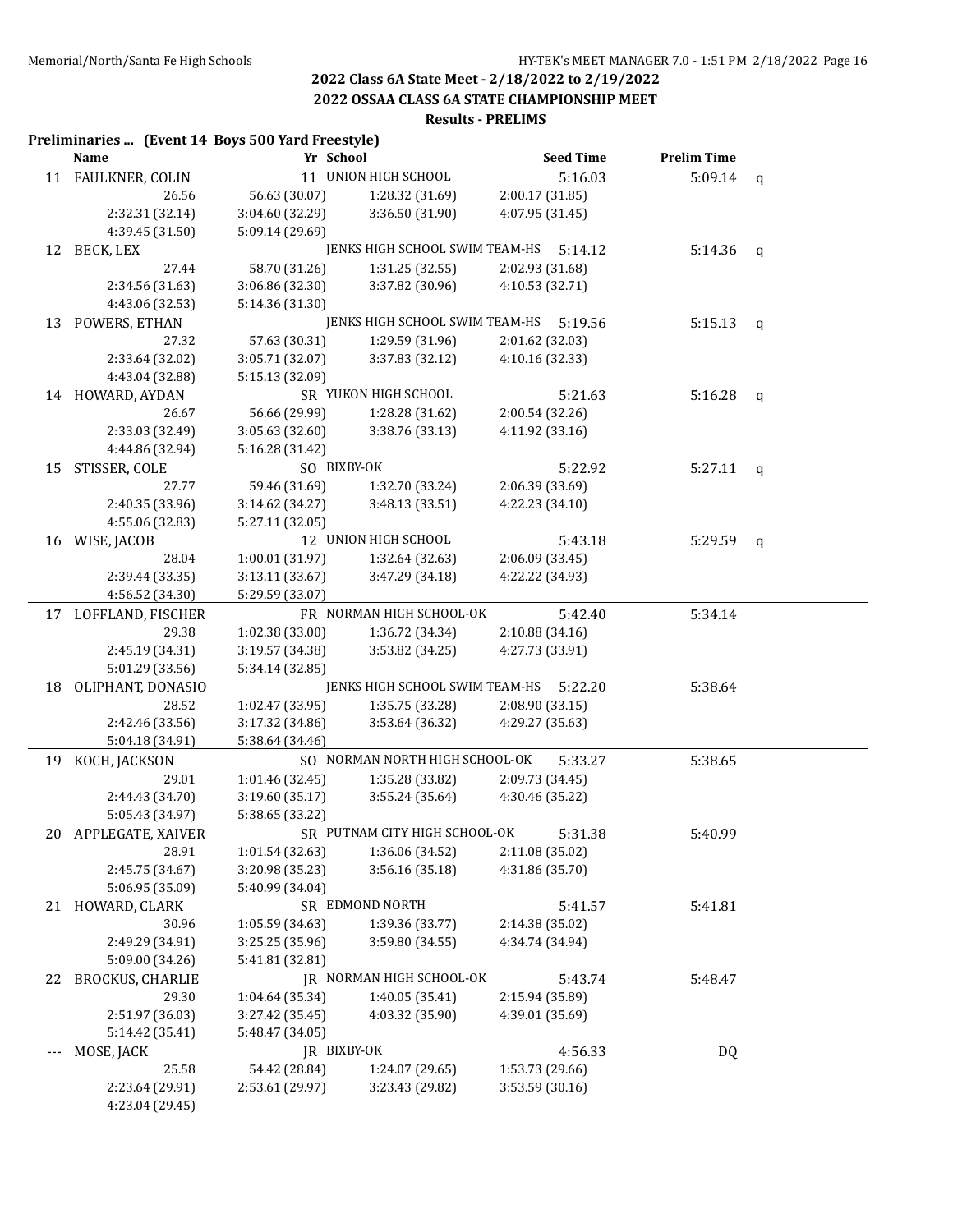**2022 OSSAA CLASS 6A STATE CHAMPIONSHIP MEET**

#### **Results - PRELIMS**

### **Event 15 Girls 200 Yard Freestyle Relay**

|    | $1:35.88$ * $2/17/2018$<br>State 6A:            |                | <b>BARTLESVILLE</b>                     | <b>Bartl</b>                       |                            |  |  |
|----|-------------------------------------------------|----------------|-----------------------------------------|------------------------------------|----------------------------|--|--|
|    |                                                 |                | J Harris, A Biddinger, S Perry, G Olsen |                                    |                            |  |  |
|    | <b>Team</b>                                     |                |                                         | Relay <b>Seed Time</b> Prelim Time |                            |  |  |
|    | <b>Preliminaries</b>                            |                |                                         |                                    |                            |  |  |
|    | 1 EDMOND NORTH                                  |                | A                                       | 1:42.73                            | 1:41.13 $q$                |  |  |
|    | 1) HORST, DANIELLE SR                           |                | 2) STODDARD, CALEIGH SO                 | 3) GLOVER, CAROLINE SO             | 4) JONES, LANEY FR         |  |  |
|    | 24.92                                           | 51.25 (26.33)  | 1:16.50(25.25)                          | 1:41.13(24.63)                     |                            |  |  |
|    | 2 ENID HIGH SCHOOL-OK                           |                | A                                       | 1:46.18                            | 1:44.85 q                  |  |  |
|    | 1) BROCHU, KADYNCE                              |                | 2) STEWART, ELSA FR                     | 3) MENDOZA-LARA, GABBY             | 4) KISSINGER, SHYANN       |  |  |
|    | 27.36                                           | 53.24 (25.88)  | 1:19.10 (25.86)                         | 1:44.85 (25.75)                    |                            |  |  |
|    | 3 PONCA CITY HIGH SCHOOL                        | $\overline{A}$ |                                         | 1:45.61                            | 1:44.97 $q$                |  |  |
|    | 1) SHEARER, MATTIE FR                           |                | 2) STRAH, RYLEE SR                      | 3) SULLIVAN, ALYSSA FR             | 4) CARPENTER, JESSALYN FR  |  |  |
|    | 24.89                                           |                | 51.48 (26.59) 1:20.11 (28.63)           | 1:44.97 (24.86)                    |                            |  |  |
|    | 4 EDMOND MEMORIAL                               | $\mathbf{A}$   |                                         | 1:46.66                            | 1:45.21 q                  |  |  |
|    | 1) OLSTAD, INGRID JR                            |                | 2) LOVETTE, JORDAN FR                   | 3) MARTIN, ELLIE FR                | 4) SMITH, EMMA SR          |  |  |
|    | 26.89                                           |                | 53.64 (26.75) 1:20.05 (26.41)           | 1:45.21(25.16)                     |                            |  |  |
|    |                                                 |                |                                         |                                    |                            |  |  |
|    | 5 BARTLESVILLE HIGH SCHOOL-OI A                 |                |                                         | 1:47.28                            | 1:45.22 $q$                |  |  |
|    | 1) MOORE, MORGAN SR                             |                | 2) SHOESMITH, KATIE SR                  | 3) LAFRANCOIS, AMANDA SR           | 4) PATZKOWSKI, REGAN SO    |  |  |
|    | 26.01                                           | 53.14 (27.13)  | 1:19.03 (25.89)                         | 1:45.22 (26.19)                    |                            |  |  |
|    | 6 OWASSO-OK                                     |                | $\mathbf{A}$                            | 1:44.46                            | 1:45.49 $q$                |  |  |
|    | 1) PRIBBLE-TAYLOR, CHLOE 2) HAMILTON, TAYLOR JR |                |                                         | 3) TWOMEY, ALEXA                   | 4) SANG, ALEXIA JR         |  |  |
|    | 26.58                                           | 53.54 (26.96)  | 1:20.20 (26.66)                         | 1:45.49 (25.29)                    |                            |  |  |
|    | 7 BROKEN ARROW SWIM TEAM-O A                    |                |                                         | 1:49.15                            | 1:46.22 $q$                |  |  |
|    | 1) STIKA, KAYLEE JR                             |                | 2) YORK, ELEANOR JR                     | 3) YOUNG, LEXI SR                  | 4) MCDARIS, CLAIRE JR      |  |  |
|    | 26.18                                           | 53.10 (26.92)  | 1:20.37 (27.27)                         | 1:46.22 (25.85)                    |                            |  |  |
| 8  | JENKS HIGH SCHOOL SWIM TEAI A                   |                |                                         | 1:45.60                            | 1:46.39 $q$                |  |  |
|    | 1) SEGO, EMMA                                   |                | 2) SMITH, KAYA                          | 3) MORYKWAS, ROWAN                 | 4) LU, KARISSA             |  |  |
|    | 26.49                                           | 53.31 (26.82)  |                                         | $1:19.89(26.58)$ $1:46.39(26.50)$  |                            |  |  |
|    | 9 BOOKER T WASHINGTON-OK                        |                | $\mathbf{A}$                            | 1:47.25                            | 1:46.47 $q$                |  |  |
|    | 1) HARRIS, TORI SR                              |                | 2) BROBSTON, PARKER SR                  | 3) HUTTO, BRITAIN SO               | 4) BARCUS-SCHAFER, LOLA SR |  |  |
|    | 26.89                                           | 53.41 (26.52)  | 1:20.07 (26.66)                         | 1:46.47 (26.40)                    |                            |  |  |
|    | 10 BIXBY-OK                                     |                | $\mathbf{A}$                            | 1:50.95                            | 1:48.77 $q$                |  |  |
|    | 1) HSIEH, LAUREN SR                             |                | 2) JONES, JULIE SR                      | 3) LAWSON, JENNA SR                | 4) WEST, JENSEN SR         |  |  |
|    | 27.36                                           | 55.05 (27.69)  | 1:22.07 (27.02)                         | 1:48.77 (26.70)                    |                            |  |  |
|    | 11 NORMAN NORTH HIGH SCHOOL- A                  |                |                                         | 1:52.89                            | 1:50.63 q                  |  |  |
|    | 1) BENEDICTO, CARLA SO                          |                | 2) AUSTIN, SYDNEY SR                    | 3) LIU, HEATHER SR                 | 4) BRISTER, JADIE JR       |  |  |
|    | 28.31                                           | 56.10 (27.79)  |                                         | $1:25.43(29.33)$ $1:50.63(25.20)$  |                            |  |  |
|    | 12 EDISON PREPORATORY HIGH-OF A                 |                |                                         | 1:51.59                            | 1:50.87<br>q               |  |  |
|    | 1) VERA, LEAH                                   | 2) VIVAR, MAYA |                                         | 3) VIVAR, ERIKA                    | 4) HECK, ADDISON           |  |  |
|    | 27.63                                           | 55.90 (28.27)  | 1:23.65 (27.75)                         | 1:50.87 (27.22)                    |                            |  |  |
| 13 | <b>EDMOND SANTA FE</b>                          |                | $\boldsymbol{A}$                        | 1:52.30                            | 1:50.92 $q$                |  |  |
|    | 1) SHAFFER, KAMRYN JR                           |                | 2) PENNINGTON, CHLOE                    | 3) CROSLEY, KIERA FR               | 4) LY, RACHEL JR           |  |  |
|    | 27.40                                           | 56.55 (29.15)  | 1:24.05 (27.50)                         | 1:50.92 (26.87)                    |                            |  |  |
|    | 14 YUKON HIGH SCHOOL                            |                | $\boldsymbol{A}$                        | 1:53.39                            | $1:51.50$ q                |  |  |
|    | 1) CUMMINGS, LYNLEE SR                          |                | 2) CLARK, MAKENNA FR                    | 3) SCHOB, HANNAH SR                | 4) PENDER, KAMRYN FR       |  |  |
|    | 28.29                                           | 56.46 (28.17)  | 1:24.74 (28.28)                         | 1:51.50 (26.76)                    |                            |  |  |
|    | 15 STILLWATER HIGH SCHOOL-OK                    |                | $\boldsymbol{A}$                        |                                    |                            |  |  |
|    |                                                 |                |                                         | 1:51.74                            | $1:52.01$ q                |  |  |
|    | 1) KIRKPATRICK, TAYLOR SR                       |                | 2) NICHOLS, BRITTON SR                  | 3) SMITH, ELLA SO                  | 4) FINCH, MAZIE SO         |  |  |
|    | 27.93                                           | 56.71 (28.78)  | 1:25.62 (28.91)                         | 1:52.01 (26.39)                    |                            |  |  |
| 16 | MOORE HIGH SCHOOL-OK                            |                | $\boldsymbol{A}$                        | 1:56.19                            | $1:56.87$ q                |  |  |
|    | 1) THETFORD, MAKENZIE 10                        |                | 2) STODDARD, KATELYN 12                 | 3) PHAN, ELENA 09                  | 4) NELSON, KAYLAN 12       |  |  |
|    | 28.24                                           | 59.79 (31.55)  | 1:29.52 (29.73)                         | 1:56.87 (27.35)                    |                            |  |  |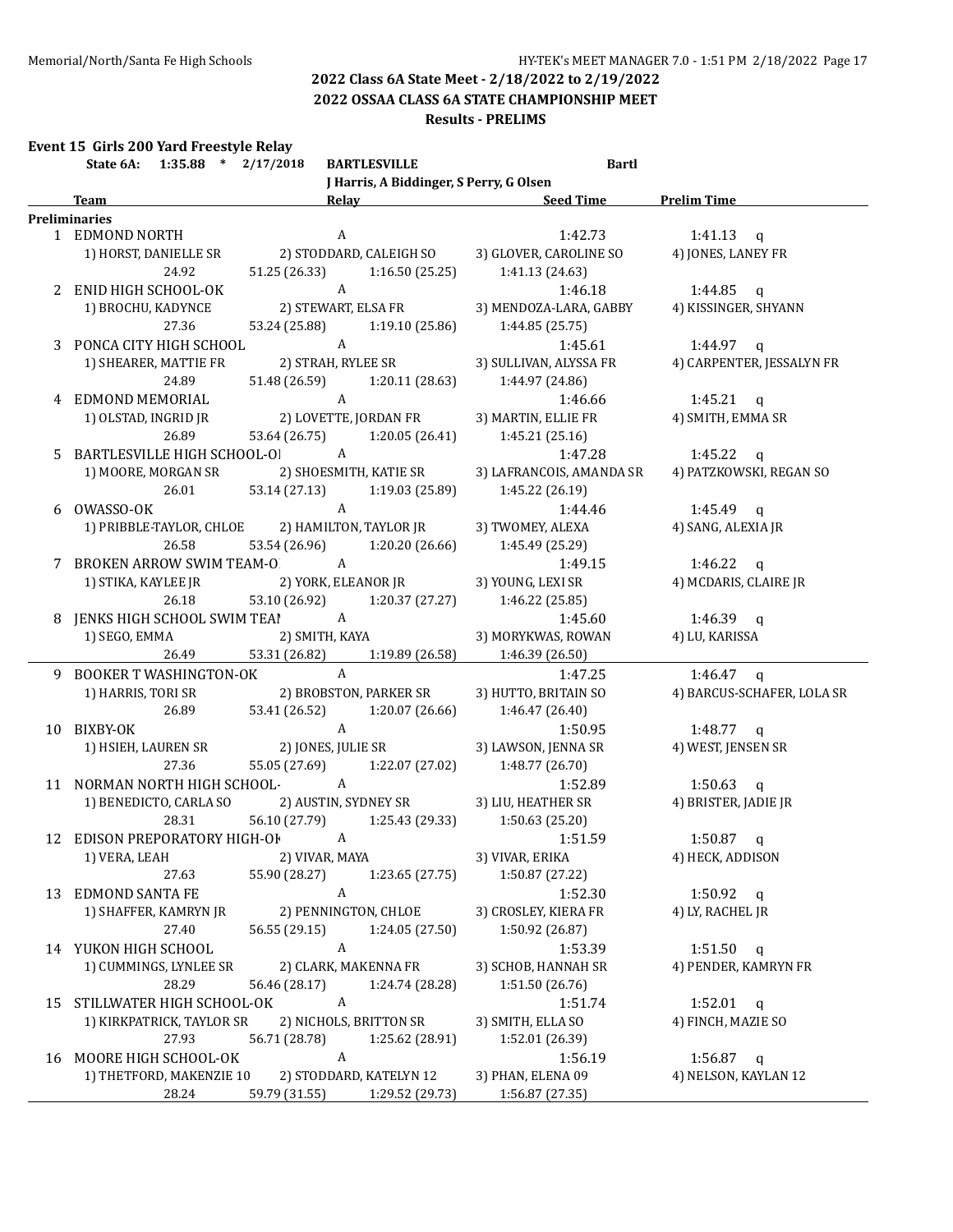**2022 OSSAA CLASS 6A STATE CHAMPIONSHIP MEET**

#### **Results - PRELIMS**

#### **Preliminaries ... (Event 15 Girls 200 Yard Freestyle Relay)**

|    | <b>Team</b>                                      |                   | <b>Relay Relay</b>                | <b>Seed Time</b>        | <b>Prelim Time</b>                                    |
|----|--------------------------------------------------|-------------------|-----------------------------------|-------------------------|-------------------------------------------------------|
| 17 | UNION HIGH SCHOOL                                | $\mathbf{A}$      |                                   | 2:01.06                 | 1:56.94                                               |
|    | 1) SALINAS, KENNEDI 11                           |                   | 2) TAN, ABBY 10                   | 3) ORRISON, ISABEL 12   | 4) SIMONDS, ABBY 09                                   |
|    | 28.80                                            | 58.77 (29.97)     | 1:27.56 (28.79)                   | 1:56.94 (29.38)         |                                                       |
| 18 | PUTNAM CITY NORTH-OK                             | A                 |                                   | 1:59.64                 | 1:57.88                                               |
|    | 1) HOANG, ANDREA JR                              | 2) KOCH, KAYLA SO |                                   | 3) BRYANT, FAITH SO     | 4) LENT, JORDAN FR                                    |
|    | 27.34                                            | 1:04.05 (36.71)   | 1:29.69 (25.64)                   | 1:57.88 (28.19)         |                                                       |
| 19 | WESTMOORE-OK                                     | $\mathsf{A}$      |                                   | 1:58.80                 | 1:57.99                                               |
|    | 1) TEIXEIRA, VALERIE 12                          |                   | 2) BOWDLER, ISABELA 09            | 3) BRACE, BROOKLYN 09   | 4) PINO, WHITNEY 11                                   |
|    | 30.29                                            | 1:00.30 (30.01)   | 1:30.99 (30.69)                   | 1:57.99 (27.00)         |                                                       |
| 20 | MUSKOGEE HIGH SCHOOL SWIM                        | $\overline{A}$    |                                   | 1:59.29                 | 1:59.85                                               |
|    | 1) BRADLEY, KLAIR SR                             |                   | 2) DUNCAN, MABRY SR               |                         | 3) MEINERSHAGEN, SABRINA JR 4) STEVENSON, MEREDITH SR |
|    | 26.37                                            |                   | $1:07.29(40.92)$ $1:59.85(52.56)$ |                         |                                                       |
| 21 | PIEDMONT HIGH SCHOOL-OK                          | $\overline{A}$    |                                   | 2:05.16                 | 2:02.63                                               |
|    | 1) SIMS, RENEE                                   |                   | 2) KNOUSE, ABBY                   | 3) O'HAIR, NATALIE      | 4) WORTMAN, TAYLOR                                    |
|    | 31.10                                            |                   | $1:00.21(29.11)$ $1:32.71(32.50)$ | 2:02.63(29.92)          |                                                       |
| 22 | EISENHOWER HIGH SCHOOL-OK                        | $\overline{A}$    |                                   | 2:05.41                 | 2:02.81                                               |
|    | 1) FLENOURY, MAKAYLA JR 2) O'BRIEN, GABRIELLA FR |                   |                                   | 3) GILLORY, CHEYANNE SO | 4) SAWYER, ADDISON JR                                 |
|    | 30.64                                            |                   | $1:03.39(32.75)$ $1:35.92(32.53)$ | 2:02.81 (26.89)         |                                                       |
| 23 | MUSTANG HIGH SCHOOL                              | $\mathbf{A}$      |                                   | 2:03.65                 | 2:03.38                                               |
|    | 1) RILEY, COURTNEY SR 2) CAPP, KATELYN SO        |                   |                                   | 3) CLARK, ZOEY JR       | 4) GOEBEL, PRESLEY SR                                 |
|    | 30.60                                            |                   | $1:01.31(30.71)$ $1:31.10(29.79)$ | 2:03.38 (32.28)         |                                                       |
|    | 24 NORMAN HIGH SCHOOL-OK                         | A                 |                                   | 2:04.43                 | 2:03.86                                               |
|    | 1) NEFF, MARYANNE JR                             |                   | 2) FLETCHER, EMMA SO              | 3) SWIFT, EMILEE SR     | 4) MCKENZIE, MYKALA FR                                |
|    | 27.95                                            |                   | $1:00.14(32.19)$ $1:35.38(35.24)$ | 2:03.86 (28.48)         |                                                       |

**Event 16 Boys 200 Yard Freestyle Relay**<br>State 64: 1:24.52 \* 2/22/2020

|                | State 6A: 1:24.52 * 2/22/2020    |       | NORMAN NORTH HIGH SCHOOL            | <b>NORMA</b>                                                          |                       |
|----------------|----------------------------------|-------|-------------------------------------|-----------------------------------------------------------------------|-----------------------|
|                | Team                             | Relav | J Tang, C Bowden, A Hayes, D Wilson | <b>Seed Time</b>                                                      | <b>Prelim Time</b>    |
|                | Preliminaries                    |       |                                     |                                                                       |                       |
|                | 1 EDMOND NORTH                   | A     |                                     | 1:29.93                                                               | 1:29.51 a             |
|                |                                  |       |                                     | 1) LEVENDOFSKY, GARRETT FR 2) STARRETT, JACK FR 3) THOMAS, JACKSON JR | 4) CONWAY, RILEY FR   |
|                | 22.61                            |       |                                     | 44.98 (22.37) 1:07.36 (22.38) 1:29.51 (22.15)                         |                       |
| $\overline{2}$ | ENID HIGH SCHOOL-OK              | A     |                                     | 1:30.88                                                               | 1:30.02 $q$           |
|                | 1) GRIFFIN, DANE                 |       | 2) DENNEY, LUKE SO                  | 3) STEWART, WESTON                                                    | 4) COUCHMAN, KADE     |
|                | 23.05                            |       | 45.80 (22.75) 1:09.04 (23.24)       | 1:30.02 (20.98)                                                       |                       |
|                | 3 JENKS HIGH SCHOOL SWIM TEAI A  |       |                                     | 1:32.34                                                               | 1:30.66 a             |
|                | 1) CLINK, JACOB 2) GRESS, BRADEN |       |                                     | 3) MATTHEWS, ETHAN                                                    | 4) SHORT, RYAN        |
|                | 22.62                            |       |                                     | 45.56 (22.94) 1:08.08 (22.52) 1:30.66 (22.58)                         |                       |
| 4              | BIXBY-OK                         | A     |                                     | 1:39.87                                                               | 1:31.47 $q$           |
|                |                                  |       |                                     | 1) BROWN, TEAGUE JR 2) HORN, AYDIN SR 3) KAPITAN, LOGAN SR            | 4) MOSE, JACK JR      |
|                | 22.61                            |       | 45.02 (22.41) 1:08.55 (23.53)       | 1:31.47 (22.92)                                                       |                       |
| 5.             | PONCA CITY HIGH SCHOOL           | A     |                                     | 1:30.75                                                               | $1:32.00$ q           |
|                | 1) KING, KYLE SO                 |       | 2) CRANK, TIMOTHY SO                | 3) ESTES, TANNER JR                                                   | 4) ENGSTER, MAX SR    |
|                | 23.00                            |       |                                     | 45.57 (22.57) 1:09.26 (23.69) 1:32.00 (22.74)                         |                       |
| 6              | DEER CREEK HIGH SCHOOL-HS        | A     |                                     | 1:31.59                                                               | $1:33.96$ q           |
|                | 1) SEIN, CAMERON                 |       | 2) SCORPECCI, SAM                   | 3) BARREIRA, GUSTAVO                                                  | 4) O'HARE, JORDAN     |
|                | 23.78                            |       | 46.27 (22.49) 1:09.42 (23.15)       | 1:33.96 (24.54)                                                       |                       |
|                | EDMOND MEMORIAL                  | A     |                                     | 1:36.25                                                               | $1:35.16$ q           |
|                | 1) TIPTON, CONNOR JR             |       | 2) BURGESS, ANDREW SO               | 3) PREJEAN, BENJAMIN SO                                               | 4) DOLEZAL, CARSON JR |
|                | 23.12                            |       | 46.82 (23.70) 1:11.11 (24.29)       | 1:35.16 (24.05)                                                       |                       |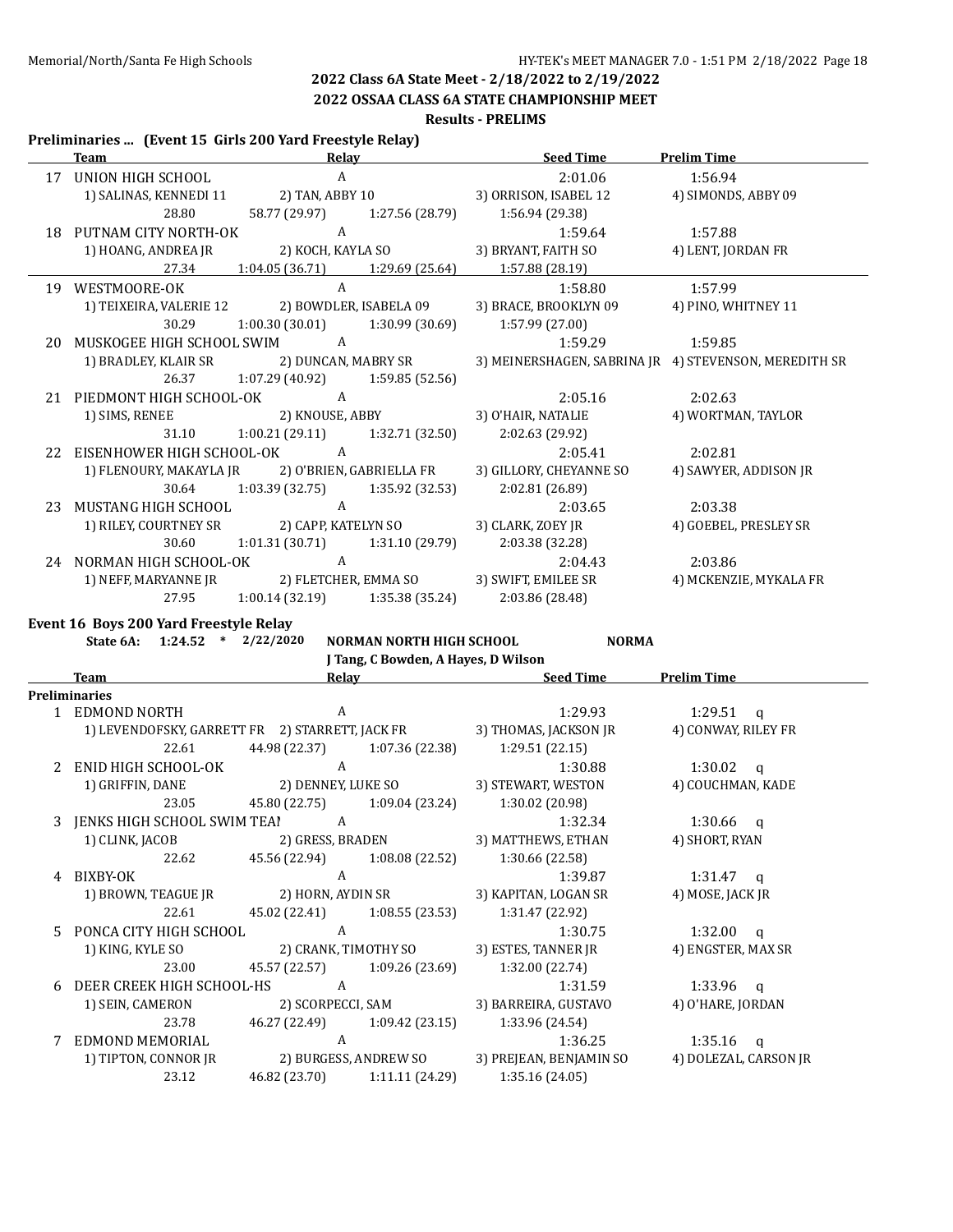**2022 OSSAA CLASS 6A STATE CHAMPIONSHIP MEET**

#### **Results - PRELIMS**

#### **Preliminaries ... (Event 16 Boys 200 Yard Freestyle Relay)**

| <b>Team</b> 1.1 and 1.1 and 1.1 and 1.1 and 1.1 and 1.1 and 1.1 and 1.1 and 1.1 and 1.1 and 1.1 and 1.1 and 1.1 and 1.1 and 1.1 and 1.1 and 1.1 and 1.1 and 1.1 and 1.1 and 1.1 and 1.1 and 1.1 and 1.1 and 1.1 and 1.1 and 1.1 and |                               |                           | Relay Seed Time                                     | Prelim Time                |
|-------------------------------------------------------------------------------------------------------------------------------------------------------------------------------------------------------------------------------------|-------------------------------|---------------------------|-----------------------------------------------------|----------------------------|
| 8 MUSTANG HIGH SCHOOL                                                                                                                                                                                                               | A                             |                           | 1:37.46                                             | 1:35.75 $q$                |
| 1) TATE, BRYSON SR                                                                                                                                                                                                                  |                               |                           | 2) NGUYEN, DONALD SR 3) DAVIS, GAVIN SO             | 4) SCOTT, MASON FR         |
|                                                                                                                                                                                                                                     |                               |                           | 23.58 48.02 (24.44) 1:12.17 (24.15) 1:35.75 (23.58) |                            |
| 9 BARTLESVILLE HIGH SCHOOL-OI                                                                                                                                                                                                       | $\overline{A}$                |                           | 1:39.72                                             | $1:36.10$ q                |
| 1) OLSEN, LUKE FR                                                                                                                                                                                                                   | 2) LAY, CODY SO               |                           | 3) MOORE, JARRETT JR                                | 4) GHONASGI, OM JR         |
| 22.65                                                                                                                                                                                                                               | 46.88 (24.23) 1:10.18 (23.30) |                           | 1:36.10 (25.92)                                     |                            |
| 10 NORMAN NORTH HIGH SCHOOL- A                                                                                                                                                                                                      |                               |                           | 1:39.29                                             | 1:36.60 q                  |
| 1) CLYMER, REED SR                                                                                                                                                                                                                  | 2) XING, JERRY SR             |                           | 3) PALK, RYAN SR                                    | 4) ANDERSON, KEATON JR     |
| 23.76                                                                                                                                                                                                                               | 47.98 (24.22)                 |                           | $1:12.27(24.29)$ $1:36.60(24.33)$                   |                            |
| 11 EDMOND SANTA FE                                                                                                                                                                                                                  | A                             |                           | 1:38.62                                             | 1:36.98 q                  |
| 1) DUONG, NATHAN JR                                                                                                                                                                                                                 |                               | 2) GACKLE, CADEN JR       | 3) SHAFFER, JOSEPH FR                               | 4) HOLLINGSWORTH, ETHAN JR |
| 24.95                                                                                                                                                                                                                               | 49.67 (24.72)                 | 1:13.43 (23.76)           | 1:36.98 (23.55)                                     |                            |
| 12 YUKON HIGH SCHOOL                                                                                                                                                                                                                | A                             |                           | 1:38.99                                             | 1:37.37 q                  |
| 1) BERG, CLAYTON JR                                                                                                                                                                                                                 |                               | 2) MERKL, TUCKER FR       | 3) LEE, ETHAN JR                                    | 4) HOWARD, AYDAN SR        |
| 23.58                                                                                                                                                                                                                               | 49.18 (25.60) 1:13.97 (24.79) |                           | 1:37.37 (23.40)                                     |                            |
| 13 OWASSO-OK                                                                                                                                                                                                                        | A                             |                           | 1:40.37                                             | 1:39.77 $q$                |
| 1) MOAN, MASON SR                                                                                                                                                                                                                   |                               | 2) HENRY, ENZO JR         | 3) SUPPES, SAMUEL SO                                | 4) LAMB, AHREN SR          |
| 24.85                                                                                                                                                                                                                               | 50.34 (25.49) 1:16.20 (25.86) |                           | 1:39.77 (23.57)                                     |                            |
| 14 PUTNAM CITY NORTH-OK                                                                                                                                                                                                             | A                             |                           | 1:39.57                                             | 1:41.17 $q$                |
| 1) HUFFMAN, TRISTEN SR                                                                                                                                                                                                              |                               | 2) LENT, JACKSON JR       | 3) HOANG, DYLAN FR                                  | 4) WAGNER, JACKSON JR      |
| 23.36                                                                                                                                                                                                                               | 48.79 (25.43) 1:15.47 (26.68) |                           | 1:41.17(25.70)                                      |                            |
| 15 NORMAN HIGH SCHOOL-OK A                                                                                                                                                                                                          |                               |                           | 1:38.91                                             | 1:41.77 q                  |
| 1) GENTRY, TIPTON SR                                                                                                                                                                                                                | 2) GODSEY, JONES SO           |                           | 3) ALLEN-MILLER, WILLIAM SO 4) STUCKEY, WARE SO     |                            |
| 24.69                                                                                                                                                                                                                               | 50.11 (25.42) 1:16.88 (26.77) |                           | 1:41.77 (24.89)                                     |                            |
| 16 CHOCTAW HIGH SCHOOL SWIM-                                                                                                                                                                                                        |                               |                           | 1:47.00                                             | $1:47.16$ q                |
| 1) DENNIS, AJ JR 2) HIGHTOWER, BREZLYN JR                                                                                                                                                                                           |                               |                           | 3) ROSS, KADE SO                                    | 4) FERNANDEZ, MATTHEW SR   |
| 28.41                                                                                                                                                                                                                               | 56.65 (28.24) 1:22.85 (26.20) |                           | 1:47.16 (24.31)                                     |                            |
| 17 BROKEN ARROW SWIM TEAM-O A                                                                                                                                                                                                       |                               |                           | 1:45.80 1:47.44                                     |                            |
| 1) HAMM, THOMAS JR                                                                                                                                                                                                                  | 2) FERON, BLAKE SR            |                           | 3) GARCILLE, GAVIN SO                               | 4) BENWARE, DONOVAN FR     |
| 24.84                                                                                                                                                                                                                               | 53.63 (28.79) 1:20.34 (26.71) |                           | 1:47.44 (27.10)                                     |                            |
| 18 LAWTON HIGH SCHOOL-OK A                                                                                                                                                                                                          |                               |                           | 1:47.31                                             | 1:48.07                    |
| 1) WALLACE, LIAM JR 2) JACKSON, BRAEDON FR                                                                                                                                                                                          |                               |                           | 3) SALDANA, ERIC SR                                 | 4) WILLIAMS, LUKE SO       |
| 25.93                                                                                                                                                                                                                               |                               |                           | 54.70 (28.77) 1:21.86 (27.16) 1:48.07 (26.21)       |                            |
| 19 PUTNAM CITY HIGH SCHOOL-OK A                                                                                                                                                                                                     |                               |                           | 1:48.80 1:48.25                                     |                            |
| 1) ST. JOHN, LOGAN JR 2) BETTENCOURT, JOHN SR                                                                                                                                                                                       |                               |                           | 3) LE, JASON SR                                     | 4) LE, ETHAN FR            |
|                                                                                                                                                                                                                                     |                               |                           | 26.27 52.41 (26.14) 1:18.08 (25.67) 1:48.25 (30.17) |                            |
| 20 MOORE HIGH SCHOOL-OK                                                                                                                                                                                                             | A                             |                           | 1:48.83                                             | 1:49.67                    |
| 1) PHAN, ALAN 12                                                                                                                                                                                                                    | 2) FISK, CADEN 10             |                           | 3) HOLLOWAY, GRAYSON 09                             | 4) MILHAN, NATHAN 11       |
| 25.08                                                                                                                                                                                                                               | 55.17 (30.09)                 | 1:23.84 (28.67)           | 1:49.67 (25.83)                                     |                            |
| 21 EDISON PREPORATORY HIGH-OF                                                                                                                                                                                                       | $\boldsymbol{A}$              |                           | 1:54.12                                             | 1:53.61                    |
| 1) REAGOR, SEBASTIAN                                                                                                                                                                                                                | 2) WARFEL, ETHAN              |                           | 3) RICHARDSON, COOPER                               | 4) BLANCHARD, JOSHUA       |
| 29.19                                                                                                                                                                                                                               | 58.29 (29.10)                 | 1:26.73 (28.44)           | 1:53.61 (26.88)                                     |                            |
| PIEDMONT HIGH SCHOOL-OK                                                                                                                                                                                                             | $\boldsymbol{A}$              |                           | 1:51.61                                             | DQ                         |
| 1) RHONE-DUNN, CALEB                                                                                                                                                                                                                | 2) MORRISON, NOAH             |                           | 3) MCLAMB, GAVIN                                    | 4) WHITENECK, KODY         |
| 28.72                                                                                                                                                                                                                               | 56.52 (27.80)                 | 1:23.11 (26.59)           |                                                     |                            |
| STILLWATER HIGH SCHOOL-OK                                                                                                                                                                                                           | $\boldsymbol{\mathrm{A}}$     |                           | 1:44.82                                             | <b>DQ</b>                  |
| 1) PROPST, LOGAN JR                                                                                                                                                                                                                 | 2) WICK, BEN FR               |                           | 3) MATHIS, THOMAS JR                                | 4) LIEBENAU, DILLON SR     |
| 26.48                                                                                                                                                                                                                               | 53.05 (26.57)                 | 1:18.30 (25.25)           |                                                     |                            |
| UNION HIGH SCHOOL                                                                                                                                                                                                                   | $\mathbf{A}$                  |                           | 1:51.70                                             | <b>DQ</b>                  |
| 1) HALL, LOGAN 10                                                                                                                                                                                                                   |                               | 2) ABOUZAINEDDIN, BAHR 10 | 3) BARREDA, DANY 12                                 | 4) FAULKNER, GRANT 09      |
| 28.76                                                                                                                                                                                                                               | 56.18 (27.42)                 | 1:22.34 (26.16)           |                                                     |                            |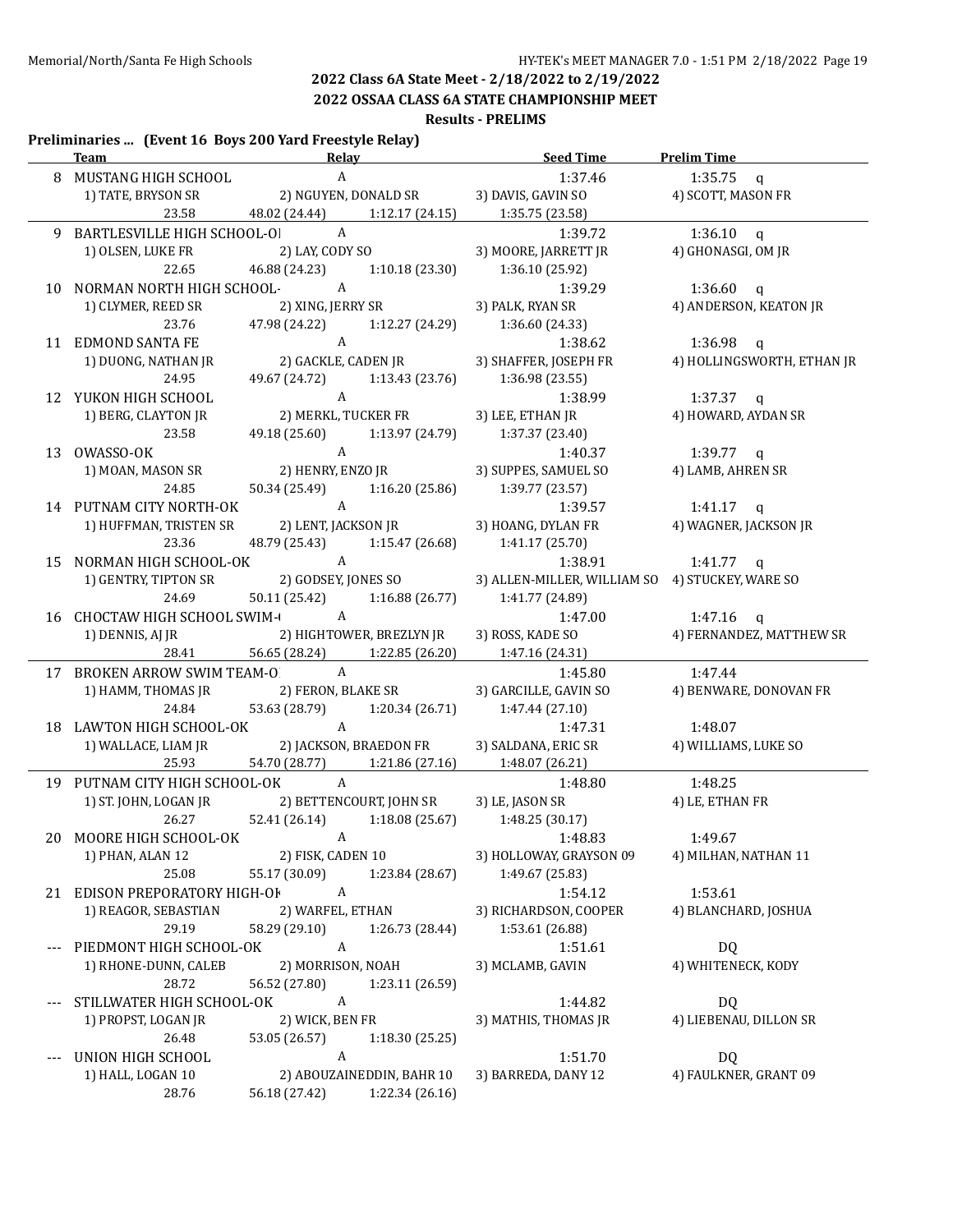**2022 OSSAA CLASS 6A STATE CHAMPIONSHIP MEET**

### **Results - PRELIMS**

### **Event 17 Girls 100 Yard Backstroke**

|       | State 6A:                        | 55.67 * 2/20/2021 | <b>PIPER MCNEIL</b>                 | <b>Shawnee</b>   |                    |   |
|-------|----------------------------------|-------------------|-------------------------------------|------------------|--------------------|---|
|       | Name                             |                   | Yr School                           | <b>Seed Time</b> | <b>Prelim Time</b> |   |
|       | <b>Preliminaries</b>             |                   |                                     |                  |                    |   |
|       | 1 HEALY, KELSEY                  |                   | FR EDMOND NORTH                     | 1:00.78          | 58.01              | q |
|       | 27.97                            | 58.01 (30.04)     |                                     |                  |                    |   |
|       | 2 WILLIAMS, MARISSA              |                   | JENKS HIGH SCHOOL SWIM TEAM-HS      | 1:01.25          | 59.65              | q |
|       | 28.59                            | 59.65 (31.06)     |                                     |                  |                    |   |
| 3     | VICKERY, BRENLYN                 |                   | SO CLAREMORE HIGH SCHOOL            | 1:00.39          | 1:00.43            | q |
|       | 28.77                            | 1:00.43 (31.66)   |                                     |                  |                    |   |
|       | 4 SMITH, EMMA                    |                   | SR EDMOND MEMORIAL                  | 1:02.12          | 1:01.54            | q |
|       | 30.24                            | 1:01.54 (31.30)   |                                     |                  |                    |   |
| 5.    | AGEE, HANNAH                     |                   | SR NORMAN NORTH HIGH SCHOOL-OK      | 1:02.62          | 1:01.91            | q |
|       | 29.60                            | 1:01.91 (32.31)   |                                     |                  |                    |   |
| 6     | MCMAHON, ABIGAIL                 |                   | 12 UNION HIGH SCHOOL                | 1:05.23          | 1:02.26            | q |
|       | 30.24                            | 1:02.26 (32.02)   |                                     |                  |                    |   |
|       | MANSFIELD, MADILYNN              |                   | JENKS HIGH SCHOOL SWIM TEAM-HS      | 1:05.85          | 1:03.10            | q |
|       | 30.23                            | 1:03.10 (32.87)   |                                     |                  |                    |   |
|       | 8 STEVENSON, MEREDITH            |                   | SR MUSKOGEE HIGH SCHOOL SWIM TEA    | 1:03.60          | 1:03.28            | q |
|       | 30.87                            | 1:03.28 (32.41)   |                                     |                  |                    |   |
|       | 9 FINCH, MAZIE                   |                   | SO STILLWATER HIGH SCHOOL-OK        | 1:03.92          | 1:03.93            | q |
|       | 30.58                            | 1:03.93 (33.35)   |                                     |                  |                    |   |
|       | 10 JIMESON, JACEE                |                   | SO MUSTANG HIGH SCHOOL              | 1:04.82          | 1:04.47            | q |
|       | 30.98                            | 1:04.47 (33.49)   |                                     |                  |                    |   |
|       | 11 SANTORO, AVA                  |                   | SO EDMOND MEMORIAL                  | 1:03.93          | 1:04.69            |   |
|       | 30.43                            | 1:04.69 (34.26)   |                                     |                  |                    | a |
| 12    | MOSS, JASMINE                    |                   | JENKS HIGH SCHOOL SWIM TEAM-HS      | 1:06.91          | 1:05.18            |   |
|       | 31.16                            | 1:05.18 (34.02)   |                                     |                  |                    | q |
|       | 13 HSIEH, LAUREN                 |                   | SR BIXBY-OK                         | 1:06.46          | 1:05.97            |   |
|       | 32.18                            | 1:05.97 (33.79)   |                                     |                  |                    | q |
|       |                                  |                   | SR BOOKER T WASHINGTON-OK           | 1:06.40          |                    |   |
|       | 14 BARCUS-SCHAFER, LOLA<br>32.18 |                   |                                     |                  | 1:06.04            | q |
|       |                                  | 1:06.04 (33.86)   | JR OWASSO-OK                        |                  |                    |   |
|       | 15 HAMILTON, TAYLOR              |                   |                                     | 1:06.63          | 1:06.86            | q |
|       | 33.18                            | 1:06.86 (33.68)   |                                     |                  |                    |   |
|       | 16 CAREY, KENDALL                |                   | <b>JR EDMOND MEMORIAL</b>           | 1:06.44          | 1:06.88            | q |
|       | 33.17                            | 1:06.88 (33.71)   |                                     |                  |                    |   |
|       | 17 SAWYER, ADDISON               |                   | <b>IR EISENHOWER HIGH SCHOOL-OK</b> | 1:08.05          | 1:08.06            |   |
|       | 32.70                            | 1:08.06 (35.36)   |                                     |                  |                    |   |
|       | 18 TWOMEY, ALEXA                 |                   | OWASSO-OK                           | 1:07.14          | 1:08.53            |   |
|       | 33.10                            | 1:08.53 (35.43)   |                                     |                  |                    |   |
| $*19$ | ROPER, ERIN                      |                   | FR BARTLESVILLE HIGH SCHOOL-OK      | 1:07.13          | 1:08.79            |   |
|       | 33.36                            | 1:08.79 (35.43)   |                                     |                  |                    |   |
| $*19$ | SMITH, ELLA                      |                   | SO STILLWATER HIGH SCHOOL-OK        | 1:09.41          | 1:08.79            |   |
|       | 33.56                            | 1:08.79 (35.23)   |                                     |                  |                    |   |
| 21    | PALMER, ABIGAIL                  |                   | SR YUKON HIGH SCHOOL                | 1:09.40          | 1:09.35            |   |
|       | 33.35                            | 1:09.35(36.00)    |                                     |                  |                    |   |
| 22    | ORTIZ, ALLIE                     |                   | DEER CREEK HIGH SCHOOL-HS           | 1:08.63          | 1:09.53            |   |
| 23    | STARRETT, MOLLY                  |                   | <b>EDMOND NORTH</b>                 | 1:10.30          | 1:10.47            |   |
|       | 34.24                            | 1:10.47 (36.23)   |                                     |                  |                    |   |
|       | 24 JONES, JULIE                  |                   | SR BIXBY-OK                         | 1:10.92          | 1:14.17            |   |
|       | 36.44                            | 1:14.17 (37.73)   |                                     |                  |                    |   |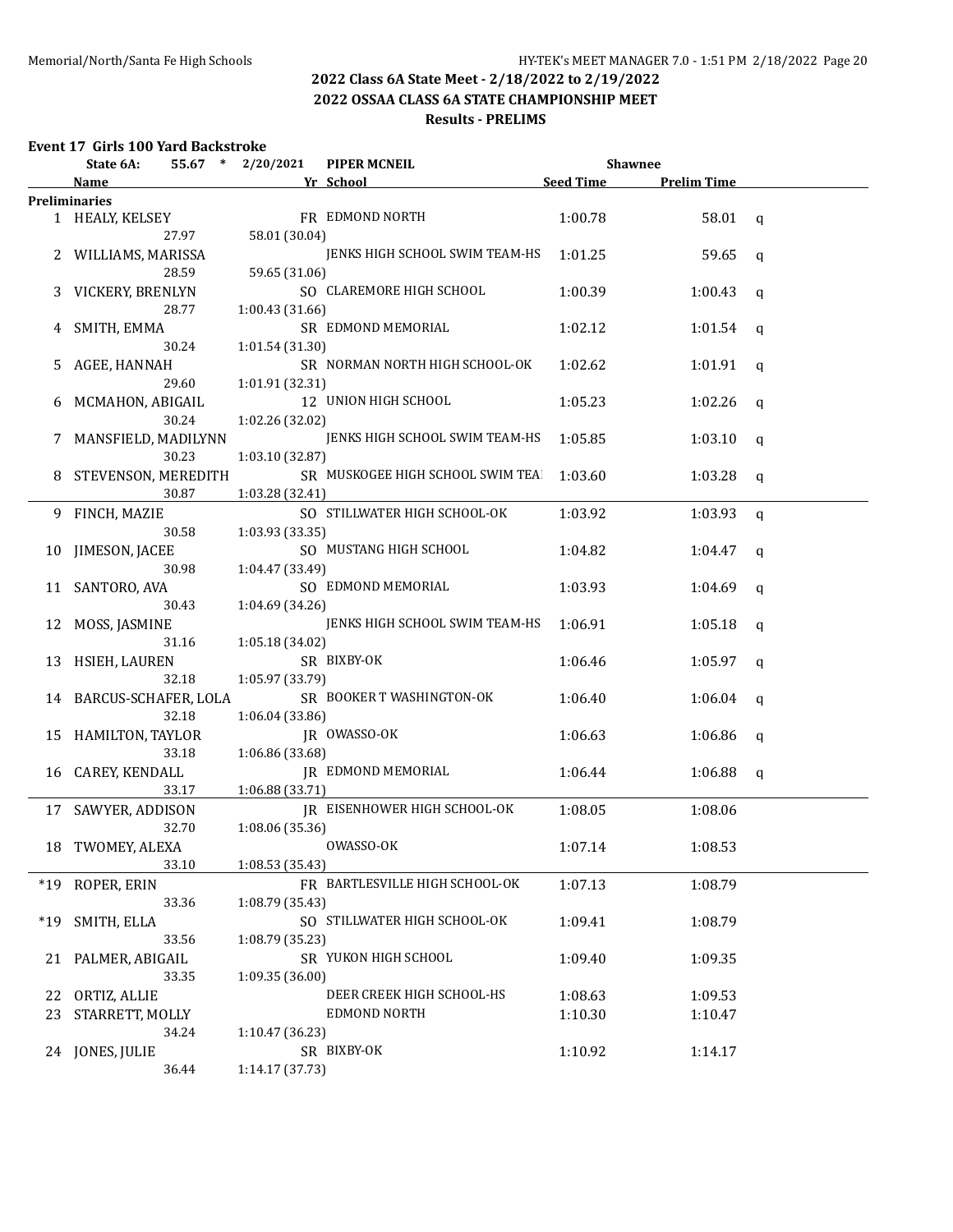# **2022 OSSAA CLASS 6A STATE CHAMPIONSHIP MEET**

# **Results - PRELIMS**

# **Event 18 Boys 100 Yard Backstroke**

|       | State 6A:              |       | 47.28 * 2/17/2019 | <b>AIDEN HAYES</b>             |                  | Norman North       |   |
|-------|------------------------|-------|-------------------|--------------------------------|------------------|--------------------|---|
|       | Name                   |       |                   | Yr School                      | <b>Seed Time</b> | <b>Prelim Time</b> |   |
|       | <b>Preliminaries</b>   |       |                   |                                |                  |                    |   |
|       | 1 CRAIG, GRIFFIN       | 25.43 | 52.44 (27.01)     | SO BARTLESVILLE HIGH SCHOOL-OK | 53.02            | $52.44$ q          |   |
|       | 2 BRIDENSTINE, WALKER  | 26.08 | 54.06 (27.98)     | JENKS HIGH SCHOOL SWIM TEAM-HS | 57.48            | 54.06              | q |
| 3     | RAU, JOSH              |       |                   | JENKS HIGH SCHOOL SWIM TEAM-HS | 56.62            | 55.15              | q |
|       |                        | 26.36 | 55.15 (28.79)     |                                |                  |                    |   |
|       | 4 LAFOLLETTE, BRYCE    | 26.89 | 55.49 (28.60)     | 11 UNION HIGH SCHOOL           | 57.63            | 55.49              | q |
|       | 5 LEVENDOFSKY, GARRETT | 27.15 |                   | FR EDMOND NORTH                | 55.73            | 56.04              | q |
|       | 6 SHAFFER, NICK        |       | 56.04 (28.89)     | 11 WESTMOORE-OK                | 57.40            | 56.54              | q |
|       |                        | 27.22 | 56.54 (29.32)     |                                |                  |                    |   |
|       | 7 VENNERHOLM, OWEN     | 27.78 | 57.29 (29.51)     | JENKS HIGH SCHOOL SWIM TEAM-HS | 59.31            | 57.29              | q |
| 8     | <b>GRESS, BRADEN</b>   | 28.29 |                   | JENKS HIGH SCHOOL SWIM TEAM-HS | 58.85            | 57.89              | q |
|       |                        |       | 57.89 (29.60)     |                                |                  |                    |   |
|       | 9 HORN, AYDIN          | 27.64 | 58.29 (30.65)     | SR BIXBY-OK                    | 59.87            | 58.29              | q |
|       | 10 SAWYER, DALTON      |       |                   | JR EISENHOWER HIGH SCHOOL-OK   | 57.84            | 58.58              | q |
|       | 11 PARDUE, NOLAN       | 27.93 | 58.58 (30.65)     | FR BIXBY-OK                    | 1:02.80          | 59.66              | q |
|       |                        | 29.13 | 59.66 (30.53)     |                                |                  |                    |   |
|       | 12 KIM, ALEX           | 28.80 | 59.68 (30.88)     | FR STILLWATER HIGH SCHOOL-OK   | 1:00.47          | 59.68              | q |
|       | 13 TATE, BRYSON        |       |                   | SR MUSTANG HIGH SCHOOL         | 1:01.29          | 59.70              | q |
|       | 14 ROGERS, LUKE        | 28.36 | 59.70 (31.34)     | ENID HIGH SCHOOL-OK            | 1:04.02          | 1:00.09            | q |
|       |                        | 29.17 | 1:00.09 (30.92)   |                                |                  |                    |   |
|       | 15 PREJEAN, BENJAMIN   | 28.95 |                   | SO EDMOND MEMORIAL             | 59.27            | 1:00.35            | q |
|       |                        |       | 1:00.35 (31.40)   | DEER CREEK HIGH SCHOOL-HS      | 1:02.66          |                    |   |
|       | 16 HULL, JASON         | 28.79 | 1:00.57 (31.78)   |                                |                  | 1:00.57            | q |
|       | 17 EVANS, JD           |       |                   | SO EDMOND NORTH                | 59.70            | 1:00.77            |   |
|       |                        | 29.86 | 1:00.77 (30.91)   |                                |                  |                    |   |
|       | 18 THOMAS, JACKSON     |       |                   | IR EDMOND NORTH                | 59.98            | 1:01.55            |   |
|       | 19 HIGBEE, CODY        | 29.48 | 1:01.55(32.07)    | FR ENID HIGH SCHOOL-OK         | 1:03.80          | 1:02.52            |   |
|       |                        | 30.55 | 1:02.52 (31.97)   |                                |                  |                    |   |
| 20    | XING, JERRY            | 30.40 | 1:02.91 (32.51)   | SR NORMAN NORTH HIGH SCHOOL-OK | 1:00.76          | 1:02.91            |   |
| $*21$ | ZALONKA, HUNTER        |       |                   | <b>JR EDMOND NORTH</b>         | 1:02.46          | 1:04.53            |   |
|       | *21 WALLACE, LIAM      | 31.60 | 1:04.53 (32.93)   | JR LAWTON HIGH SCHOOL-OK       | 1:04.19          | 1:04.53            |   |
|       |                        | 31.70 | 1:04.53 (32.83)   |                                |                  |                    |   |
| 23    | WHITE, BRODY           | 29.67 | 1:05.45 (35.78)   | JR MUSTANG HIGH SCHOOL         | 1:03.32          | 1:05.45            |   |
|       | 24 HOANG, DYLAN        | 32.55 | 1:06.47 (33.92)   | FR PUTNAM CITY NORTH-OK        | 1:03.58          | 1:06.47            |   |
|       |                        |       |                   |                                |                  |                    |   |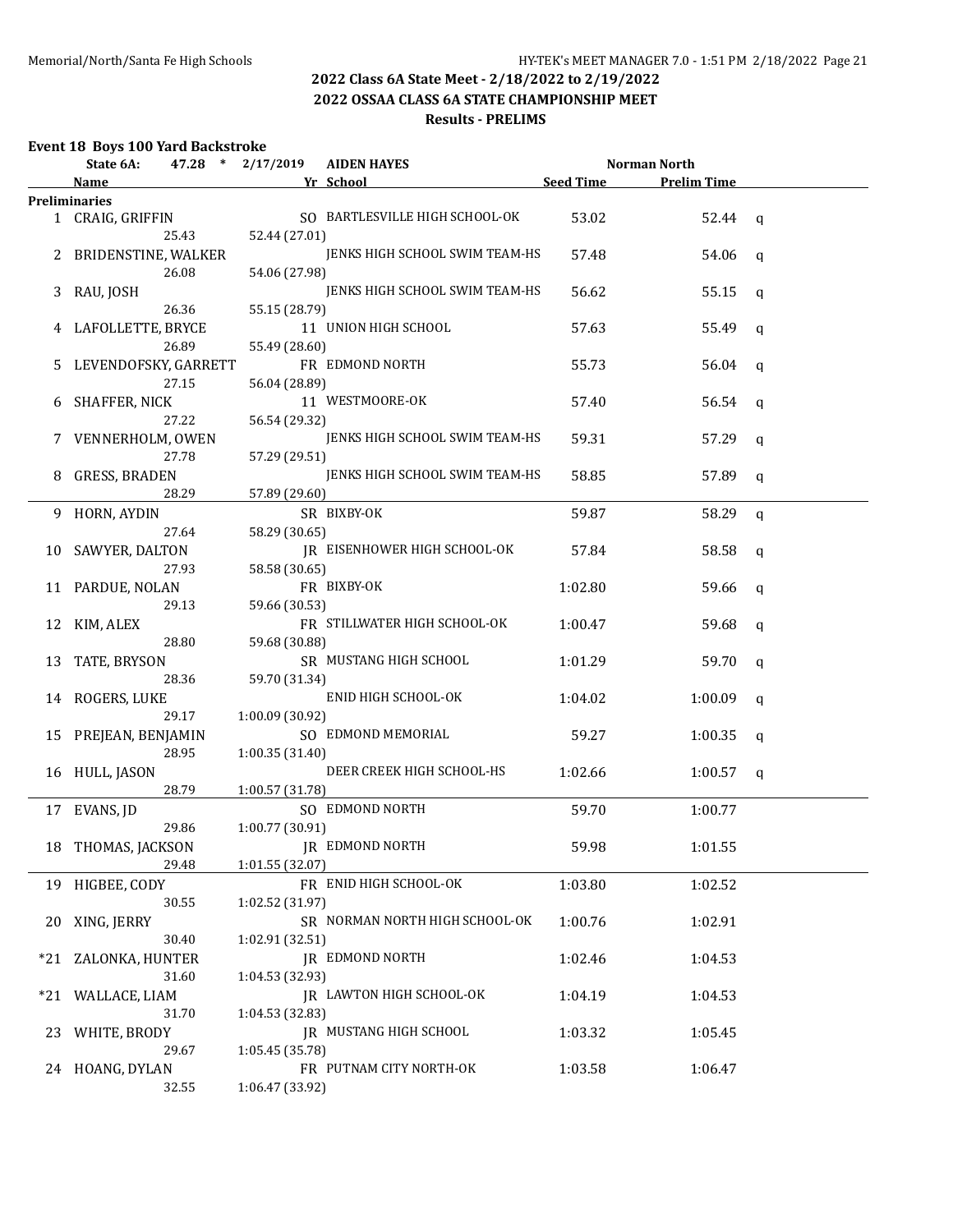#### **2022 OSSAA CLASS 6A STATE CHAMPIONSHIP MEET Results - PRELIMS**

### **Event 19 Girls 100 Yard Breaststroke**

| State 6A:               | $1:01.46$ * $2/17/2018$                                                                                                                                                                                                                                                                                                                                                   | KATE STEWARD-BARTLESVILLE                                                                     |                                                                                                                                                                                                                                                                                                                                                                                                                                                                                                                                                                                                                                                                                                                                                                                                                                                                                                                                                                                    | <b>Bartlesville</b>                                                                                                                                                                                                                                                                                                                                      |                                                                                                                                                                     |
|-------------------------|---------------------------------------------------------------------------------------------------------------------------------------------------------------------------------------------------------------------------------------------------------------------------------------------------------------------------------------------------------------------------|-----------------------------------------------------------------------------------------------|------------------------------------------------------------------------------------------------------------------------------------------------------------------------------------------------------------------------------------------------------------------------------------------------------------------------------------------------------------------------------------------------------------------------------------------------------------------------------------------------------------------------------------------------------------------------------------------------------------------------------------------------------------------------------------------------------------------------------------------------------------------------------------------------------------------------------------------------------------------------------------------------------------------------------------------------------------------------------------|----------------------------------------------------------------------------------------------------------------------------------------------------------------------------------------------------------------------------------------------------------------------------------------------------------------------------------------------------------|---------------------------------------------------------------------------------------------------------------------------------------------------------------------|
| Name                    |                                                                                                                                                                                                                                                                                                                                                                           |                                                                                               |                                                                                                                                                                                                                                                                                                                                                                                                                                                                                                                                                                                                                                                                                                                                                                                                                                                                                                                                                                                    | <b>Prelim Time</b>                                                                                                                                                                                                                                                                                                                                       |                                                                                                                                                                     |
| <b>Preliminaries</b>    |                                                                                                                                                                                                                                                                                                                                                                           |                                                                                               |                                                                                                                                                                                                                                                                                                                                                                                                                                                                                                                                                                                                                                                                                                                                                                                                                                                                                                                                                                                    |                                                                                                                                                                                                                                                                                                                                                          |                                                                                                                                                                     |
| 1 HOWZE, AIDAN          |                                                                                                                                                                                                                                                                                                                                                                           |                                                                                               | 1:06.91                                                                                                                                                                                                                                                                                                                                                                                                                                                                                                                                                                                                                                                                                                                                                                                                                                                                                                                                                                            | $1:05.93$ q                                                                                                                                                                                                                                                                                                                                              |                                                                                                                                                                     |
| 31.15                   |                                                                                                                                                                                                                                                                                                                                                                           |                                                                                               |                                                                                                                                                                                                                                                                                                                                                                                                                                                                                                                                                                                                                                                                                                                                                                                                                                                                                                                                                                                    |                                                                                                                                                                                                                                                                                                                                                          |                                                                                                                                                                     |
| 2 BRADLEY, KLAIR        |                                                                                                                                                                                                                                                                                                                                                                           |                                                                                               | 1:07.30                                                                                                                                                                                                                                                                                                                                                                                                                                                                                                                                                                                                                                                                                                                                                                                                                                                                                                                                                                            | 1:07.10                                                                                                                                                                                                                                                                                                                                                  | q                                                                                                                                                                   |
| 31.95                   |                                                                                                                                                                                                                                                                                                                                                                           |                                                                                               |                                                                                                                                                                                                                                                                                                                                                                                                                                                                                                                                                                                                                                                                                                                                                                                                                                                                                                                                                                                    |                                                                                                                                                                                                                                                                                                                                                          |                                                                                                                                                                     |
|                         |                                                                                                                                                                                                                                                                                                                                                                           |                                                                                               |                                                                                                                                                                                                                                                                                                                                                                                                                                                                                                                                                                                                                                                                                                                                                                                                                                                                                                                                                                                    |                                                                                                                                                                                                                                                                                                                                                          | q                                                                                                                                                                   |
| 31.24                   |                                                                                                                                                                                                                                                                                                                                                                           |                                                                                               |                                                                                                                                                                                                                                                                                                                                                                                                                                                                                                                                                                                                                                                                                                                                                                                                                                                                                                                                                                                    |                                                                                                                                                                                                                                                                                                                                                          |                                                                                                                                                                     |
|                         |                                                                                                                                                                                                                                                                                                                                                                           |                                                                                               |                                                                                                                                                                                                                                                                                                                                                                                                                                                                                                                                                                                                                                                                                                                                                                                                                                                                                                                                                                                    |                                                                                                                                                                                                                                                                                                                                                          | q                                                                                                                                                                   |
| 32.38                   |                                                                                                                                                                                                                                                                                                                                                                           |                                                                                               |                                                                                                                                                                                                                                                                                                                                                                                                                                                                                                                                                                                                                                                                                                                                                                                                                                                                                                                                                                                    |                                                                                                                                                                                                                                                                                                                                                          |                                                                                                                                                                     |
|                         |                                                                                                                                                                                                                                                                                                                                                                           |                                                                                               |                                                                                                                                                                                                                                                                                                                                                                                                                                                                                                                                                                                                                                                                                                                                                                                                                                                                                                                                                                                    |                                                                                                                                                                                                                                                                                                                                                          | q                                                                                                                                                                   |
| 32.89                   |                                                                                                                                                                                                                                                                                                                                                                           |                                                                                               |                                                                                                                                                                                                                                                                                                                                                                                                                                                                                                                                                                                                                                                                                                                                                                                                                                                                                                                                                                                    |                                                                                                                                                                                                                                                                                                                                                          |                                                                                                                                                                     |
|                         |                                                                                                                                                                                                                                                                                                                                                                           |                                                                                               |                                                                                                                                                                                                                                                                                                                                                                                                                                                                                                                                                                                                                                                                                                                                                                                                                                                                                                                                                                                    |                                                                                                                                                                                                                                                                                                                                                          | q                                                                                                                                                                   |
|                         |                                                                                                                                                                                                                                                                                                                                                                           |                                                                                               |                                                                                                                                                                                                                                                                                                                                                                                                                                                                                                                                                                                                                                                                                                                                                                                                                                                                                                                                                                                    |                                                                                                                                                                                                                                                                                                                                                          |                                                                                                                                                                     |
| 7                       |                                                                                                                                                                                                                                                                                                                                                                           |                                                                                               |                                                                                                                                                                                                                                                                                                                                                                                                                                                                                                                                                                                                                                                                                                                                                                                                                                                                                                                                                                                    |                                                                                                                                                                                                                                                                                                                                                          | q                                                                                                                                                                   |
|                         |                                                                                                                                                                                                                                                                                                                                                                           |                                                                                               |                                                                                                                                                                                                                                                                                                                                                                                                                                                                                                                                                                                                                                                                                                                                                                                                                                                                                                                                                                                    |                                                                                                                                                                                                                                                                                                                                                          |                                                                                                                                                                     |
|                         |                                                                                                                                                                                                                                                                                                                                                                           |                                                                                               |                                                                                                                                                                                                                                                                                                                                                                                                                                                                                                                                                                                                                                                                                                                                                                                                                                                                                                                                                                                    |                                                                                                                                                                                                                                                                                                                                                          | q                                                                                                                                                                   |
|                         |                                                                                                                                                                                                                                                                                                                                                                           |                                                                                               |                                                                                                                                                                                                                                                                                                                                                                                                                                                                                                                                                                                                                                                                                                                                                                                                                                                                                                                                                                                    |                                                                                                                                                                                                                                                                                                                                                          |                                                                                                                                                                     |
|                         |                                                                                                                                                                                                                                                                                                                                                                           |                                                                                               |                                                                                                                                                                                                                                                                                                                                                                                                                                                                                                                                                                                                                                                                                                                                                                                                                                                                                                                                                                                    |                                                                                                                                                                                                                                                                                                                                                          |                                                                                                                                                                     |
|                         |                                                                                                                                                                                                                                                                                                                                                                           |                                                                                               |                                                                                                                                                                                                                                                                                                                                                                                                                                                                                                                                                                                                                                                                                                                                                                                                                                                                                                                                                                                    |                                                                                                                                                                                                                                                                                                                                                          | q                                                                                                                                                                   |
|                         |                                                                                                                                                                                                                                                                                                                                                                           |                                                                                               |                                                                                                                                                                                                                                                                                                                                                                                                                                                                                                                                                                                                                                                                                                                                                                                                                                                                                                                                                                                    |                                                                                                                                                                                                                                                                                                                                                          |                                                                                                                                                                     |
|                         |                                                                                                                                                                                                                                                                                                                                                                           |                                                                                               |                                                                                                                                                                                                                                                                                                                                                                                                                                                                                                                                                                                                                                                                                                                                                                                                                                                                                                                                                                                    |                                                                                                                                                                                                                                                                                                                                                          | $\mathbf{q}$                                                                                                                                                        |
|                         |                                                                                                                                                                                                                                                                                                                                                                           |                                                                                               |                                                                                                                                                                                                                                                                                                                                                                                                                                                                                                                                                                                                                                                                                                                                                                                                                                                                                                                                                                                    |                                                                                                                                                                                                                                                                                                                                                          |                                                                                                                                                                     |
|                         |                                                                                                                                                                                                                                                                                                                                                                           |                                                                                               |                                                                                                                                                                                                                                                                                                                                                                                                                                                                                                                                                                                                                                                                                                                                                                                                                                                                                                                                                                                    |                                                                                                                                                                                                                                                                                                                                                          | <b>q</b>                                                                                                                                                            |
|                         |                                                                                                                                                                                                                                                                                                                                                                           |                                                                                               |                                                                                                                                                                                                                                                                                                                                                                                                                                                                                                                                                                                                                                                                                                                                                                                                                                                                                                                                                                                    |                                                                                                                                                                                                                                                                                                                                                          |                                                                                                                                                                     |
|                         |                                                                                                                                                                                                                                                                                                                                                                           |                                                                                               |                                                                                                                                                                                                                                                                                                                                                                                                                                                                                                                                                                                                                                                                                                                                                                                                                                                                                                                                                                                    |                                                                                                                                                                                                                                                                                                                                                          | $\mathbf{q}$                                                                                                                                                        |
|                         |                                                                                                                                                                                                                                                                                                                                                                           |                                                                                               |                                                                                                                                                                                                                                                                                                                                                                                                                                                                                                                                                                                                                                                                                                                                                                                                                                                                                                                                                                                    |                                                                                                                                                                                                                                                                                                                                                          |                                                                                                                                                                     |
|                         |                                                                                                                                                                                                                                                                                                                                                                           |                                                                                               |                                                                                                                                                                                                                                                                                                                                                                                                                                                                                                                                                                                                                                                                                                                                                                                                                                                                                                                                                                                    |                                                                                                                                                                                                                                                                                                                                                          | q                                                                                                                                                                   |
|                         |                                                                                                                                                                                                                                                                                                                                                                           |                                                                                               |                                                                                                                                                                                                                                                                                                                                                                                                                                                                                                                                                                                                                                                                                                                                                                                                                                                                                                                                                                                    |                                                                                                                                                                                                                                                                                                                                                          |                                                                                                                                                                     |
|                         |                                                                                                                                                                                                                                                                                                                                                                           |                                                                                               |                                                                                                                                                                                                                                                                                                                                                                                                                                                                                                                                                                                                                                                                                                                                                                                                                                                                                                                                                                                    |                                                                                                                                                                                                                                                                                                                                                          | q                                                                                                                                                                   |
|                         |                                                                                                                                                                                                                                                                                                                                                                           |                                                                                               |                                                                                                                                                                                                                                                                                                                                                                                                                                                                                                                                                                                                                                                                                                                                                                                                                                                                                                                                                                                    |                                                                                                                                                                                                                                                                                                                                                          |                                                                                                                                                                     |
|                         |                                                                                                                                                                                                                                                                                                                                                                           |                                                                                               |                                                                                                                                                                                                                                                                                                                                                                                                                                                                                                                                                                                                                                                                                                                                                                                                                                                                                                                                                                                    |                                                                                                                                                                                                                                                                                                                                                          | q                                                                                                                                                                   |
|                         |                                                                                                                                                                                                                                                                                                                                                                           |                                                                                               |                                                                                                                                                                                                                                                                                                                                                                                                                                                                                                                                                                                                                                                                                                                                                                                                                                                                                                                                                                                    |                                                                                                                                                                                                                                                                                                                                                          |                                                                                                                                                                     |
|                         |                                                                                                                                                                                                                                                                                                                                                                           |                                                                                               |                                                                                                                                                                                                                                                                                                                                                                                                                                                                                                                                                                                                                                                                                                                                                                                                                                                                                                                                                                                    |                                                                                                                                                                                                                                                                                                                                                          | q                                                                                                                                                                   |
|                         |                                                                                                                                                                                                                                                                                                                                                                           |                                                                                               |                                                                                                                                                                                                                                                                                                                                                                                                                                                                                                                                                                                                                                                                                                                                                                                                                                                                                                                                                                                    |                                                                                                                                                                                                                                                                                                                                                          |                                                                                                                                                                     |
|                         |                                                                                                                                                                                                                                                                                                                                                                           |                                                                                               |                                                                                                                                                                                                                                                                                                                                                                                                                                                                                                                                                                                                                                                                                                                                                                                                                                                                                                                                                                                    | 1:14.33                                                                                                                                                                                                                                                                                                                                                  |                                                                                                                                                                     |
| 35.11                   |                                                                                                                                                                                                                                                                                                                                                                           |                                                                                               |                                                                                                                                                                                                                                                                                                                                                                                                                                                                                                                                                                                                                                                                                                                                                                                                                                                                                                                                                                                    |                                                                                                                                                                                                                                                                                                                                                          |                                                                                                                                                                     |
|                         |                                                                                                                                                                                                                                                                                                                                                                           |                                                                                               |                                                                                                                                                                                                                                                                                                                                                                                                                                                                                                                                                                                                                                                                                                                                                                                                                                                                                                                                                                                    | 1:14.44                                                                                                                                                                                                                                                                                                                                                  |                                                                                                                                                                     |
|                         |                                                                                                                                                                                                                                                                                                                                                                           |                                                                                               |                                                                                                                                                                                                                                                                                                                                                                                                                                                                                                                                                                                                                                                                                                                                                                                                                                                                                                                                                                                    |                                                                                                                                                                                                                                                                                                                                                          |                                                                                                                                                                     |
| 19 HOANG, ANDREA        |                                                                                                                                                                                                                                                                                                                                                                           |                                                                                               | 1:14.44                                                                                                                                                                                                                                                                                                                                                                                                                                                                                                                                                                                                                                                                                                                                                                                                                                                                                                                                                                            | 1:14.46                                                                                                                                                                                                                                                                                                                                                  |                                                                                                                                                                     |
| 35.38                   |                                                                                                                                                                                                                                                                                                                                                                           |                                                                                               |                                                                                                                                                                                                                                                                                                                                                                                                                                                                                                                                                                                                                                                                                                                                                                                                                                                                                                                                                                                    |                                                                                                                                                                                                                                                                                                                                                          |                                                                                                                                                                     |
| <b>BURKE, GABRIELLE</b> |                                                                                                                                                                                                                                                                                                                                                                           |                                                                                               | 1:14.70                                                                                                                                                                                                                                                                                                                                                                                                                                                                                                                                                                                                                                                                                                                                                                                                                                                                                                                                                                            | 1:15.10                                                                                                                                                                                                                                                                                                                                                  |                                                                                                                                                                     |
| 35.55                   |                                                                                                                                                                                                                                                                                                                                                                           |                                                                                               |                                                                                                                                                                                                                                                                                                                                                                                                                                                                                                                                                                                                                                                                                                                                                                                                                                                                                                                                                                                    |                                                                                                                                                                                                                                                                                                                                                          |                                                                                                                                                                     |
| LAWSON, JENNA           |                                                                                                                                                                                                                                                                                                                                                                           |                                                                                               | 1:16.57                                                                                                                                                                                                                                                                                                                                                                                                                                                                                                                                                                                                                                                                                                                                                                                                                                                                                                                                                                            | 1:16.17                                                                                                                                                                                                                                                                                                                                                  |                                                                                                                                                                     |
| 35.87                   |                                                                                                                                                                                                                                                                                                                                                                           |                                                                                               |                                                                                                                                                                                                                                                                                                                                                                                                                                                                                                                                                                                                                                                                                                                                                                                                                                                                                                                                                                                    |                                                                                                                                                                                                                                                                                                                                                          |                                                                                                                                                                     |
| <b>BEALS, KAELA</b>     |                                                                                                                                                                                                                                                                                                                                                                           |                                                                                               | 1:16.92                                                                                                                                                                                                                                                                                                                                                                                                                                                                                                                                                                                                                                                                                                                                                                                                                                                                                                                                                                            | 1:18.05                                                                                                                                                                                                                                                                                                                                                  |                                                                                                                                                                     |
| 36.09                   |                                                                                                                                                                                                                                                                                                                                                                           |                                                                                               |                                                                                                                                                                                                                                                                                                                                                                                                                                                                                                                                                                                                                                                                                                                                                                                                                                                                                                                                                                                    |                                                                                                                                                                                                                                                                                                                                                          |                                                                                                                                                                     |
| SANG, ALEXIA            |                                                                                                                                                                                                                                                                                                                                                                           |                                                                                               | 1:18.60                                                                                                                                                                                                                                                                                                                                                                                                                                                                                                                                                                                                                                                                                                                                                                                                                                                                                                                                                                            | 1:18.20                                                                                                                                                                                                                                                                                                                                                  |                                                                                                                                                                     |
| 36.80                   |                                                                                                                                                                                                                                                                                                                                                                           |                                                                                               |                                                                                                                                                                                                                                                                                                                                                                                                                                                                                                                                                                                                                                                                                                                                                                                                                                                                                                                                                                                    |                                                                                                                                                                                                                                                                                                                                                          |                                                                                                                                                                     |
|                         |                                                                                                                                                                                                                                                                                                                                                                           |                                                                                               | 1:18.42                                                                                                                                                                                                                                                                                                                                                                                                                                                                                                                                                                                                                                                                                                                                                                                                                                                                                                                                                                            | 1:18.43                                                                                                                                                                                                                                                                                                                                                  |                                                                                                                                                                     |
| 37.04                   |                                                                                                                                                                                                                                                                                                                                                                           |                                                                                               |                                                                                                                                                                                                                                                                                                                                                                                                                                                                                                                                                                                                                                                                                                                                                                                                                                                                                                                                                                                    |                                                                                                                                                                                                                                                                                                                                                          |                                                                                                                                                                     |
| 9.                      | EATON, NATALIE<br>4 WAGNER, LEAH<br>OLIPHANT, AMAYA<br>32.53<br>RIDPATH, BRIANNA<br>33.11<br>RICHARDS, CALLI<br>34.88<br>SMITH, KAYA<br>33.26<br>10 SHEARER, MATTIE<br>33.64<br>11 HARRIS, TORI<br>34.68<br>34.65<br>13 MENDOZA, LANDRY<br>34.60<br>14 STIKA, KAYLEE<br>34.40<br>15 LOUNSBERY, OLIVIA<br>34.50<br>16 YOUNG, RACHEL<br>34.66<br>18 CARTER, ELLIOT<br>34.86 | 6 STODDARD, CALEIGH<br>12 STRICKLIN, MARANDA<br>17 WILLIAMS, ADDISON<br>24 OJEDA LEE, REBEKAH | Yr School<br>SR BARTLESVILLE HIGH SCHOOL-OK<br>1:05.93(34.78)<br>1:07.10(35.15)<br>1:07.81 (36.57)<br>SR BIXBY-OK<br>1:07.98 (35.60)<br>1:09.40 (36.51)<br>SO EDMOND NORTH<br>1:09.85 (37.32)<br>FR EDMOND MEMORIAL<br>1:10.83 (37.72)<br>FR BARTLESVILLE HIGH SCHOOL-OK<br>1:11.13 (36.25)<br>1:11.32 (38.06)<br>FR PONCA CITY HIGH SCHOOL<br>1:11.61 (37.97)<br>SR BOOKER T WASHINGTON-OK<br>1:13.05 (38.37)<br>1:13.11 (38.46)<br>DEER CREEK HIGH SCHOOL-HS<br>1:13.50 (38.90)<br>JR BROKEN ARROW SWIM TEAM-OK<br>1:14.07 (39.67)<br>DEER CREEK HIGH SCHOOL-HS<br>1:14.23 (39.73)<br>SO EDMOND NORTH<br>1:14.29 (39.63)<br>FR BARTLESVILLE HIGH SCHOOL-OK<br>1:14.33 (39.22)<br>SO EDMOND MEMORIAL<br>1:14.44 (39.58)<br>IR PUTNAM CITY NORTH-OK<br>1:14.46 (39.08)<br>FR BARTLESVILLE HIGH SCHOOL-OK<br>1:15.10(39.55)<br>SR BIXBY-OK<br>1:16.17 (40.30)<br>SR OWASSO-OK<br>1:18.05 (41.96)<br>JR OWASSO-OK<br>1:18.20 (41.40)<br>SO BOOKER T WASHINGTON-OK<br>1:18.43 (41.39) | SR MUSKOGEE HIGH SCHOOL SWIM TEA<br>JENKS HIGH SCHOOL SWIM TEAM-HS<br>1:09.86<br>1:07.49<br>JENKS HIGH SCHOOL SWIM TEAM-HS<br>1:10.42<br>1:10.13<br>1:10.01<br>1:15.40<br>JENKS HIGH SCHOOL SWIM TEAM-HS<br>1:13.81<br>1:13.20<br>1:12.68<br>JENKS HIGH SCHOOL SWIM TEAM-HS<br>1:13.86<br>1:13.62<br>1:14.60<br>1:13.00<br>1:14.57<br>1:14.89<br>1:16.78 | Seed Time<br>1:07.81<br>1:07.98<br>1:09.40<br>1:09.85<br>1:10.83<br>1:11.13<br>1:11.32<br>1:11.61<br>1:13.05<br>1:13.11<br>1:13.50<br>1:14.07<br>1:14.23<br>1:14.29 |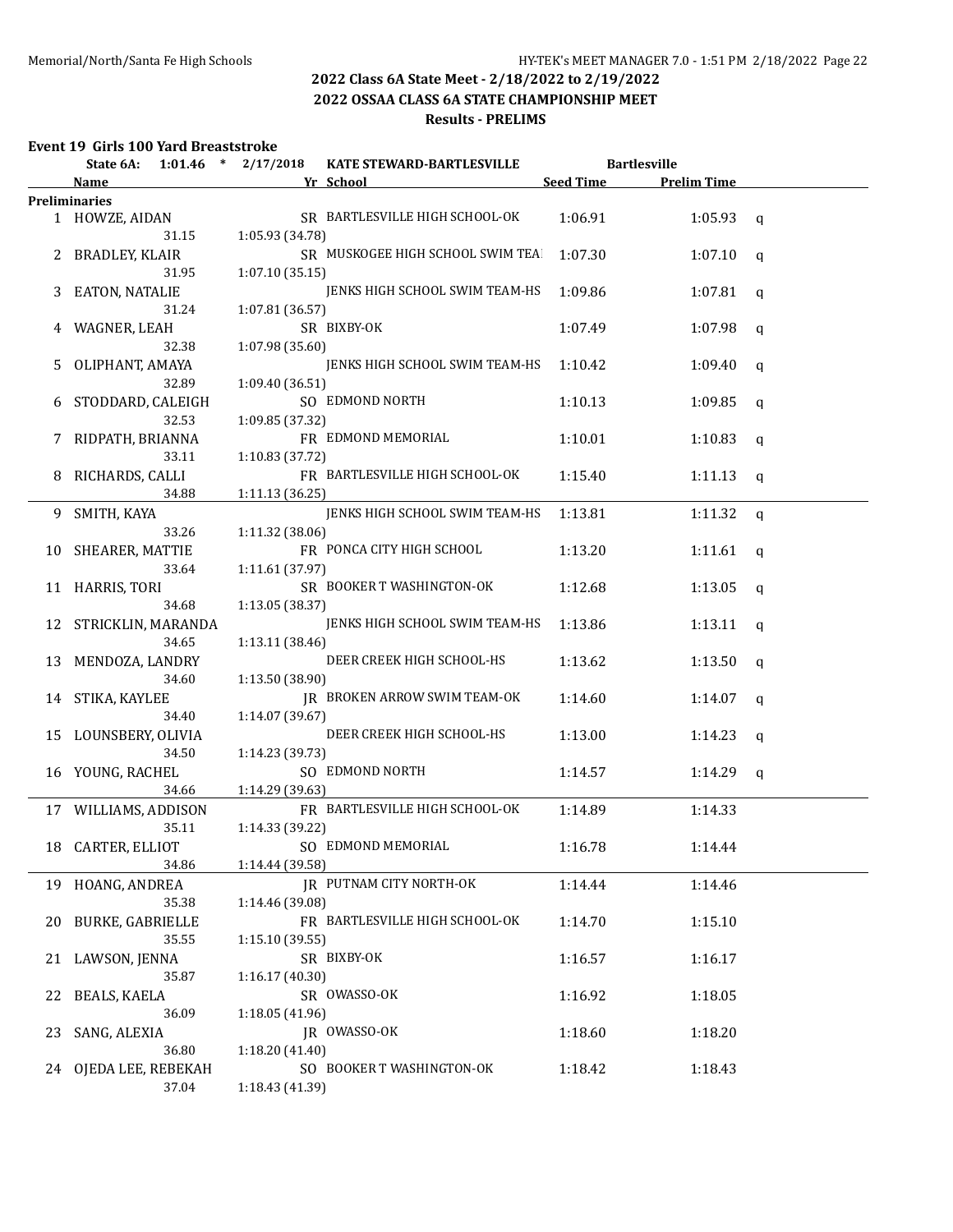**2022 OSSAA CLASS 6A STATE CHAMPIONSHIP MEET**

### **Results - PRELIMS**

### **Event 20 Boys 100 Yard Breaststroke**

|    | State 6A:                |       | 55.65 * 2017    | <b>AARON KEESLING</b>          |           | <b>Bartlesville</b> |              |
|----|--------------------------|-------|-----------------|--------------------------------|-----------|---------------------|--------------|
|    | Name                     |       |                 | Yr School                      | Seed Time | <b>Prelim Time</b>  |              |
|    | <b>Preliminaries</b>     |       |                 |                                |           |                     |              |
|    | 1 MINK, MASON            | 27.63 | 59.63 (32.00)   | JENKS HIGH SCHOOL SWIM TEAM-HS | 1:04.94   | 59.63               | $\mathsf{q}$ |
|    | 2 VONHARTITZSCH, TRENTON |       |                 | 12 UNION HIGH SCHOOL           | 1:01.33   | 59.95               | $\mathsf{q}$ |
|    |                          | 27.85 | 59.95 (32.10)   |                                |           |                     |              |
| 3  | BARREIRA, GUSTAVO        |       |                 | DEER CREEK HIGH SCHOOL-HS      | 1:00.25   | 1:00.45             | q            |
|    |                          | 28.53 | 1:00.45 (31.92) |                                |           |                     |              |
|    | 4 MAHONEY, JIM           |       |                 | JENKS HIGH SCHOOL SWIM TEAM-HS | 1:03.17   | 1:00.46             | q            |
|    |                          | 28.14 | 1:00.46 (32.32) |                                |           |                     |              |
| 5  | MATTHEWS, ETHAN          |       |                 | JENKS HIGH SCHOOL SWIM TEAM-HS | 1:03.34   | 1:00.74             | q            |
|    |                          | 28.16 | 1:00.74 (32.58) |                                |           |                     |              |
| 6  | CLYMER, REED             |       |                 | SR NORMAN NORTH HIGH SCHOOL-OK | 1:03.45   | 1:00.91             | q            |
|    |                          | 28.49 | 1:00.91 (32.42) |                                |           |                     |              |
| 7  | CHATZIGIANNIDIS, ANDREAS |       |                 | JENKS HIGH SCHOOL SWIM TEAM-HS | 1:04.74   | 1:01.26             | q            |
|    |                          | 28.20 | 1:01.26 (33.06) |                                |           |                     |              |
| 8  | STONE, ADAM              |       |                 | 11 WESTMOORE-OK                | 1:02.44   | 1:01.89             | q            |
|    |                          | 28.75 | 1:01.89 (33.14) |                                |           |                     |              |
| 9. | SHAFFER, JOSEPH          |       |                 | FR EDMOND SANTA FE             | 1:03.27   | 1:02.16             | $\mathsf{q}$ |
|    |                          | 30.10 | 1:02.16 (32.06) |                                |           |                     |              |
|    | 10 HO, COLLIN            |       |                 | SO EDMOND NORTH                | 1:04.31   | 1:03.21             | q            |
|    |                          | 29.94 | 1:03.21 (33.27) |                                |           |                     |              |
|    | 11 SERBIA, RYAN          |       |                 | DEER CREEK HIGH SCHOOL-HS      | 1:04.52   | 1:03.34             | q            |
|    |                          | 29.66 | 1:03.34 (33.68) |                                |           |                     |              |
|    | 12 SCORPECCI, SAM        |       |                 | DEER CREEK HIGH SCHOOL-HS      | 1:04.57   | 1:03.84             | q            |
|    |                          | 29.59 | 1:03.84 (34.25) |                                |           |                     |              |
|    | 13 LAMB, AHREN           |       |                 | SR OWASSO-OK                   | 1:05.58   | 1:04.53             | q            |
|    |                          | 29.80 | 1:04.53 (34.73) |                                |           |                     |              |
|    | 14 PETERSON, ETHAN       |       |                 | FR BARTLESVILLE HIGH SCHOOL-OK | 1:06.67   | 1:05.06             | q            |
|    |                          | 30.79 | 1:05.06 (34.27) |                                |           |                     |              |
|    | 15 MYERS, ALEX           |       |                 | FR EDMOND MEMORIAL             | 1:06.65   | 1:05.83             | q            |
|    |                          | 31.09 | 1:05.83 (34.74) |                                |           |                     |              |
|    | 16 ESTRADA, JAZIEL       |       |                 | SO ENID HIGH SCHOOL-OK         | 1:08.04   | 1:06.46             | q            |
|    |                          | 30.77 | 1:06.46 (35.69) |                                |           |                     |              |
|    | 17 HOWARD, AYDAN         |       |                 | SR YUKON HIGH SCHOOL           | 1:05.69   | 1:06.57             |              |
|    |                          | 31.63 | 1:06.57 (34.94) |                                |           |                     |              |
|    | 18 STEWART, BRADEN       |       |                 | SO PONCA CITY HIGH SCHOOL      | 1:07.31   | 1:06.69             |              |
|    |                          | 31.50 | 1:06.69 (35.19) |                                |           |                     |              |
|    | 19 PHAN, ALAN            |       |                 | 12 MOORE HIGH SCHOOL-OK        | 1:07.42   | 1:06.91             |              |
|    |                          | 30.57 | 1:06.91 (36.34) |                                |           |                     |              |
| 20 | <b>GENTRY, TIPTON</b>    |       |                 | SR NORMAN HIGH SCHOOL-OK       | 1:06.21   | 1:06.97             |              |
|    |                          | 31.69 | 1:06.97 (35.28) |                                |           |                     |              |
| 21 | CATALANO, ZACH           |       |                 | SO BOOKER T WASHINGTON-OK      | 1:07.24   | 1:07.28             |              |
|    |                          | 32.21 | 1:07.28 (35.07) |                                |           |                     |              |
| 22 | TORRES, JOSH             |       |                 | SR MUSTANG HIGH SCHOOL         | 1:07.75   | 1:07.81             |              |
|    |                          | 31.38 | 1:07.81 (36.43) |                                |           |                     |              |
| 23 | STEFFAN, TYLER           |       |                 | SO BROKEN ARROW SWIM TEAM-OK   | 1:06.38   | 1:08.06             |              |
|    |                          | 31.61 | 1:08.06 (36.45) |                                |           |                     |              |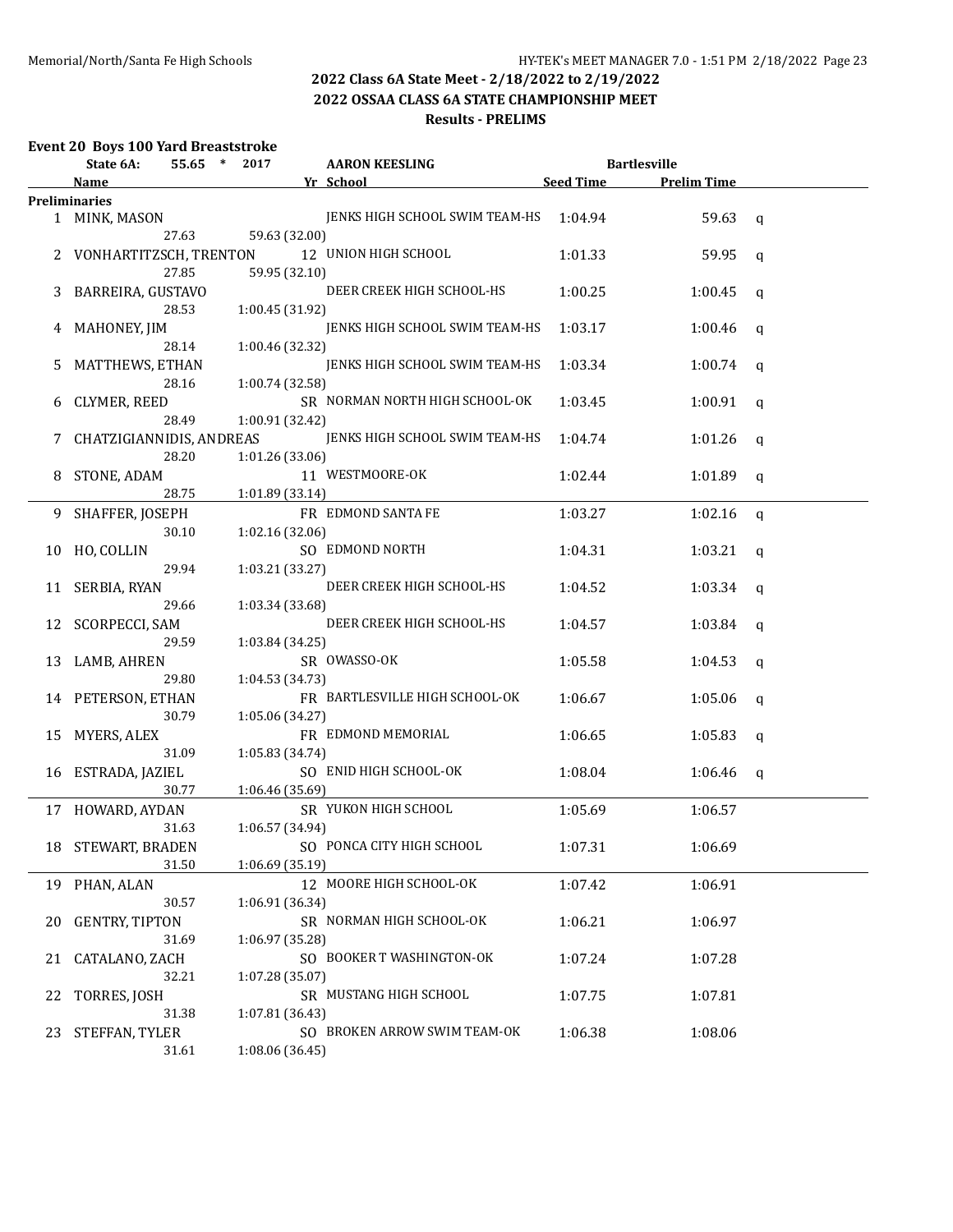**2022 OSSAA CLASS 6A STATE CHAMPIONSHIP MEET**

#### **Results - PRELIMS**

|  |  | Event 21 Girls 400 Yard Freestyle Relay |  |
|--|--|-----------------------------------------|--|
|--|--|-----------------------------------------|--|

|    | State 6A:                     | $3:27.11$ * $2/17/2018$ | <b>BARTLESVILLE</b>           | <b>Bartl</b>                               |                            |
|----|-------------------------------|-------------------------|-------------------------------|--------------------------------------------|----------------------------|
|    |                               |                         |                               | J Harris, A Biddinger, E Downey, K Steward |                            |
|    | <b>Team</b>                   | Relay                   |                               | <b>Seed Time</b>                           | <b>Prelim Time</b>         |
|    | <b>Preliminaries</b>          |                         |                               |                                            |                            |
|    | 1 EDMOND NORTH                | $\boldsymbol{A}$        |                               | 3:43.18                                    | $3:40.92$ q                |
|    | 1) HEALY, KELSEY FR           | 2) WEBER, NORA FR       |                               | 3) GLOVER, CAROLINE SO                     | 4) JONES, LANEY FR         |
|    | 26.60                         | 55.07 (55.07)           | 1:22.18(27.11)                | 2:02.61 (1:07.54)                          |                            |
|    | 2:18.86 (16.25)               | 2:47.57 (44.96)         | 3:13.17(25.60)                | 3:40.92 (53.35)                            |                            |
|    | 2 JENKS HIGH SCHOOL SWIM TEAI | $\overline{A}$          |                               | 3:45.14                                    | $3:42.38$ q                |
|    | 1) WILLIAMS, MARISSA          | 2) MOSS, JASMINE        |                               | 3) EATON, NATALIE                          | 4) PANGBURN, JANCI         |
|    | 26.45                         | 55.04 (55.04)           | 1:21.99 (26.95)               | 1:51.62 (56.58)                            |                            |
|    | 2:18.35 (26.73)               | 2:48.50 (56.88)         | 3:14.22 (25.72)               | 3:42.38 (53.88)                            |                            |
|    | 3 BARTLESVILLE HIGH SCHOOL-OI | A                       |                               | 3:48.68                                    | $3:44.78$ q                |
|    | 1) PATZKOWSKI, REGAN SO       | 2) HOWZE, EMMA SO       |                               | 3) LAFRANCOIS, AMANDA SR                   | 4) HOWZE, AIDAN SR         |
|    | 27.76                         | 57.90 (57.90)           | 1:24.00 (26.10)               | 1:52.63 (54.73)                            |                            |
|    | 2:19.87 (27.24)               | 2:49.48 (56.85)         | 3:16.18(26.70)                | 3:44.78 (55.30)                            |                            |
|    | 4 STILLWATER HIGH SCHOOL-OK   | A                       |                               | 3:48.79                                    | 3:49.17<br>$\mathbf q$     |
|    | 1) FINCH, MIRIAM SR           |                         | 2) MENDEZ, GWENDOLYN SO       | 3) KIRKPATRICK, TAYLOR SR                  | 4) LITTLEFIELD, AVERY SO   |
|    | 27.88                         | 57.54 (57.54)           | 1:25.57 (28.03)               | 1:56.26 (58.72)                            |                            |
|    | 2:25.06 (28.80)               | 2:56.02 (59.76)         | 3:21.49 (25.47)               | 3:49.17 (53.15)                            |                            |
| 5. | ENID HIGH SCHOOL-OK           | A                       |                               | 3:54.14                                    | $3:52.31$ q                |
|    | 1) BROCHU, KADYNCE            |                         | 2) MENDOZA-LARA, GABBY        | 3) STEWART, ELSA FR                        | 4) KISSINGER, SHYANN       |
|    | 28.27                         | 59.80 (59.80)           | 1:26.83 (27.03)               | 1:58.38 (58.58)                            |                            |
|    | 2:25.53 (27.15)               | 2:55.78 (57.40)         | 3:22.58 (26.80)               | 3:52.31 (56.53)                            |                            |
| 6  | NORMAN NORTH HIGH SCHOOL-     | A                       |                               | 3:55.59                                    | $3:55.30$ q                |
|    | 1) BENEDICTO, CARLA SO        | 2) KEMMET, MEG SR       |                               | 3) AGEE, HANNAH SR                         | 4) BRISTER, JADIE JR       |
|    | 29.24                         | 1:00.50(1:00.50)        | 1:30.13(29.63)                | 2:09.22 (1:08.72)                          |                            |
|    | 2:30.59 (21.37)               | 3:00.88(51.66)          | 3:26.75 (25.87)               | 3:55.30 (54.42)                            |                            |
|    | 7 BIXBY-OK                    | A                       |                               | 3:56.46                                    | $3:55.57$ q                |
|    | 1) TILLY, JASMINE SO          | 2) JONES, JULIE SR      |                               | 3) BROOKS, RACHEL SR                       | 4) WAGNER, LEAH SR         |
|    | 27.94                         | 58.84 (58.84)           | 1:27.81 (28.97)               | 1:59.65 (1:00.81)                          |                            |
|    | 2:27.28 (27.63)               | 2:58.89 (59.24)         | 3:25.90 (27.01)               | 3:55.57 (56.68)                            |                            |
| 8  | <b>BOOKER T WASHINGTON-OK</b> | A                       |                               | 3:57.51                                    | $3:57.54$ q                |
|    | 1) HARRIS, TORI SR            |                         | 2) BROBSTON, PARKER SR        | 3) HUTTO, BRITAIN SO                       | 4) BARCUS-SCHAFER, LOLA SR |
|    | 28.10                         | 59.30 (59.30)           | 1:27.66 (28.36)               | 1:58.81 (59.51)                            |                            |
|    | 2:27.08 (28.27)               | 2:58.47(59.66)          | 3:26.68 (28.21)               | 3:57.54 (59.07)                            |                            |
| 9  | EDMOND MEMORIAL               | A                       |                               | 3:57.26                                    | 3:57.65<br>$\mathbf{q}$    |
|    | 1) CAREY, KENDALL JR          | 2) CARTER, ELLIOT SO    |                               | 3) SANTORO, AVA SO                         | 4) SMITH, EMMA SR          |
|    | 27.60                         |                         | 56.90 (56.90) 1:26.47 (29.57) | 1:58.40 (1:01.50)                          |                            |
|    | 2:27.63 (29.23)               | 3:01.26 (1:02.86)       | 3:28.12 (26.86)               | 3:57.65 (56.39)                            |                            |
|    | 10 BROKEN ARROW SWIM TEAM-O   | A                       |                               | 4:07.33                                    | $3:58.41$ q                |
|    | 1) MCDARIS, CLAIRE JR         | 2) YORK, ELEANOR JR     |                               | 3) YOUNG, LEXI SR                          | 4) STIKA, KAYLEE JR        |
|    | 27.63                         | 57.65 (57.65)           | 1:26.25 (28.60)               | 1:57.54 (59.89)                            |                            |
|    | 2:26.33 (28.79)               | 2:59.69 (1:02.15)       | 3:27.80 (28.11)               | 3:58.41 (58.72)                            |                            |
|    | 11 DEER CREEK HIGH SCHOOL-HS  | A                       |                               | 4:11.57                                    | 3:58.65                    |
|    |                               | 2) DEYOUNG, EASTYN      |                               | 3) LOUNSBERY, OLIVIA                       | $\mathbf{q}$               |
|    | 1) HULL, JILLIAN              |                         |                               | 1:59.69 (1:00.40)                          | 4) MENDOZA, LANDRY         |
|    | 27.54                         | 59.29 (59.29)           | 1:27.92 (28.63)               |                                            |                            |
|    | 2:28.53 (28.84)               | 2:59.46 (59.77)         | 3:27.61 (28.15)               | 3:58.65 (59.19)                            |                            |
|    | 12 UNION HIGH SCHOOL          | A                       |                               | 4:20.71                                    | 4:09.63<br>q               |
|    | 1) MCMAHON, MONICA 10         |                         | 2) MCMAHON, ABIGAIL 12        | 3) SALINAS, KENNEDI 11                     | 4) SIMONDS, ABBY 09        |
|    | 29.68                         | 1:02.02 (1:02.02)       | 1:29.98 (27.96)               | 2:01.16 (59.14)                            |                            |
|    | 2:31.74 (30.58)               | 3:05.07 (1:03.91)       | 3:35.23 (30.16)               | 4:09.63 (1:04.56)                          |                            |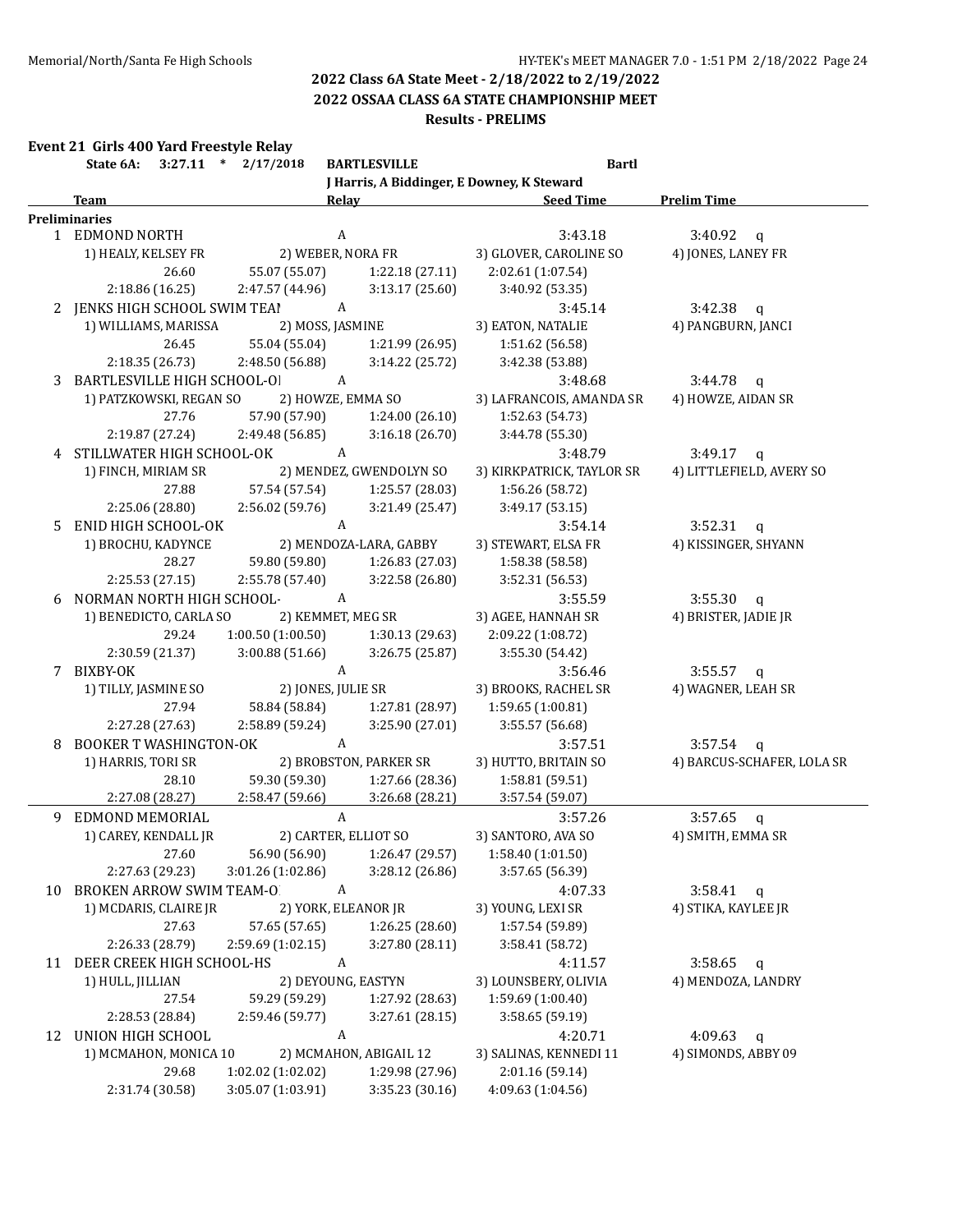**2022 OSSAA CLASS 6A STATE CHAMPIONSHIP MEET**

#### **Results - PRELIMS**

#### **Preliminaries ... (Event 21 Girls 400 Yard Freestyle Relay)**

|                          | <u>Team</u>                   | <u>Relav</u>           |                         | <b>Seed Time</b>                              | <b>Prelim Time</b>      |
|--------------------------|-------------------------------|------------------------|-------------------------|-----------------------------------------------|-------------------------|
|                          | 13 OWASSO-OK                  | $\mathbf{A}$           |                         | 4:09.13                                       | 4:10.22<br>$\mathsf{q}$ |
|                          | 1) PRIBBLE-TAYLOR, CHLOE      | 2) PETERS, ISABELLA SO |                         | 3) RODRIGUEZ, ALICIA SO                       | 4) BEALS, KAELA SR      |
|                          | 27.63                         | 58.03 (58.03)          | 1:27.38 (29.35)         | 2:01.18 (1:03.15)                             |                         |
|                          | 2:30.91 (29.73)               | 3:05.07 (1:03.89)      | 3:35.89 (30.82)         | 4:10.22(1:05.15)                              |                         |
|                          | 14 MUSTANG HIGH SCHOOL        | A                      |                         | 4:13.61                                       | 4:10.89 $q$             |
|                          | 1) RILEY, COURTNEY SR         | 2) CLARK, ZOEY JR      |                         | 3) JIMESON, JACEE SO                          | 4) NGUYEN, BRENDA SO    |
|                          | 31.95                         | 1:06.22 (1:06.22)      | 1:26.13 (19.91)         | 2:11.58 (1:05.36)                             |                         |
|                          | 2:41.50 (29.92)               | 3:13.96 (1:02.38)      | 3:41.06 (27.10)         | 4:10.89 (56.93)                               |                         |
|                          | 15 YUKON HIGH SCHOOL          | A                      |                         | 4:25.46                                       | 4:18.00 $q$             |
|                          | 1) CLARK, MAKENNA FR          | 2) SCHOB, HANNAH SR    |                         | 3) SALE, JOZZLYNN SR                          | 4) PALMER, ABIGAIL SR   |
|                          | 30.92                         | 1:04.81 (1:04.81)      | 1:35.93(31.12)          | 2:09.47 (1:04.66)                             |                         |
|                          | 2:41.54 (32.07)               | 3:15.56 (1:06.09)      | 3:45.47 (29.91)         | 4:18.00 (1:02.44)                             |                         |
|                          | 16 MOORE HIGH SCHOOL-OK       | $\mathbf{A}$           |                         | 4:19.84                                       | 4:18.72 $q$             |
|                          | 1) THETFORD, MAKENZIE 10      |                        | 2) STODDARD, KATELYN 12 | 3) PHAN, ELENA 09                             | 4) NELSON, KAYLAN 12    |
|                          | 29.36                         | 1:01.51 (1:01.51)      | 1:35.21(33.70)          | 2:12.28 (1:10.77)                             |                         |
|                          | 2:43.13 (30.85)               | 3:18.59 (1:06.31)      | 3:46.95 (28.36)         | 4:18.72 (1:00.13)                             |                         |
|                          | 17 WESTMOORE-OK               | $\mathbf{A}$           |                         | 4:23.71                                       | 4:19.29                 |
|                          | 1) TEIXEIRA, VALERIE 12       |                        | 2) BOWDLER, ISABELA 09  | 3) PINO, WHITNEY 11                           | 4) LITTLE, ISABELLA 10  |
|                          | 32.20                         | 1:08.14 (1:08.14)      | 1:39.77 (31.63)         | 2:16.76 (1:08.62)                             |                         |
|                          | 2:45.12 (28.36)               | 3:19.04 (1:02.28)      | 3:46.94 (27.90)         | 4:19.29 (1:00.25)                             |                         |
|                          | 18 NORMAN HIGH SCHOOL-OK      | $\mathbf{A}$           |                         | 4:42.15                                       | 4:27.98                 |
|                          | 1) NEFF, MARYANNE JR          | 2) FLETCHER, EMMA SO   |                         | 3) BROCKUS, SARAH FR                          | 4) MCKENZIE, MYKALA FR  |
|                          | 29.51                         | 1:02.81(1:02.81)       | 1:36.79 (33.98)         | 2:23.90 (1:21.09)                             |                         |
|                          | 2:48.88 (24.98)               | 3:26.98 (1:03.08)      | 3:56.14(29.16)          | 4:27.98 (1:01.00)                             |                         |
|                          | 19 PONCA CITY HIGH SCHOOL     | A                      |                         | 4:54.30                                       | 4:29.29                 |
|                          | 1) ALVEREZ, LINDSEY JR        | 2) SULLIVAN, ALYSSA FR |                         | 3) PAYNE, AIHANNA FR                          | 4) STRAH, RYLEE SR      |
|                          | 30.40                         | 1:02.99 (1:02.99)      | 1:35.32 (32.33)         | 2:14.32 (1:11.33)                             |                         |
|                          | 2:48.15 (33.83)               | 3:27.99 (1:13.67)      | 3:57.47 (29.48)         | 4:29.29 (1:01.30)                             |                         |
|                          | 20 PUTNAM CITY HIGH SCHOOL-OK | A                      |                         | 4:39.73                                       | 5:04.48                 |
|                          | 1) LEE, VICTORIA FAITH SO     | 2) BURRELL, YADA SR    |                         | 3) ANTHONY, ANDI JR                           | 4) WHITE, ERYNN SO      |
|                          | 34.22                         | 1:12.56 (1:12.56)      | 1:50.47 (37.91)         | 2:37.60 (1:25.04)                             |                         |
|                          | 3:13.74(36.14)                | 4:01.56 (1:23.96)      | 4:31.30 (29.74)         | 5:04.48 (1:02.92)                             |                         |
|                          | 21 CHOCTAW HIGH SCHOOL SWIM-  | $\mathbf{A}$           |                         | 5:17.30                                       | 5:09.92                 |
|                          | 1) ANTES, ALLIE FR            |                        | 2) CHOWNING, CALLIE SO  | 3) FRULLO, MCKENZIE JR                        | 4) SCHMIDT, SANDRA SO   |
|                          | 34.63                         | 1:18.23(1:18.23)       | 1:52.22 (33.99)         | 2:35.74 (1:17.51)                             |                         |
|                          | 2:53.25(17.51)                | 3:51.95 (1:16.21)      | 4:07.68 (15.73)         | 5:09.92 (1:17.97)                             |                         |
|                          | 22 EISENHOWER HIGH SCHOOL-OK  | $\boldsymbol{A}$       |                         | 5:30.38                                       | 5:26.78                 |
|                          | 1) EMERSON, MALLORY SR        |                        | 2) SPANGLE, CATHLIEN SR | 3) ALVARADO, ELSY JR                          | 4) FLENOURY, MAKAYLA JR |
|                          | 39.44                         | 1:24.58 (1:24.58)      | 2:03.42 (38.84)         | 2:47.55 (1:22.97)                             |                         |
|                          | 3:07.89 (20.34)               | 4:33.76 (1:46.21)      | 4:49.42 (15.66)         | 5:26.78 (53.02)                               |                         |
|                          | 23 PUTNAM CITY NORTH-OK       | A                      |                         | 5:58.34                                       | 5:47.43                 |
|                          | 1) BRYANT, FAITH SO           | 2) JOHNSON, JAYLA SO   |                         | 3) MARTIN, EMMA SO                            | 4) PHAN, MICHELLE SO    |
|                          | 37.62                         | 1:20.14 (1:20.14)      | 2:03.13 (42.99)         |                                               |                         |
|                          | 3:34.98()                     | 4:20.21()              | 4:59.83 (39.62)         | 5:47.43 (1:27.22)                             |                         |
| $\overline{\phantom{a}}$ | SOUTHMOORE-OK                 | A                      |                         | 5:19.08                                       | <b>DQ</b>               |
|                          | 1) JAWORSKY, AUDREY 11        |                        |                         | 2) VALERIO WEEKLEY, SOLANA 123) TRAN, TINA 12 | 4) OSBURN, AUBREY 09    |
|                          | 35.48                         | 1:16.64 (1:16.64)      | 1:52.13 (35.49)         | 2:37.08 (1:20.44)                             |                         |
|                          | 3:16.12 (39.04)               | 4:02.67 (1:25.59)      | 4:20.44 (17.77)         |                                               |                         |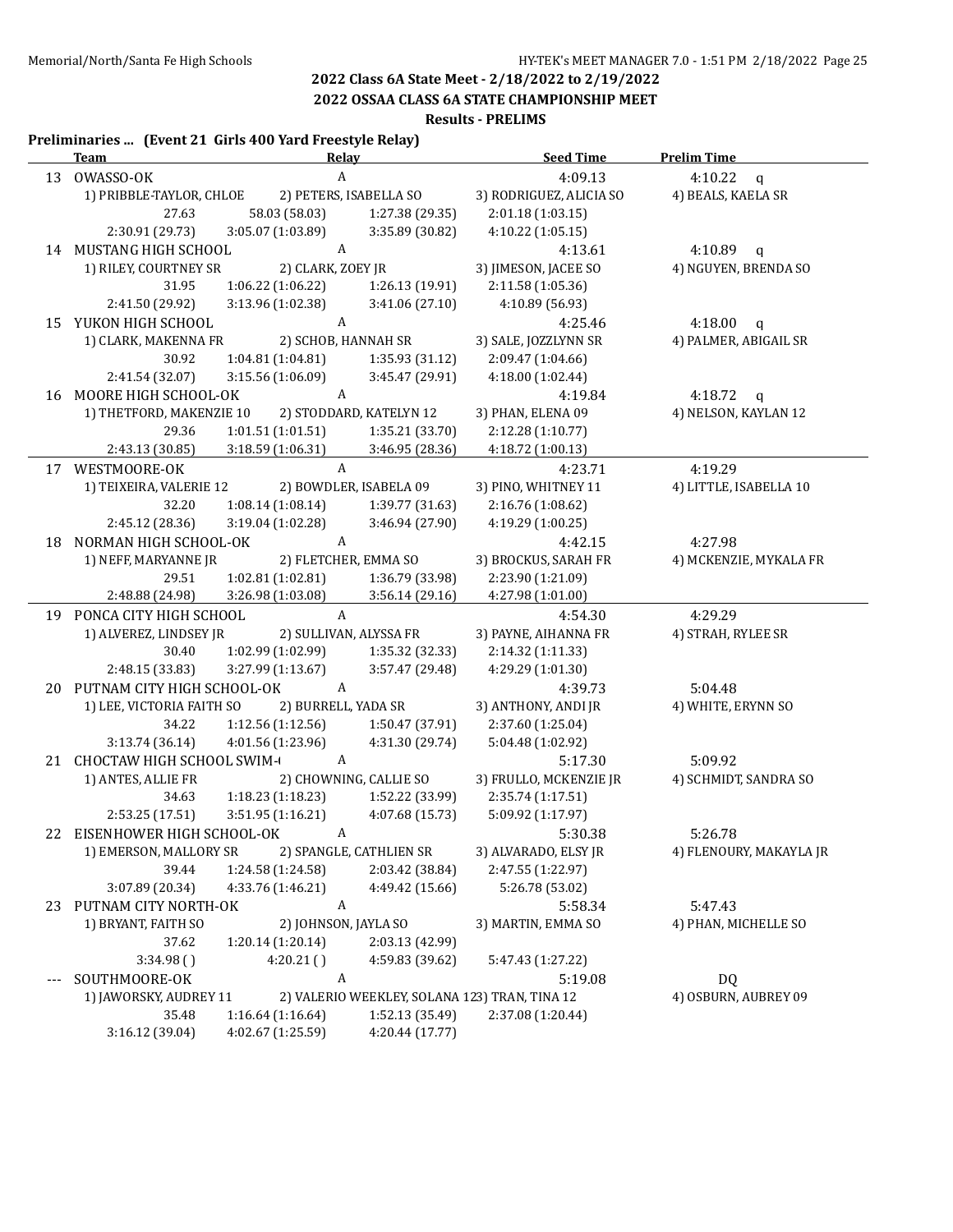**2022 OSSAA CLASS 6A STATE CHAMPIONSHIP MEET**

#### **Results - PRELIMS**

|    | Event 22 Boys 400 Yard Freestyle Relay<br>State 6A: 3:03.47 * 2/16/2019 |                                 | NORMAN NORTH HIGH SCHOOL            | <b>Norma</b>                       |                              |
|----|-------------------------------------------------------------------------|---------------------------------|-------------------------------------|------------------------------------|------------------------------|
|    |                                                                         |                                 | D Wilson, J Tang, N Tucker, A Hayes |                                    |                              |
|    | <b>Team</b>                                                             |                                 | Relay                               | <b>Seed Time</b>                   | <b>Prelim Time</b>           |
|    | <b>Preliminaries</b>                                                    |                                 |                                     |                                    |                              |
|    | 1 JENKS HIGH SCHOOL SWIM TEAI                                           |                                 | A                                   | 3:21.32                            | 3:16.40<br>$\mathbf{q}$      |
|    | 1) CLINK, JACOB<br>23.79                                                | 2) SHORT, RYAN<br>49.43 (49.43) | 1:13.31 (23.88)                     | 3) TRUONG, IAN                     | 4) RAU, JOSH                 |
|    | 2:02.57 (23.36)                                                         | 2:28.56 (49.35)                 | 2:50.98 (22.42)                     | 1:39.21 (49.78)<br>3:16.40 (47.84) |                              |
|    | <b>EDMOND NORTH</b>                                                     |                                 | A                                   | 3:22.63                            | $3:17.28$ q                  |
| 2  | 1) LEVENDOFSKY, GARRETT FR 2) STARRETT, JACK FR                         |                                 |                                     | 3) BETH, JONAH FR                  | 4) HEALY, RYAN JR            |
|    | 24.07                                                                   | 50.38 (50.38)                   | 1:13.58 (23.20)                     | 1:38.80 (48.42)                    |                              |
|    | 2:03.30 (24.50)                                                         | 2:30.34 (51.54)                 | 2:52.56 (22.22)                     | 3:17.28 (46.94)                    |                              |
| 3  | PONCA CITY HIGH SCHOOL                                                  |                                 | A                                   | 3:21.86                            | $3:21.26$ q                  |
|    | 1) KING, KYLE SO                                                        |                                 | 2) CRANK, TIMOTHY SO                | 3) STEWART, BRADEN SO              | 4) ENGSTER, MAX SR           |
|    | 23.82                                                                   | 50.17 (50.17)                   | 1:13.76 (23.59)                     | 1:40.93 (50.76)                    |                              |
|    | 2:05.49 (24.56)                                                         | 2:32.13 (51.20)                 | 2:55.96 (23.83)                     | 3:21.26 (49.13)                    |                              |
|    | 4 BIXBY-OK                                                              |                                 | A                                   | 3:30.70                            | $3:22.62$ q                  |
|    | 1) MOSE, JACK JR                                                        |                                 | 2) HORN, AYDIN SR                   | 3) KAPITAN, LOGAN SR               | 4) BROWN, TEAGUE JR          |
|    | 24.35                                                                   | 50.20 (50.20)                   | 1:14.10 (23.90)                     | 1:39.99 (49.79)                    |                              |
|    | 2:04.90 (24.91)                                                         | 2:33.20 (53.21)                 | 2:56.55 (23.35)                     | 3:22.62 (49.42)                    |                              |
| 5. | UNION HIGH SCHOOL                                                       |                                 | $\boldsymbol{A}$                    | 3:30.54                            | 3:24.43<br>$\mathbf{q}$      |
|    | 1) WISE, JACOB 12                                                       |                                 | 2) LAFOLLETTE, BRYCE 11             | 3) FAULKNER, COLIN 11              | 4) VONHARTITZSCH, TRENTON 12 |
|    | 25.78                                                                   | 53.36 (53.36)                   | 1:17.25 (23.89)                     | 1:43.68 (50.32)                    |                              |
|    | 2:08.29 (24.61)                                                         | 2:35.57 (51.89)                 | 2:58.80 (23.23)                     | 3:24.43 (48.86)                    |                              |
|    | 6 EDMOND MEMORIAL                                                       |                                 | A                                   | 3:30.32                            | $3:27.42$ q                  |
|    | 1) TIPTON, CONNOR JR                                                    |                                 | 2) BURGESS, ANDREW SO               | 3) PREJEAN, BENJAMIN SO            | 4) DOLEZAL, CARSON JR        |
|    | 24.01                                                                   | 50.19 (50.19)                   | 1:14.39 (24.20)                     | 1:41.09 (50.90)                    |                              |
|    | 2:06.59 (25.50)                                                         | 2:34.78 (53.69)                 | 3:00.30 (25.52)                     | 3:27.42 (52.64)                    |                              |
|    | 7 MUSTANG HIGH SCHOOL                                                   |                                 | A                                   | 3:32.89                            | $3:31.19$ q                  |
|    | 1) TATE, BRYSON SR                                                      |                                 | 2) DAVIS, GAVIN SO                  | 3) SCOTT, MASON FR                 | 4) WALSWICK, AIDEN SR        |
|    | 25.57                                                                   | 54.46 (54.46)                   | 1:20.14 (25.68)                     | 1:48.44 (53.98)                    |                              |
|    | 2:12.96 (24.52)                                                         | 2:40.14(51.70)                  | 3:04.39 (24.25)                     | 3:31.19 (51.05)                    |                              |
|    | 8 NORMAN NORTH HIGH SCHOOL-                                             |                                 | <b>A</b>                            | 3:37.80                            | $3:32.49$ q                  |
|    | 1) ANDERSON, KEATON JR                                                  |                                 | 2) NGUYEN, LUCAS SR                 | 3) PALK, RYAN SR                   | 4) YANG, FELIX SR            |
|    | 25.75                                                                   | 53.11 (53.11)                   | 1:18.41 (25.30)                     | 1:46.83 (53.72)                    |                              |
|    | 2:12.22 (25.39)                                                         | 2:40.56 (53.73)                 | 3:05.00 (24.44)                     | 3:32.49 (51.93)                    |                              |
| 9. | <b>EDMOND SANTA FE</b>                                                  |                                 | A                                   | 3:41.54                            | 3:33.93<br>q                 |
|    | 1) DUONG, NATHAN JR                                                     |                                 | 2) GACKLE, CADEN JR                 | 3) SHAFFER, JOSEPH FR              | 4) HOLLINGSWORTH, ETHAN JR   |
|    | 26.00                                                                   | 53.90 (53.90)                   | 1:20.44 (26.54)                     | 1:49.47 (55.57)                    |                              |
|    | 2:15.39 (25.92)                                                         | 2:43.15 (53.68)                 | 3:07.43 (24.28)                     | 3:33.93 (50.78)                    |                              |
|    | 10 ENID HIGH SCHOOL-OK                                                  |                                 | A                                   | 3:34.87                            | $3:35.38$ q                  |
|    | 1) STEWART, WESTON                                                      |                                 | 2) MANTZ, STATTON SO                | 3) ROGERS, LUKE                    | 4) HIGBEE, CODY FR           |
|    | 24.92                                                                   | 51.34 (51.34)                   | 1:17.11 (25.77)                     | 1:46.28 (54.94)                    |                              |
|    | 2:11.86 (25.58)                                                         | 2:40.83 (54.55)                 | 3:06.75 (25.92)                     | 3:35.38 (54.55)                    |                              |
|    | 11 BOOKER T WASHINGTON-OK                                               |                                 | A                                   | 3:44.85                            | 3:40.65<br>$\mathbf{q}$      |
|    | 1) FAULKNER, WILLEM SR                                                  |                                 | 2) KING, ANDREW FR                  | 3) CATALANO, ZACH SO               | 4) ROLSTON, GUS SR           |
|    | 27.05                                                                   | 56.44 (56.44)                   | 1:23.28 (26.84)                     | 1:52.66 (56.22)                    |                              |
|    | 2:19.21 (26.55)                                                         | 2:47.68 (55.02)                 | 3:12.85(25.17)                      | 3:40.65 (52.97)                    |                              |
|    | 12 STILLWATER HIGH SCHOOL-OK                                            |                                 | A                                   | 3:39.74                            | 3:41.62<br>q                 |
|    | 1) KIM, ALEX FR                                                         |                                 | 2) OJEDA, PAUL JR                   | 3) LIEBENAU, DILLON SR             | 4) HILL, ALEX JR             |
|    | 26.61                                                                   | 55.85 (55.85)                   | 1:22.51 (26.66)                     | 1:51.73 (55.88)                    |                              |
|    | 2:18.55 (26.82)                                                         | 2:47.98 (56.25)                 | 3:13.44 (25.46)                     | 3:41.62 (53.64)                    |                              |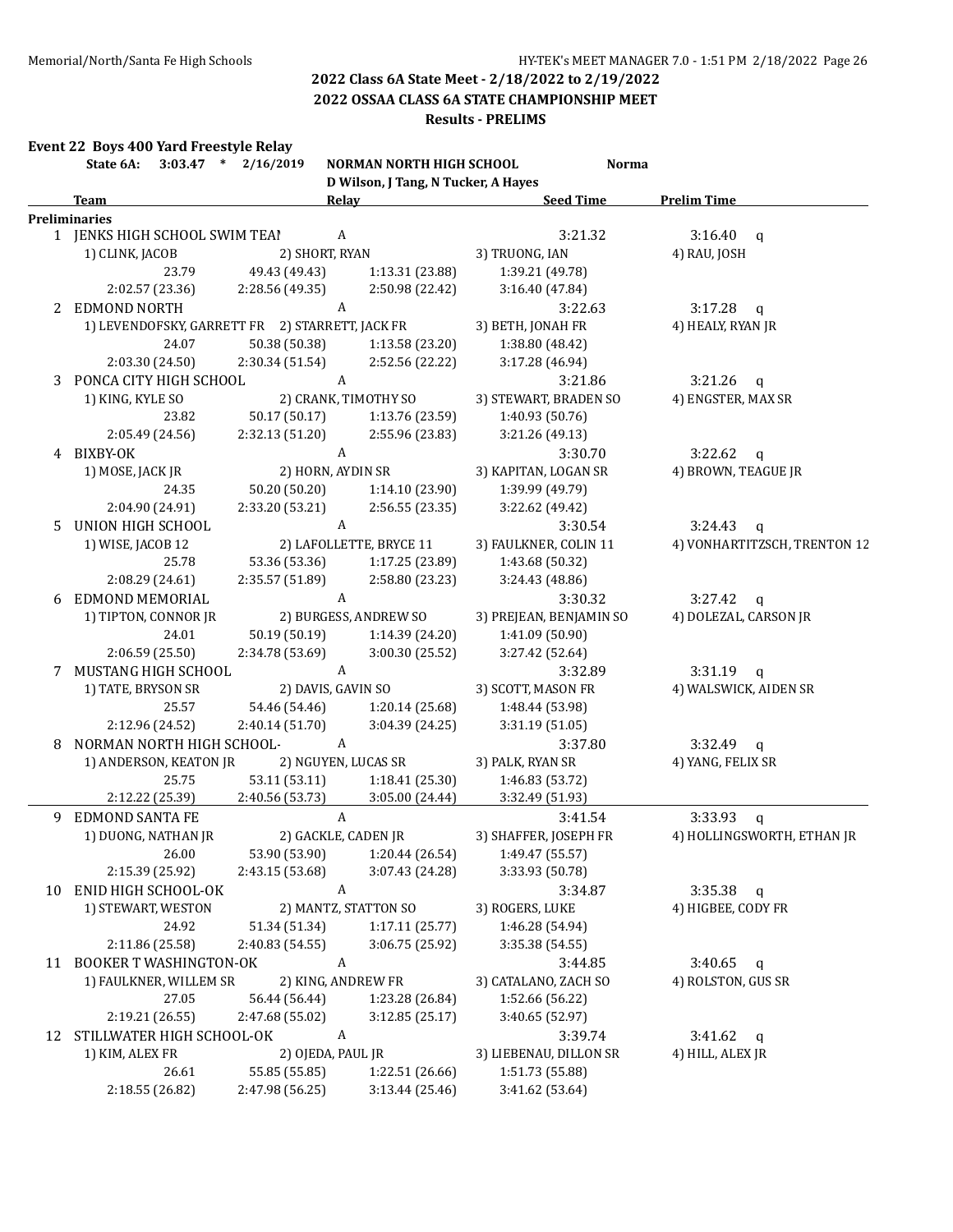**2022 OSSAA CLASS 6A STATE CHAMPIONSHIP MEET**

#### **Results - PRELIMS**

### **Preliminaries ... (Event 22 Boys 400 Yard Freestyle Relay)**

| <b>Team</b>                                  | <b>Relay</b>         |                        | <b>Seed Time</b>                                 | <b>Prelim Time</b>        |
|----------------------------------------------|----------------------|------------------------|--------------------------------------------------|---------------------------|
| 13 NORMAN HIGH SCHOOL-OK                     | $\mathbf{A}$         |                        | 3:48.92                                          | 3:42.21<br>$\mathfrak{a}$ |
| 1) GENTRY, TIPTON SR                         | 2) GODSEY, JONES SO  |                        | 3) SULLIVAN, JOHN JR                             | 4) STUCKEY, WARE SO       |
| 25.71                                        | 53.91 (53.91)        | 1:19.89 (25.98)        | 1:48.43 (54.52)                                  |                           |
| 2:16.40 (27.97)                              | 2:46.46 (58.03)      | 3:12.51(26.05)         | 3:42.21 (55.75)                                  |                           |
| $\mathbf{A}$<br>14 DEER CREEK HIGH SCHOOL-HS |                      |                        | 3:51.46                                          | $3:42.67$ q               |
| 1) SERBIA, RYAN                              | 2) O'HARE, JORDAN    |                        | 3) HULL, JASON                                   | 4) HARTH, RUNE            |
| 25.28                                        | 53.08 (53.08)        | 1:19.30 (26.22)        | 1:48.36 (55.28)                                  |                           |
| 2:15.29 (26.93)                              | 2:45.29 (56.93)      | 3:12.14(26.85)         | 3:42.67 (57.38)                                  |                           |
| 15 WESTMOORE-OK                              | $\mathbf{A}$         |                        | 3:49.66                                          | $3:44.98$ q               |
| 1) MILLER, MASON 12                          | 2) KELLER, JACK 9    |                        | 3) STONE, ADAM 11                                | 4) SHAFFER, NICK 11       |
| 29.21                                        | 1:01.32(1:01.32)     | 1:30.11 (28.79)        | 2:01.40 (1:00.08)                                |                           |
| 2:26.01 (24.61)                              | 2:53.52 (52.12)      | 3:17.86(24.34)         | 3:44.98 (51.46)                                  |                           |
| 16 OWASSO-OK                                 | A                    |                        | 3:46.94                                          | $3:45.58$ q               |
| 1) MOAN, MASON SR                            | 2) SUPPES, SAMUEL SO |                        | 3) HENRY, ENZO JR                                | 4) LAMB, AHREN SR         |
| 26.78                                        | 54.69 (54.69)        | 1:23.15 (28.46)        | 1:53.95 (59.26)                                  |                           |
| 2:21.75 (27.80)                              | 2:51.98 (58.03)      | 3:17.25(25.27)         | 3:45.58 (53.60)                                  |                           |
| 17 LAWTON HIGH SCHOOL-OK                     | A                    |                        | 4:06.92                                          | 4:03.08                   |
| 1) WILLIAMS, LUKE SO                         |                      | 2) JACKSON, BRAEDON FR | 3) SALDANA, ERIC SR                              | 4) WALLACE, LIAM JR       |
| 27.82                                        | 58.96 (58.96)        | 1:28.85 (29.89)        | 2:03.61 (1:04.65)                                |                           |
| 2:32.19 (28.58)                              | 3:06.56(1:02.95)     | 3:33.66 (27.10)        | 4:03.08 (56.52)                                  |                           |
| 18 YUKON HIGH SCHOOL                         | A                    |                        | 4:09.13                                          | 4:04.38                   |
| 1) CROW, CODY FR                             |                      | 2) COSGROVE, AUSTIN SO | 3) COBB, LIAM SR                                 | 4) VANHOUTAN, BRADLEY JR  |
| 28.07                                        | 1:09.90 (1:09.90)    | 1:31.06 (21.16)        | 2:01.94 (52.04)                                  |                           |
| 2:31.71 (29.77)                              | 3:05.80 (1:03.86)    | 3:33.13(27.33)         | 4:04.38 (58.58)                                  |                           |
| 19 MOORE HIGH SCHOOL-OK                      | $\mathbf{A}$         |                        | 4:12.70                                          | 4:09.76                   |
| 1) HOLLOWAY, GRAYSON 09                      | 2) FISK, CADEN 10    |                        | 3) PHAN, ALAN 12                                 | 4) MILHAN, NATHAN 11      |
| 31.58                                        | 1:05.83 (1:05.83)    | 1:37.09 (31.26)        | 2:14.08 (1:08.25)                                |                           |
| 2:41.32 (27.24)                              | 3:13.06 (58.98)      | 3:39.92 (26.86)        | 4:09.76 (56.70)                                  |                           |
| 20 EISENHOWER HIGH SCHOOL-OK                 | $\mathbf{A}$         |                        | 4:13.89                                          | 4:12.59                   |
| 1) NABERHAUS, LUKE SR                        | 2) BULLIS, CORY SO   |                        | 3) RATLIFF, BRAYDEN FR                           | 4) SAWYER, DALTON JR      |
| 29.27                                        | 1:02.00(1:02.00)     | 1:34.64 (32.64)        | 2:15.55 (1:13.55)                                |                           |
| 2:45.21 (29.66)                              | 3:19.93 (1:04.38)    | 3:45.03(25.10)         | 4:12.59 (52.66)                                  |                           |
| <b>BROKEN ARROW SWIM TEAM-O</b>              | A                    |                        | 3:47.12                                          | DQ                        |
| 1) FARLOW, TIMOTHY SR                        | 2) SIMPSON, KADE SO  |                        | 3) BENWARE, DOMINIC JR                           | 4) STEFFAN, TYLER SO      |
| 26.28                                        | 55.57 (55.57)        | 1:22.98 (27.41)        | 1:54.26 (58.69)                                  |                           |
| 2:19.96 (25.70)                              | 2:48.61 (54.35)      | 3:14.92 (26.31)        |                                                  |                           |
| --- BARTLESVILLE HIGH SCHOOL-OI              | A                    |                        | 3:33.03                                          | DQ                        |
| 1) OLSEN, LUKE FR                            | 2) LAY, CODY SO      |                        | 3) CRAIG, GRIFFIN SO                             | 4) PETERSON, ETHAN FR     |
| 23.68                                        | 49.28 (49.28)        | 1:07.25 (17.97)        | 1:41.20 (51.92)                                  |                           |
| 2:04.26 (23.06)                              | 2:30.18 (48.98)      | 2:56.66 (26.48)        |                                                  |                           |
| SOUTHMOORE-OK                                | $\boldsymbol{A}$     |                        | 4:43.50                                          | <b>DQ</b>                 |
| 1) KRETCHMAR, LOGAN 09                       |                      |                        | 2) CASTLEBERRY, CHECOTAH 11 3) HOPKINS, CALEB 12 | 4) PURCELL, KAMDEN 10     |
| 30.19                                        | 1:03.90 (1:03.90)    | 1:36.56 (32.66)        | 2:13.40 (1:09.50)                                |                           |
| 2:46.36 (32.96)                              | 3:25.16 (1:11.76)    | 3:55.95 (30.79)        |                                                  |                           |
|                                              |                      |                        |                                                  |                           |

#### **Event 112 Boys 100 Yard Freestyle Swim-off**

|            | State 6A:            | 43.00 | ∗ | 2/20/2021     | <b>AIDEN HAYES</b>             |                  | Norman North       |  |
|------------|----------------------|-------|---|---------------|--------------------------------|------------------|--------------------|--|
|            | Name                 |       |   |               | Yr School                      | <b>Seed Time</b> | <b>Finals Time</b> |  |
| - Swim-off |                      |       |   |               |                                |                  |                    |  |
|            | <b>SEIN, CAMERON</b> |       |   |               | DEER CREEK HIGH SCHOOL-HS      | 52.27            | 51.57              |  |
|            |                      | 24.04 |   | 51.57 (27.53) |                                |                  |                    |  |
|            | 2 FULBRIGHT, AARON   |       |   |               | JENKS HIGH SCHOOL SWIM TEAM-HS | 52.31            | 51.63              |  |
|            |                      | 24.72 |   | 51.63 (26.91) |                                |                  |                    |  |